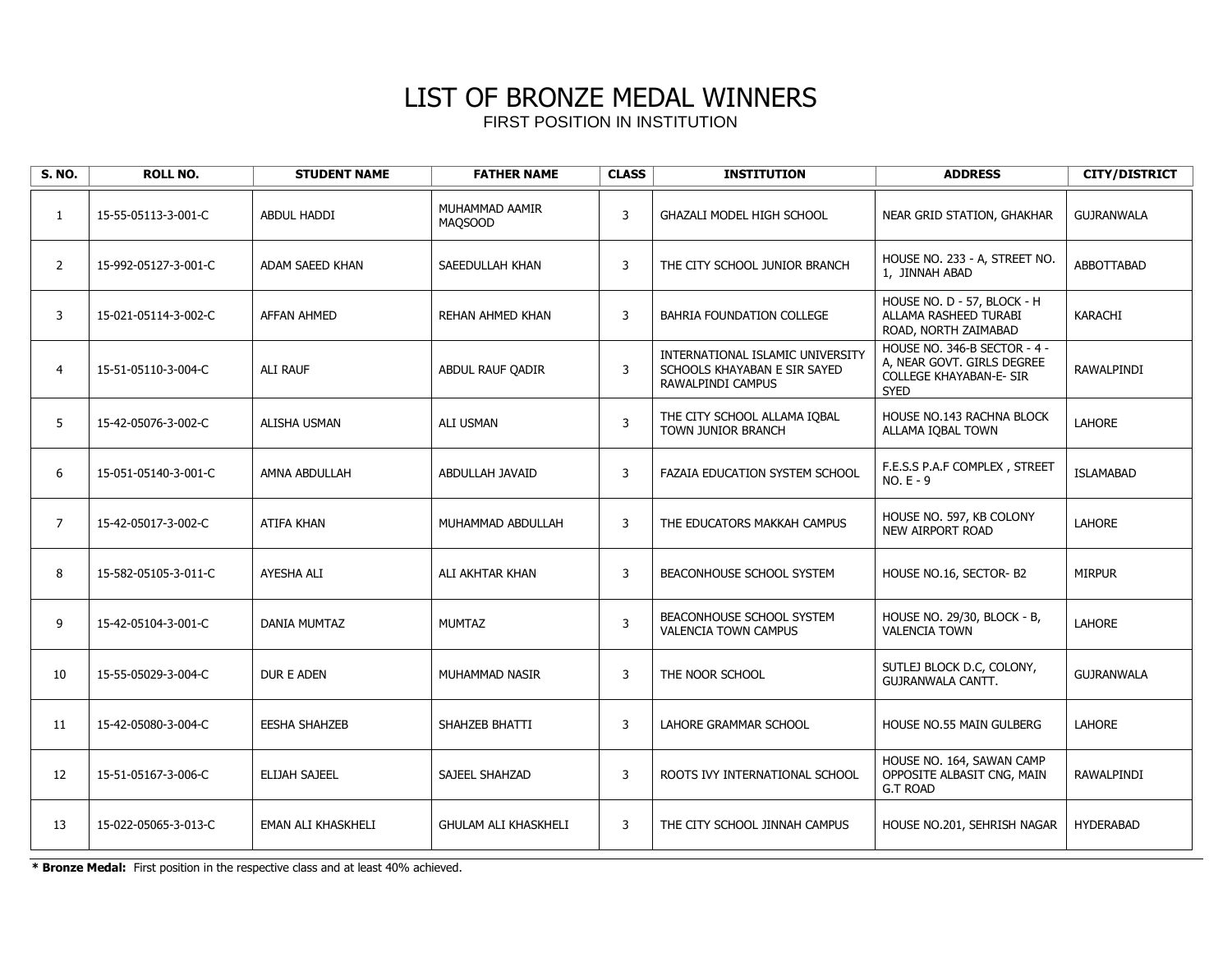| <b>S. NO.</b> | <b>ROLL NO.</b>      | <b>STUDENT NAME</b>    | <b>FATHER NAME</b>            | <b>CLASS</b>   | <b>INSTITUTION</b>                                | <b>ADDRESS</b>                                                          | <b>CITY/DISTRICT</b> |
|---------------|----------------------|------------------------|-------------------------------|----------------|---------------------------------------------------|-------------------------------------------------------------------------|----------------------|
| 14            | 15-51-05033-3-009-C  | <b>ESHAAN ALI</b>      | <b>REHMAN ALI</b>             | 3              | THE CITY SCHOOL CANTT JUNIOR                      | HOUSE NO.01, IQBAL ROAD<br><b>WESTRIDGE 01</b>                          | <b>RAWALPINDI</b>    |
| 15            | 15-021-05066-3-002-C | FATIMA NAQVI           | SYED MUHAMMAD RASHID<br>NAOVI | 3              | MIDASIA FOUNDATION ACADEMY                        | SECTOR 5C/3 SHAHRA-E-<br>PARVEEN SHAKIR POWER HOUSE<br><b>CHOWRANGI</b> | <b>KARACHI</b>       |
| 16            | 15-51-05033-3-005-C  | <b>HABIB IMRAN</b>     | <b>IMRAN SHAFI</b>            | $\mathsf 3$    | THE CITY SCHOOL CANTT JUNIOR                      | HOUSE NO.01, IQBAL ROAD<br>WESTRIDGE 01                                 | RAWALPINDI           |
| 17            | 15-51-05133-3-001-C  | <b>HAIDER MUSTAFA</b>  | KHURRAM MUSTAFA               | $\overline{3}$ | ROOTS GARDEN SCHOOLS                              | 93 HARLEY STREET ROOTS<br>SCHOOL SYSTEM SENIOR LEVEL                    | RAWALPINDI           |
| 18            | 15-051-05123-3-014-C | <b>HAIDER UMAR</b>     | <b>UMAR RAZA</b>              | $\mathbf{3}$   | ISLAMABAD CONVENT SCHOOL PK 121<br>H - 8/4 CAMPUS | STREET NO. 09, SECTOR - H -<br>8/4                                      | <b>ISLAMABAD</b>     |
| 19            | 15-051-05120-3-006-C | <b>JAZIL PAUL</b>      | <b>IRSHAD PAUL</b>            | 3              | ROOTS MILLENNIUM SCHOOLS                          | HOUSE NO.36, MAIN NAZIM-UD-<br>DIN ROAD F - 7/1                         | <b>ISLAMABAD</b>     |
| 20            | 15-51-05033-3-002-C  | KHOULA MUSHTAO         | MUSHTAQ AHMED                 | 3              | THE CITY SCHOOL CANTT JUNIOR                      | HOUSE NO.01, IQBAL ROAD<br><b>WESTRIDGE 01</b>                          | RAWALPINDI           |
| 21            | 15-051-05153-3-010-C | LAIBA MASOOD ALVI      | MASOOD HASSAN ALVI            | 3              | ACE INTERNATIONAL ACADEMY                         | PHASE - II, BAHRIA TOWN                                                 | ISLAMABAD            |
| 22            | 15-42-05032-3-006-C  | MAHNOOR JAMSHAID       | <b>JAMSHAID REHMAN</b>        | $\mathbf{3}$   | MADRASAT UL BANAT HUMAIRA<br><b>CAMPUS</b>        | HOUSE NO.428, R BLOCK MODEL<br>TOWN EXT,                                | LAHORE               |
| 23            | 15-021-05098-3-001-C | MAHREEH KASHIF         | <b>KASHIF AZHAR</b>           | 3              | KIDS UNIVERSITY CAMPUS II                         | C - 52, BLOCK -14, GULISTAN-E-<br><b>JOHAR</b>                          | <b>KARACHI</b>       |
| 24            | 15-021-05098-3-007-C | <b>MARYAM ADEEL</b>    |                               | 3              | KIDS UNIVERSITY CAMPUS II                         | C - 52, BLOCK -14, GULISTAN-E-<br><b>JOHAR</b>                          | <b>KARACHI</b>       |
| 25            | 15-55-05018-3-001-C  | <b>MARYAM BABER</b>    | <b>BABER ALI</b>              | 3              | ALLIED SCHOOL SHAHEENABAD<br><b>CAMPUS</b>        | MAIN G.T ROAD 30 - FEET<br>BAZAR, SHAHEENABAD                           | <b>GUJRANWALA</b>    |
| 26            | 15-51-05033-3-013-C  | MOHAMMAD RAYAN SHEHZAD | KHURAM SHAHZAD                | 3              | THE CITY SCHOOL CANTT JUNIOR                      | HOUSE NO.01, IQBAL ROAD<br><b>WESTRIDGE 01</b>                          | RAWALPINDI           |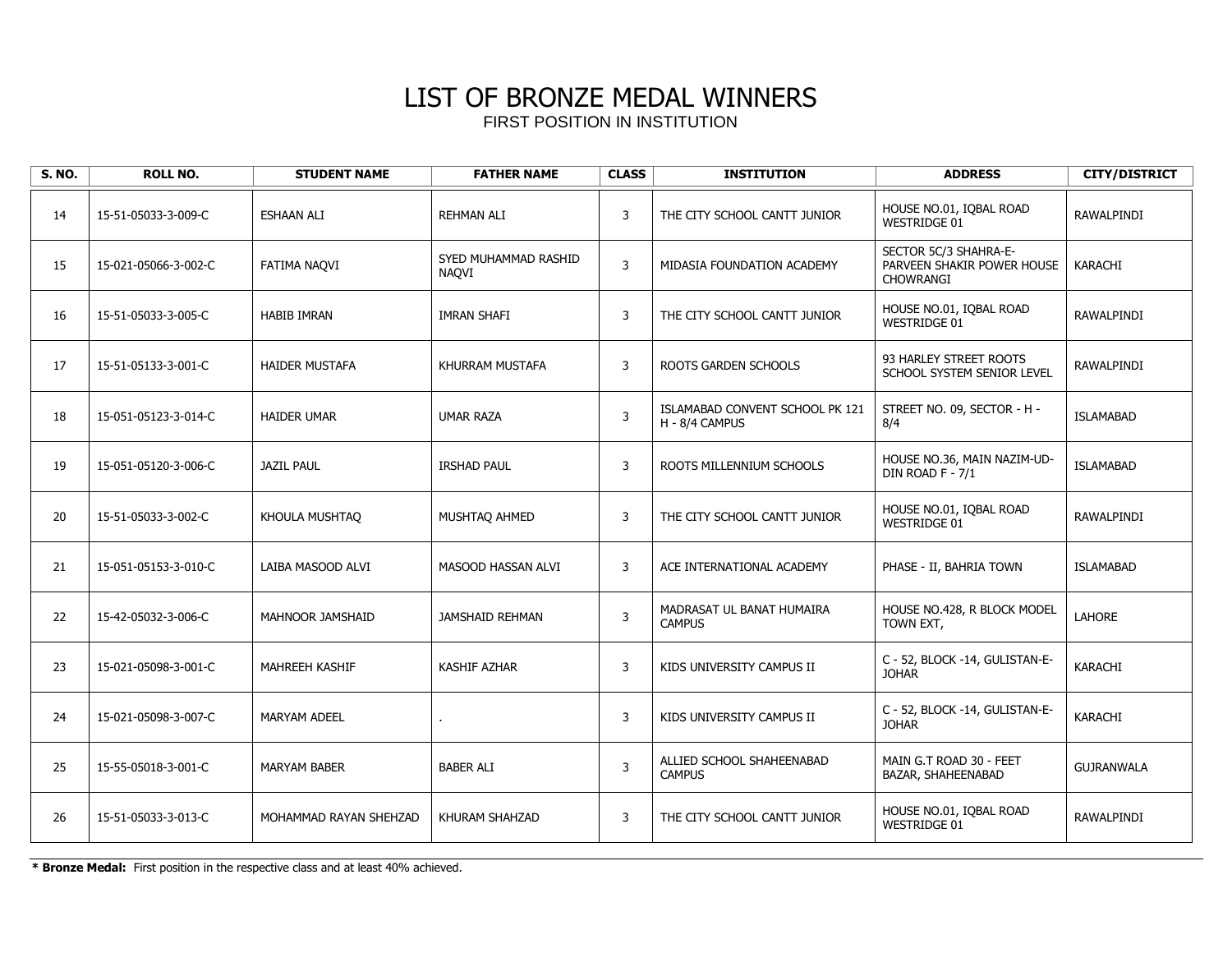| <b>S. NO.</b> | <b>ROLL NO.</b>      | <b>STUDENT NAME</b>              | <b>FATHER NAME</b>    | <b>CLASS</b>   | <b>INSTITUTION</b>                                                            | <b>ADDRESS</b>                                                           | <b>CITY/DISTRICT</b> |
|---------------|----------------------|----------------------------------|-----------------------|----------------|-------------------------------------------------------------------------------|--------------------------------------------------------------------------|----------------------|
| 27            | 15-51-05033-3-011-C  | MUHAMMAD AARYAN                  | MAZHAR-UL-HAQ         | 3              | THE CITY SCHOOL CANTT JUNIOR                                                  | HOUSE NO.01, IOBAL ROAD<br>WESTRIDGE 01                                  | RAWALPINDI           |
| 28            | 15-51-05136-3-006-C  | MUHAMMAD ABDULLAH                | MUHAMMAD AMIR         | 3              | ROOTS SCHOOL SYSTEM                                                           | HOUSE NO. 15 TULSA ROAD<br>LALAZAR                                       | RAWALPINDI           |
| 29            | 15-42-05121-3-002-C  | MUHAMMAD ABDULLAH                | MUHAMMAD RAFI         | $\overline{3}$ | SALAMAT SCHOOL SYSTEM BOYS<br><b>CAMPUS</b>                                   | HOUSE NO. 23-E-1, GULBERG -<br>Ш                                         | LAHORE               |
| 30            | 15-55-05147-3-003-C  | MUHAMMAD ABHAR<br><b>MAHMOOD</b> | MAJAHID MAHMOOD       | 3              | THE CITY SCHOOL JR. SECTION<br><b>CANAL</b>                                   | VANIA MORE SIALKOT, BYPASS<br><b>G.T ROAD</b>                            | <b>GUJRANWALA</b>    |
| 31            | 15-41-05058-3-007-C  | MUHAMMAD AHMAD NADEEM            | NADEEM KHALIQ         | $\overline{3}$ | BEACONHOUSE SCHOOL SYSTEM BOYS<br>BRANCH CANAL CAMPUS PRIMARY<br><b>BLOCK</b> | HOUSE NO.204 RB EAST CANAL<br>ROAD NEW GULSHAN-E-IOBAL                   | FAISALABAD           |
| 32            | 15-55-05147-3-005-C  | MUHAMMAD AHMED                   | SUFI MUHAMMAD RAFIQUE | $\overline{3}$ | THE CITY SCHOOL JR. SECTION<br><b>CANAL</b>                                   | VANIA MORE SIALKOT, BYPASS<br><b>G.T ROAD</b>                            | <b>GUJRANWALA</b>    |
| 33            | 15-021-05053-3-028-C | MUHAMMAD AHMED KHAN              | MUHMMAD SHAHID KHAN   | $\overline{3}$ | THE CITY SCHOOL JUNIOR B NORTH<br>NAZIMABAD                                   | HOUSE NO. F - 82, BLOCK B,<br><b>NORTH NZIMABAD</b>                      | <b>KARACHI</b>       |
| 34            | 15-55-05147-3-001-C  | MUHAMMAD AHTISHAM                | <b>WARIS ALI</b>      | $\overline{3}$ | THE CITY SCHOOL JR. SECTION<br><b>CANAL</b>                                   | VANIA MORE SIALKOT, BYPASS<br><b>G.T ROAD</b>                            | <b>GUJRANWALA</b>    |
| 35            | 15-51-05096-3-001-C  | MUHAMMAD ALI HAIDER              | ADNAN IQBAL           | 3              | ROOTS IVY INTERNATIONAL SCHOOL<br><b>WESTRIDGE CAMPUS</b>                     | ADJACENT NISAR HOSPITAL,<br>MAIN PESHAWAR ROAD NEAR<br><b>KHAN HOUSE</b> | RAWALPINDI           |
| 36            | 15-55-05147-3-002-C  | MUHAMMAD ASHER<br><b>MAHMOOD</b> | MUJAHID MAHMOOD       | $\overline{3}$ | THE CITY SCHOOL JR. SECTION<br><b>CANAL</b>                                   | VANIA MORE SIALKOT, BYPASS<br><b>G.T ROAD</b>                            | <b>GUJRANWALA</b>    |
| 37            | 15-021-05066-3-003-C | MUHAMMAD FARAZ                   | <b>NOOR MUHAMMAD</b>  | 3              | MIDASIA FOUNDATION ACADEMY                                                    | SECTOR 5C/3 SHAHRA-E-<br>PARVEEN SHAKIR POWER HOUSE<br><b>CHOWRANGI</b>  | <b>KARACHI</b>       |
| 38            | 15-51-05004-3-016-C  | MUHAMMAD HASEEB KHAN             | MOHMMAD BEHRAM KHAN   | $\mathbf{3}$   | BEACONHOUSE SCHOOL SYSTEM (ESL)<br>CIVIL LINES BRANCH.                        | HOUSE NO.15 CIVIL LINES                                                  | RAWALPINDI           |
| 39            | 15-51-05108-3-007-C  | MUHAMMAD MUSA JUNAID             | MUHAMMAD JUNAID       | 3              | ROOTS IVY INTERNATIONAL SCHOOL<br><b>PWD CAMPUS</b>                           | HOUSE NO.764, BLOCK - B, MAIN<br>DOUBLE ROAD PWD                         | RAWALPINDI           |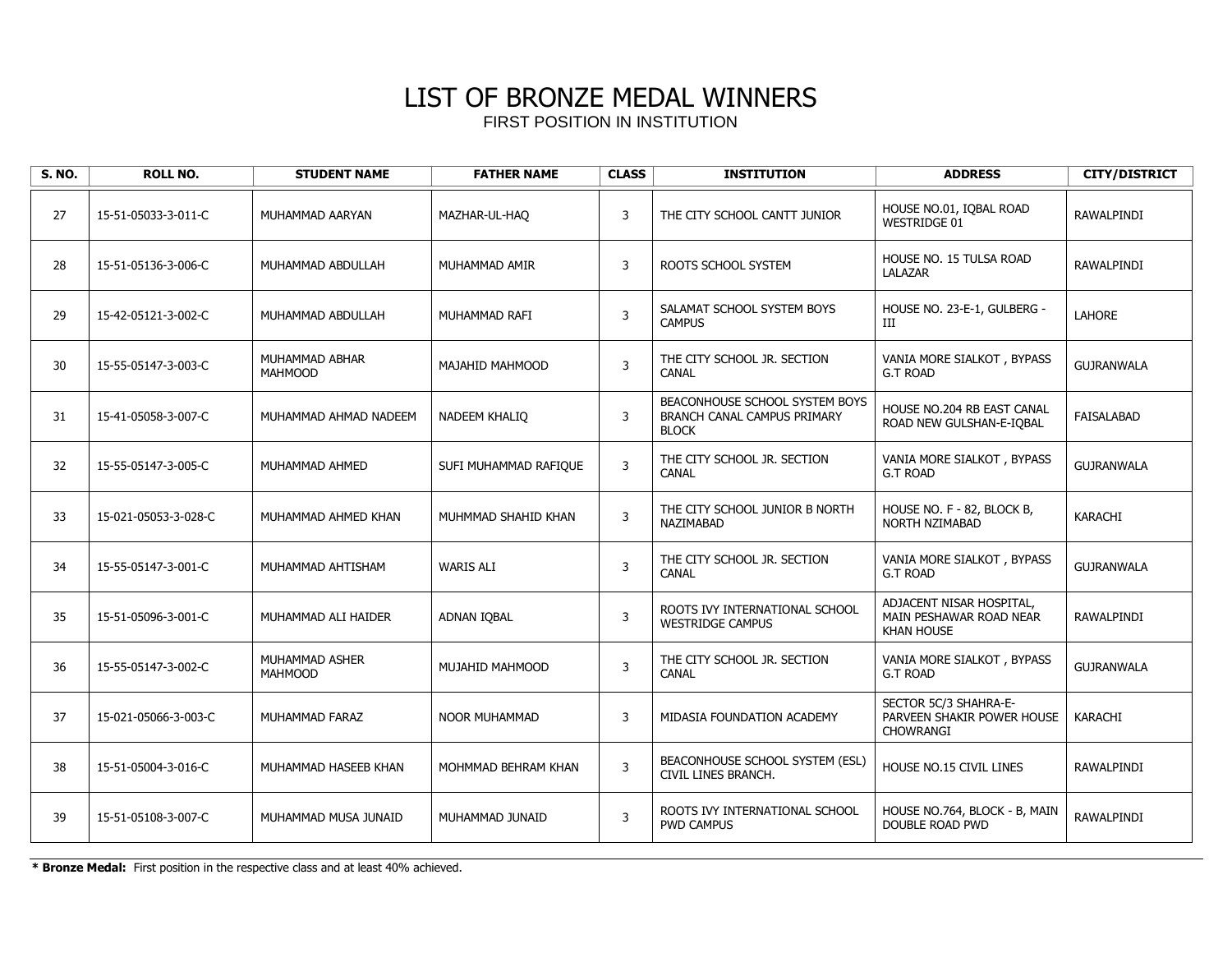| <b>S. NO.</b> | <b>ROLL NO.</b>      | <b>STUDENT NAME</b>    | <b>FATHER NAME</b>      | <b>CLASS</b>   | <b>INSTITUTION</b>                                        | <b>ADDRESS</b>                                                             | <b>CITY/DISTRICT</b> |
|---------------|----------------------|------------------------|-------------------------|----------------|-----------------------------------------------------------|----------------------------------------------------------------------------|----------------------|
| 40            | 15-51-05033-3-006-C  | MUHAMMAD QASIM HASSAN  | <b>GHAZANFAR ALI</b>    | 3              | THE CITY SCHOOL CANTT JUNIOR                              | HOUSE NO.01, IOBAL ROAD<br>WESTRIDGE 01                                    | RAWALPINDI           |
| 41            | 15-51-05096-3-003-C  | MUHAMMAD TAHA MUNIR    | MUHAMMAD FAISAL MUNIR   | 3              | ROOTS IVY INTERNATIONAL SCHOOL<br><b>WESTRIDGE CAMPUS</b> | ADJACENT NISAR HOSPITAL,<br>MAIN PESHAWAR ROAD NEAR<br><b>KHAN HOUSE</b>   | <b>RAWALPINDI</b>    |
| 42            | 15-51-05001-3-003-C  | MUHAMMAD WALEED HASAN  | <b>ASAD HAMEED</b>      | $\mathsf{3}$   | BEACONHOUSE SCHOOL SYSTEM                                 | HOUSE NO. 61, STREET NO.03,<br><b>HARLEY STREET</b>                        | RAWALPINDI           |
| 43            | 15-021-05098-3-004-C | NABA ZEHRA             | <b>KAZIM RAZA</b>       | 3              | KIDS UNIVERSITY CAMPUS II                                 | C - 52, BLOCK -14, GULISTAN-E-<br><b>JOHAR</b>                             | KARACHI              |
| 44            | 15-51-05093-3-004-C  | NABIHA KAMRAN          | <b>KAMRAN YOUSAF</b>    | $\mathsf{3}$   | ROOTS IVY INTERNATIONAL SCHOOL<br><b>IB CAMPUS</b>        | WALLAYAT HOMES CHAKLALA<br>SCHEME - 3                                      | RAWALPINDI           |
| 45            | 15-051-05140-3-002-C | NABIRAH ANWAR          | ANWAR AMJAD             | 3              | FAZAIA EDUCATION SYSTEM SCHOOL                            | F.E.S.S P.A.F COMPLEX, STREET<br>$NO.E - 9$                                | <b>ISLAMABAD</b>     |
| 46            | 15-51-05033-3-007-C  | NAD-E-ALI SHABBIR BAIG | <b>HASSAN RAZA BAIG</b> | 3              | THE CITY SCHOOL CANTT JUNIOR                              | HOUSE NO.01, IQBAL ROAD<br><b>WESTRIDGE 01</b>                             | RAWALPINDI           |
| 47            | 15-42-05084-3-002-C  | <b>NOOR FATIMA</b>     | <b>AMIR BASHIR</b>      | 3              | KIPS SCHOOL MUGHALPURA CAMPUS                             | NEAR LALPUL ADJACENT TO<br>PUNJAB COLLEGE CANAL ROAD,<br><b>MUGHALPURA</b> | <b>LAHORE</b>        |
| 48            | 15-42-05050-3-005-C  | NOOR UL AYAN           | MUHAMMAD TAYYAB         | 3              | THE TRUST SCHOOL AAMIR TOWN<br>SENIOR GIRLS CAMPUS        | AAMIR TOWN NEAR TAJ BAGH<br><b>HARBUNSPURA</b>                             | <b>LAHORE</b>        |
| 49            | 15-51-05033-3-012-C  | <b>RAJA SIKANDER</b>   | <b>RAJA BILAL</b>       | $\mathsf{3}$   | THE CITY SCHOOL CANTT JUNIOR                              | HOUSE NO.01, IOBAL ROAD<br><b>WESTRIDGE 01</b>                             | RAWALPINDI           |
| 50            | 15-42-05051-3-016-C  | RAYYAN JAVAID          | MUHAMMAD JAVAID IQBAL   | 3              | THE TRUST SCHOOL BOYS WING                                | AMIR TOWN HARBANSPURA                                                      | <b>LAHORE</b>        |
| 51            | 15-42-05073-3-003-C  | <b>ROHA NADEEM</b>     | MUHAMMAD NADEEM         | $\overline{3}$ | <b>GARRISON ACADEMY TUFAIL</b><br>SHAHEED CAMPUS          | CIVIL DEFENCE ROAD, NISHAT<br><b>COLONY</b>                                | LAHORE               |
| 52            | 15-51-05111-3-003-C  | <b>ROMAISA BAIG</b>    | <b>SAJID MUGHAL</b>     | 3              | ARMY PUBLIC SCHOOL & COLLEGE<br><b>EME COLLEGE</b>        | PESHAWAR ROAD                                                              | RAWALPINDI           |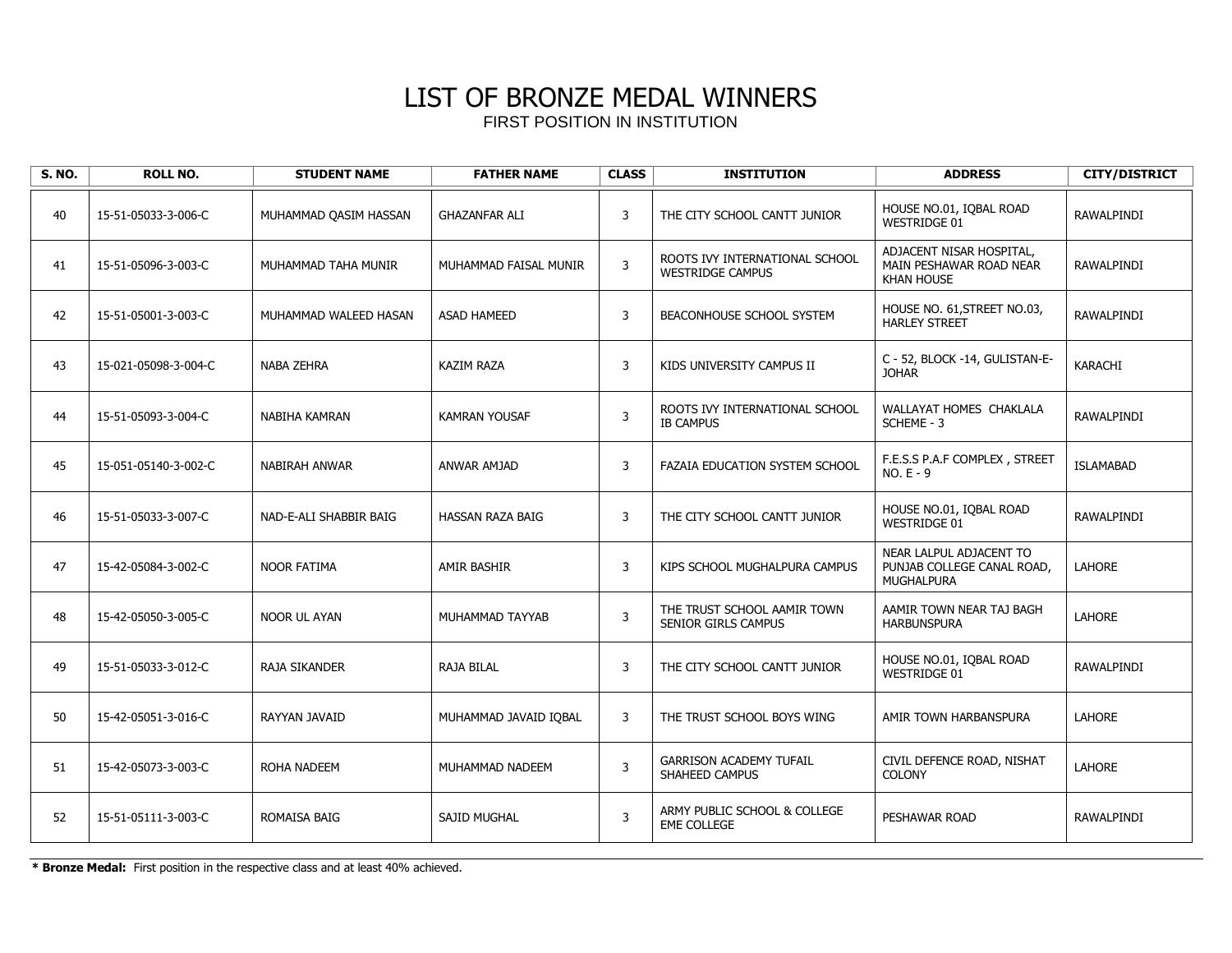| <b>S. NO.</b> | <b>ROLL NO.</b>      | <b>STUDENT NAME</b>   | <b>FATHER NAME</b>                 | <b>CLASS</b>   | <b>INSTITUTION</b>                                                                | <b>ADDRESS</b>                                                                            | <b>CITY/DISTRICT</b> |
|---------------|----------------------|-----------------------|------------------------------------|----------------|-----------------------------------------------------------------------------------|-------------------------------------------------------------------------------------------|----------------------|
| 53            | 15-51-05033-3-015-C  | SAANIA FAISAL         | <b>FAISAL MUKHTAR</b>              | 3              | THE CITY SCHOOL CANTT JUNIOR                                                      | HOUSE NO.01, IQBAL ROAD<br><b>WESTRIDGE 01</b>                                            | <b>RAWALPINDI</b>    |
| 54            | 15-42-05017-3-001-C  | <b>SARMAD AHMED</b>   | <b>GULZAR AHMED</b>                | 3              | THE EDUCATORS MAKKAH CAMPUS                                                       | HOUSE NO. 597, KB COLONY<br>NEW AIRPORT ROAD                                              | <b>LAHORE</b>        |
| 55            | 15-021-05165-3-001-C | SAYED MUHAMMAD SAAWEZ | <b>TARIQ ALEEM</b>                 | 3              | ARMY PUBLIC SCHOOL & COLLEGE<br><b>SYSTEMS</b>                                    | HOUSE NO.158, IQBAL SHAHEED<br>ROAD, SADDAR                                               | KARACHI              |
| 56            | 15-42-05124-3-009-C  | SHAHZADI FATIMA       | SHAHZADA NAEEM RAZA                | 3              | ARMY PUBLIC SCHOOL GARRISON<br><b>JUNIOR</b>                                      | HOUSE NO. 28, ABID MAJEED<br><b>ROAD</b>                                                  | LAHORE               |
| 57            | 15-051-05119-3-005-C | SHANZAY SHAHZAD       | <b>NAEEM SHAHZAD</b>               | 3              | ROOTS MILLENNIUM SCHOOL                                                           | HOUSE NO.463, MAIN ROAD G -<br>15/1                                                       | <b>ISLAMABAD</b>     |
| 58            | 15-51-05096-3-002-C  | SHAYAAN UL HAQ        | ZEESHAN UL HAO                     | 3              | ROOTS IVY INTERNATIONAL SCHOOL<br><b>WESTRIDGE CAMPUS</b>                         | ADJACENT NISAR HOSPITAL,<br>MAIN PESHAWAR ROAD NEAR<br><b>KHAN HOUSE</b>                  | RAWALPINDI           |
| 59            | 15-53-05099-3-005-C  | SYED MUBASHAR HUSSAIN | SYED MUDASAR HUSSAIN               | 3              | INTERNATIONAL ISLAMIC UNIVERSIT<br>ISLAMABAD SCHOOLS GUJRAT CITY<br><b>CAMPUS</b> | NEAR SMALL STATE AREA G.T<br><b>ROAD</b>                                                  | <b>GUJRAT</b>        |
| 60            | 15-42-05091-3-003-C  | UMA-HANI SHAH         | MUHAMMAD MOHSIN SHAH               | $\mathbf{3}$   | LAHORE GRAMMAR SCHOOL EME<br><b>BRANCH</b>                                        | HOUSE NO. 136 - H, D.H.A EME<br>SECTOR MULTAN ROAD                                        | LAHORE               |
| 61            | 15-51-05086-3-003-C  | UMER LAIQ             | LAIQ UD DIN                        | 3              | HAPPY DALE MONTESSORI AND HIGH<br><b>SCHOOL</b>                                   | HOUSE NO.181, SIR SYED ROAD                                                               | RAWALPINDI           |
| 62            | 15-021-05062-3-002-C | YASIR AZEEM           | <b>AZEEM KHAN</b>                  | 3              | HIRA FOUNDATION SCHOOL                                                            | COMPOUND OF JAMIA DARUL<br>ULOOM KORANGI INDUSTRIAL<br>AREA ROAD NEAR SINGER<br>CHOWRANGI | <b>KARACHI</b>       |
| 63            | 15-051-05119-3-004-C | ZAINAB RAZA           | <b>RAZA E MUSTAFA</b>              | 3              | ROOTS MILLENNIUM SCHOOL                                                           | HOUSE NO.463, MAIN ROAD G -<br>15/1                                                       | <b>ISLAMABAD</b>     |
| 64            | 15-051-05031-3-003-C | ZUFISHAN ASHFAQ       | M. ASHFAO HUSSAIN<br><b>CHATHA</b> | 3              | ISLAMABAD CONVENT SCHOOL                                                          | STREET NO.55 SECTOR F - 8/4                                                               | <b>ISLAMABAD</b>     |
| 65            | 15-021-05053-4-006-C | ABIHA BATOOL          | SYED QASIM RAZA                    | $\overline{4}$ | THE CITY SCHOOL JUNIOR B NORTH<br>NAZIMABAD                                       | HOUSE NO. F - 82, BLOCK B,<br>NORTH NZIMABAD                                              | KARACHI              |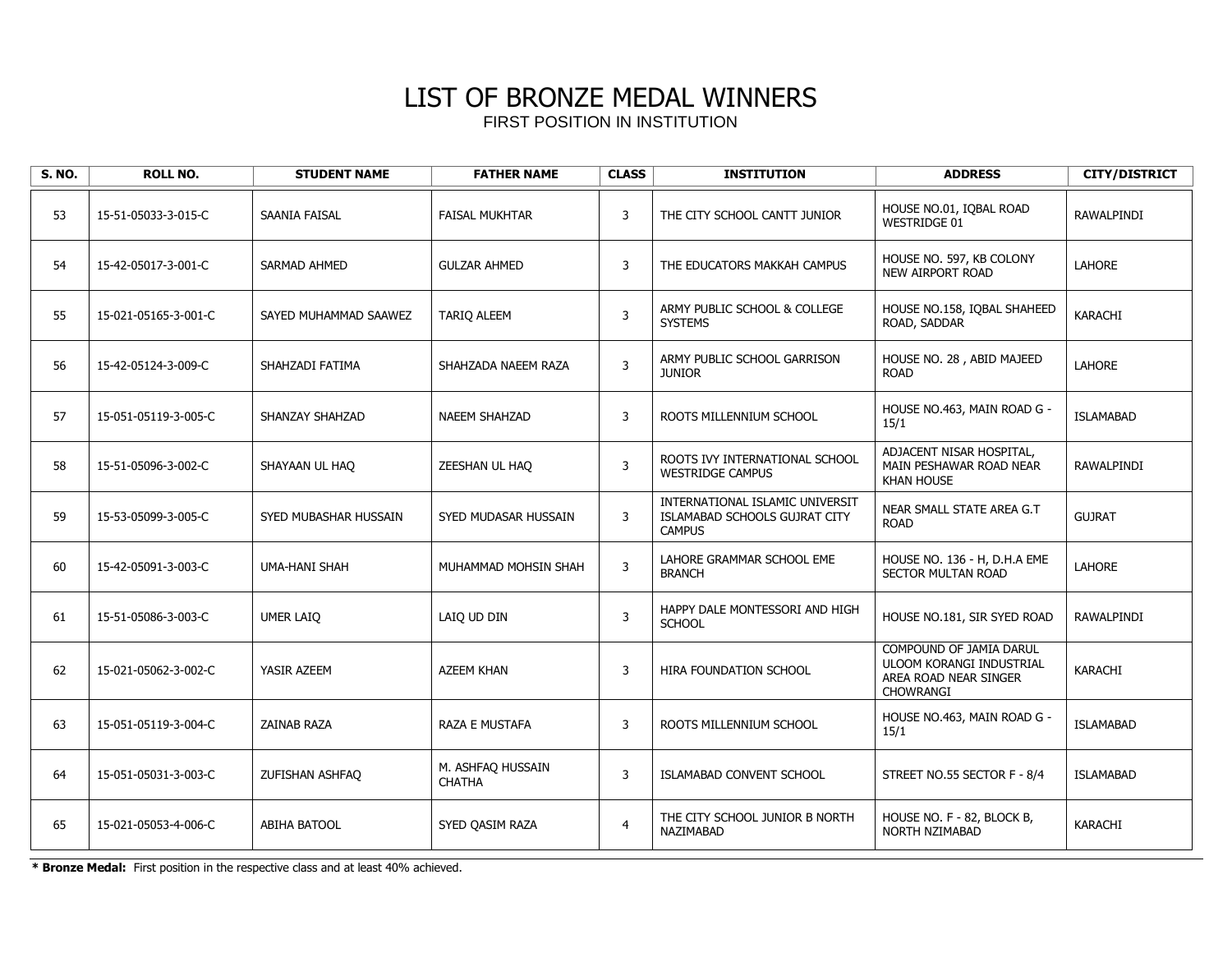| <b>S. NO.</b> | <b>ROLL NO.</b>      | <b>STUDENT NAME</b>               | <b>FATHER NAME</b>           | <b>CLASS</b>   | <b>INSTITUTION</b>                                       | <b>ADDRESS</b>                                                                            | <b>CITY/DISTRICT</b> |
|---------------|----------------------|-----------------------------------|------------------------------|----------------|----------------------------------------------------------|-------------------------------------------------------------------------------------------|----------------------|
| 66            | 15-55-05113-4-001-C  | AHMAD ABDULLAH<br><b>CHOUDHRY</b> | MUHAMMAD IMRAN               | $\overline{4}$ | <b>GHAZALI MODEL HIGH SCHOOL</b>                         | NEAR GRID STATION, GHAKHAR                                                                | <b>GUJRANWALA</b>    |
| 67            | 15-051-05106-4-003-C | AHMAD WAQAS                       | <b>WAQAS HANIF</b>           | $\overline{4}$ | ROOTS MILLENNIUM SCHOOLS WAHID<br><b>CAMPUS</b>          | HOUSE NO. 533 - C, STREET NO.<br>8, SECTOR F - 10/2                                       | <b>ISLAMABAD</b>     |
| 68            | 15-55-05147-4-003-C  | <b>ALEESHAY TAHIR</b>             | MUHAMMAD TAHIR               | $\overline{4}$ | THE CITY SCHOOL JR. SECTION<br><b>CANAL</b>              | VANIA MORE SIALKOT, BYPASS<br><b>G.T ROAD</b>                                             | <b>GUJRANWALA</b>    |
| 69            | 15-022-05074-4-003-C | ALI ASGHAR                        | AMEER ALI                    | $\overline{4}$ | FOUNDATION PUBLIC SCHOOL<br><b>AUTOBAHN CAMPUS</b>       | AUTOBAHN ROAD, RAILWAY<br>HOUSING SOCIETY                                                 | <b>HYDERABAD</b>     |
| 70            | 15-51-05160-4-003-C  | AMAN FATIMA                       | MALIK AMAIR WASEEM           | $\overline{4}$ | BEACONHOUSE SCHOOL SYSTEM                                | HOUSE NO. A-11, THE MALL<br>OFFICER'S COLONY, WAHCANTT                                    | RAWALPINDI           |
| 71            | 15-051-05106-4-001-C | AMINA KHAWAR                      | <b>TAUSEEF KHAWAR</b>        | $\overline{4}$ | ROOTS MILLENNIUM SCHOOLS WAHID<br><b>CAMPUS</b>          | HOUSE NO. 533 - C, STREET NO.<br>8, SECTOR F - 10/2                                       | <b>ISLAMABAD</b>     |
| 72            | 15-42-05080-4-030-C  | AREEBA QAISER                     | <b>OAISER ALI AWAN</b>       | $\overline{4}$ | LAHORE GRAMMAR SCHOOL                                    | HOUSE NO.55 MAIN GULBERG                                                                  | <b>LAHORE</b>        |
| 73            | 15-42-05104-4-002-C  | <b>ARHAM AHSAN</b>                | MOHAMMAD AHSAN               | $\overline{4}$ | BEACONHOUSE SCHOOL SYSTEM<br><b>VALENCIA TOWN CAMPUS</b> | HOUSE NO. 29/30, BLOCK - B,<br><b>VALENCIA TOWN</b>                                       | LAHORE               |
| 74            | 15-42-05005-4-007-C  | ARHAM SALAHUDDIN                  | KHWAJA MAHMOOD<br>SALAHUDDIN | $\overline{4}$ | LAHORE GRAMMAR SCHOOL                                    | HOUSE NO.39, MAIN GULBERG                                                                 | LAHORE               |
| 75            | 15-051-05153-4-003-C | <b>AYLA BILAL</b>                 | <b>BILAL AMJAD VIRK</b>      | $\overline{4}$ | ACE INTERNATIONAL ACADEMY                                | PHASE - II, BAHRIA TOWN                                                                   | ISLAMABAD            |
| 76            | 15-51-05167-4-006-C  | AYYAN MASOOD                      | <b>MASOOD AKHTAR</b>         | $\overline{4}$ | ROOTS IVY INTERNATIONAL SCHOOL                           | HOUSE NO. 164, SAWAN CAMP<br>OPPOSITE ALBASIT CNG, MAIN<br><b>G.T ROAD</b>                | RAWALPINDI           |
| 77            | 15-992-05127-4-002-C | <b>BARYAL KHAN</b>                | <b>FAZIR MUHAMMAD</b>        | $\overline{4}$ | THE CITY SCHOOL JUNIOR BRANCH                            | HOUSE NO. 233 - A, STREET NO.<br>1, JINNAH ABAD                                           | <b>ABBOTTABAD</b>    |
| 78            | 15-021-05062-4-001-C | <b>EMAN IRFAN</b>                 | IRFAN RAFIO                  | $\overline{4}$ | HIRA FOUNDATION SCHOOL                                   | COMPOUND OF JAMIA DARUL<br>ULOOM KORANGI INDUSTRIAL<br>AREA ROAD NEAR SINGER<br>CHOWRANGI | <b>KARACHI</b>       |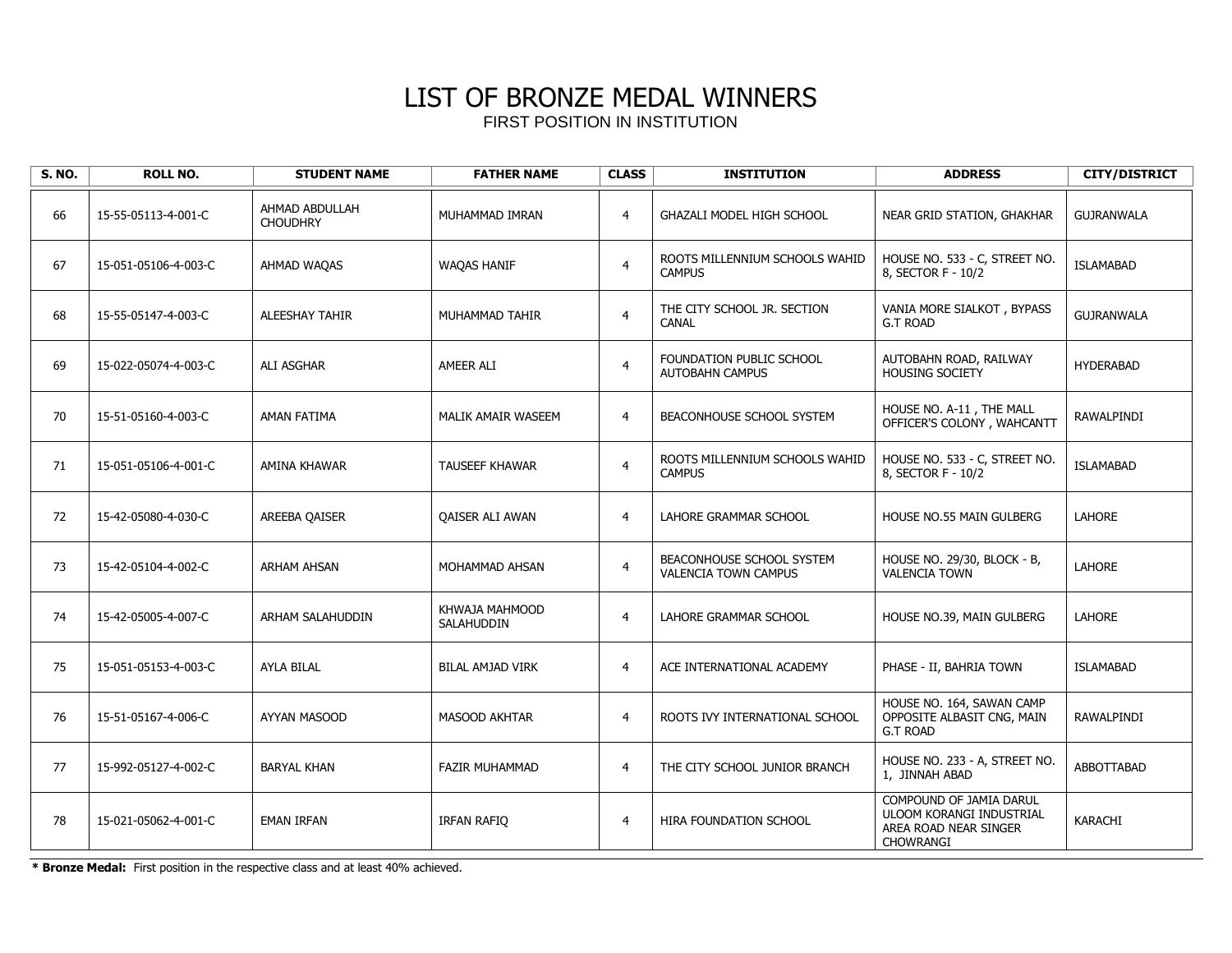| <b>S. NO.</b> | <b>ROLL NO.</b>      | <b>STUDENT NAME</b>       | <b>FATHER NAME</b>      | <b>CLASS</b>   | <b>INSTITUTION</b>                                                                    | <b>ADDRESS</b>                                                                                              | <b>CITY/DISTRICT</b> |
|---------------|----------------------|---------------------------|-------------------------|----------------|---------------------------------------------------------------------------------------|-------------------------------------------------------------------------------------------------------------|----------------------|
| 79            | 15-42-05032-4-004-C  | <b>ESHA AHMED</b>         | <b>MUDASIR AHMED</b>    | $\overline{4}$ | MADRASAT UL BANAT HUMAIRA<br><b>CAMPUS</b>                                            | HOUSE NO.428, R BLOCK MODEL<br>TOWN EXT,                                                                    | LAHORE               |
| 80            | 15-42-05091-4-008-C  | <b>ESHAAL FATIMA</b>      | <b>IJAZ IOBAL</b>       | $\overline{4}$ | LAHORE GRAMMAR SCHOOL EME<br><b>BRANCH</b>                                            | HOUSE NO. 136 - H, D.H.A EME<br>SECTOR MULTAN ROAD                                                          | <b>LAHORE</b>        |
| 81            | 15-051-05123-4-001-C | EWAZ FAHEEM KHAN          | FAHEEM IQBAL KHAN       | $\overline{4}$ | ISLAMABAD CONVENT SCHOOL PK 121<br>H - 8/4 CAMPUS                                     | STREET NO. 09, SECTOR - H -<br>8/4                                                                          | <b>ISLAMABAD</b>     |
| 82            | 15-42-05005-4-005-C  | <b>FARZAN SALEEM BUTT</b> | SALEEM WAQAS BUTT       | $\overline{4}$ | LAHORE GRAMMAR SCHOOL                                                                 | HOUSE NO.39, MAIN GULBERG                                                                                   | <b>LAHORE</b>        |
| 83            | 15-42-05032-4-002-C  | FATIMA WAJEEHA GILLANI    | HAMMAD YOUSAF GILLANI   | $\overline{4}$ | MADRASAT UL BANAT HUMAIRA<br><b>CAMPUS</b>                                            | HOUSE NO.428, R BLOCK MODEL<br>TOWN EXT,                                                                    | LAHORE               |
| 84            | 15-55-05147-4-002-C  | FATIMA-TUR-ZAHRA          | ABDUL QADOOS            | $\overline{4}$ | THE CITY SCHOOL JR. SECTION<br><b>CANAL</b>                                           | VANIA MORE SIALKOT, BYPASS<br><b>G.T ROAD</b>                                                               | <b>GUJRANWALA</b>    |
| 85            | 15-051-05148-4-003-C | <b>HASEEB ULLAH</b>       | <b>INAYATULLAH KHAN</b> | $\overline{4}$ | ROOTS MILLENNIUM SCHOOLS<br>CAPITAL CAMPUS                                            | STREET NO. 100, SECTOR G -<br>11/3                                                                          | <b>ISLAMABAD</b>     |
| 86            | 15-42-05017-4-001-C  | <b>HASSAM WAQAR</b>       | <b>WAQAR AHMED</b>      | $\overline{4}$ | THE EDUCATORS MAKKAH CAMPUS                                                           | HOUSE NO. 597, KB COLONY<br><b>NEW AIRPORT ROAD</b>                                                         | <b>LAHORE</b>        |
| 87            | 15-51-05030-4-001-C  | HUZAIFA HUSNAIN RANA      | <b>NOOR ZAHID</b>       | $\overline{4}$ | ARMY PUBLIC SCHOOL AND COLLEGE<br>FOR BOYS                                            | RANGE ROAD, WESTRIDGE III                                                                                   | <b>RAWALPINDI</b>    |
| 88            | 15-51-05151-4-002-C  | <b>INAYA SAAD</b>         | SAAD IOBAL              | $\overline{4}$ | ROOTS MILLENNIUM SCHOOLS                                                              | HOUSE NO. 750, STREET NO. 11<br>- A, CHAKLALA SCHEME-3, HYDE<br><b>PARK CAMPUS</b>                          | RAWALPINDI           |
| 89            | 15-42-05050-4-001-C  | KHADIJA NIAZ              | MUHAMMAD NIAZ           | $\overline{4}$ | THE TRUST SCHOOL AAMIR TOWN<br>SENIOR GIRLS CAMPUS                                    | AAMIR TOWN NEAR TAJ BAGH<br><b>HARBUNSPURA</b>                                                              | <b>LAHORE</b>        |
| 90            | 15-51-05110-4-002-C  | KIRAN FATIMA              | MUHAMMAD ISMAIL TARIO   | $\overline{4}$ | INTERNATIONAL ISLAMIC UNIVERSITY<br>SCHOOLS KHAYABAN E SIR SAYED<br>RAWALPINDI CAMPUS | HOUSE NO. 346-B SECTOR - 4 -<br>A, NEAR GOVT. GIRLS DEGREE<br><b>COLLEGE KHAYABAN-E- SIR</b><br><b>SYED</b> | RAWALPINDI           |
| 91            | 15-582-05105-4-001-C | LAIBA ZIA                 | <b>ZIA ULLAH</b>        | $\overline{4}$ | BEACONHOUSE SCHOOL SYSTEM                                                             | HOUSE NO.16, SECTOR-B2                                                                                      | <b>MIRPUR</b>        |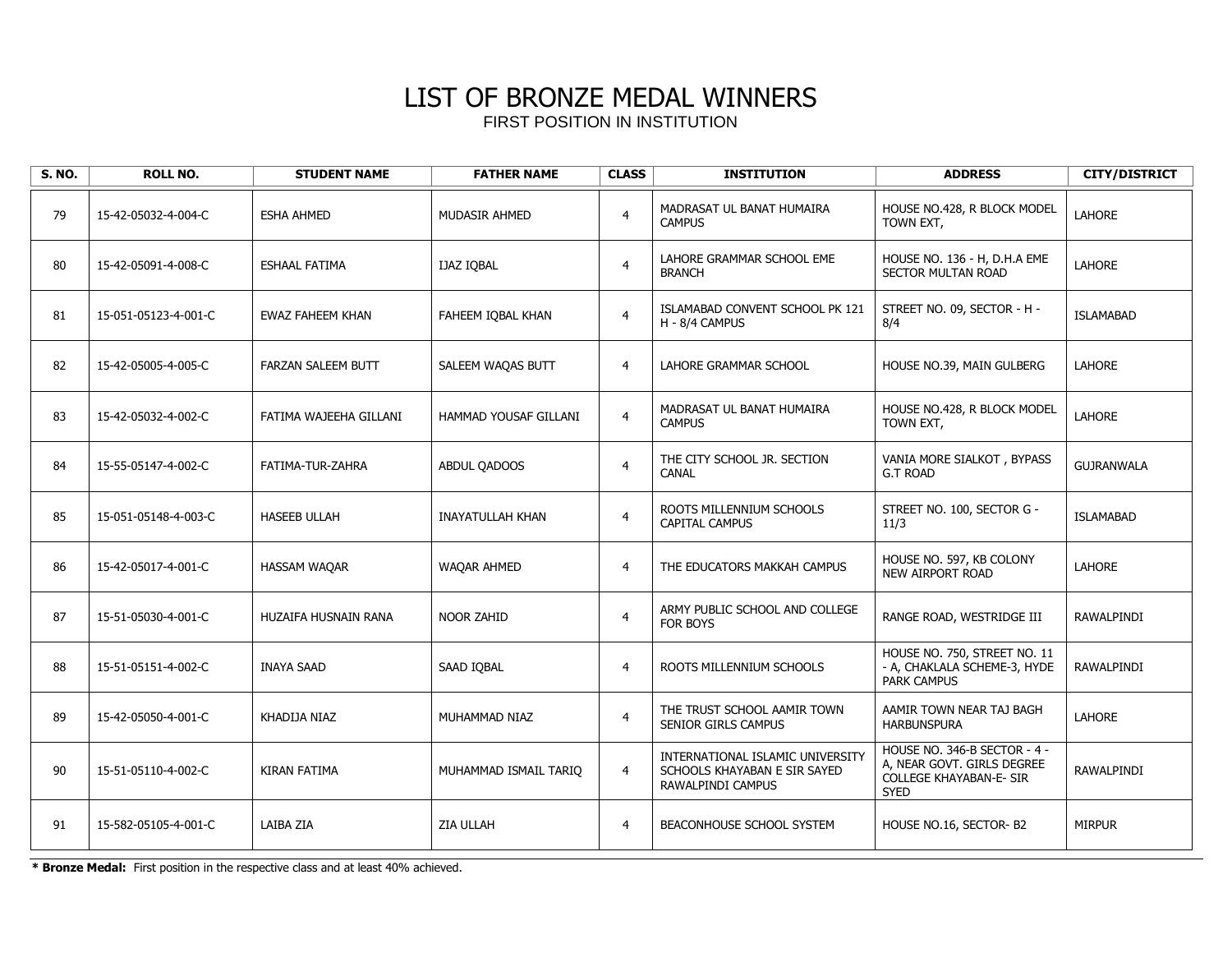| <b>S. NO.</b> | <b>ROLL NO.</b>     | <b>STUDENT NAME</b>                | <b>FATHER NAME</b>        | <b>CLASS</b>   | <b>INSTITUTION</b>                               | <b>ADDRESS</b>                                      | <b>CITY/DISTRICT</b> |
|---------------|---------------------|------------------------------------|---------------------------|----------------|--------------------------------------------------|-----------------------------------------------------|----------------------|
| 92            | 15-42-05073-4-004-C | <b>MAHEK FATIMA</b>                | <b>MUNIR AHMAD</b>        | $\overline{4}$ | <b>GARRISON ACADEMY TUFAIL</b><br>SHAHEED CAMPUS | CIVIL DEFENCE ROAD, NISHAT<br><b>COLONY</b>         | <b>LAHORE</b>        |
| 93            | 15-51-05136-4-003-C | MARYAM IFTIKHAR                    | IFTIKHAR HUSSAIN          | $\overline{4}$ | ROOTS SCHOOL SYSTEM                              | HOUSE NO. 15 TULSA ROAD<br>LALAZAR                  | RAWALPINDI           |
| 94            | 15-42-05005-4-012-C | MOHAMMAD FARZAM                    | ZULFIQAR AHMAD            | $\overline{4}$ | LAHORE GRAMMAR SCHOOL                            | HOUSE NO.39, MAIN GULBERG                           | LAHORE               |
| 95            | 15-42-05048-4-001-C | MOHAMMAD OMER AYAZ                 | MOHAMMAD AYAZ             | $\overline{4}$ | THE EDUCATORS MAKKAH CAMPUS                      | HOUSE NO.17, BLOCK - B,<br>ALFLAH TOWN BEDIAN ROAD  | LAHORE               |
| 96            | 15-42-05005-4-013-C | MUAAZ UL HASSAN                    | MUHAMMAD RASHID           | $\overline{4}$ | LAHORE GRAMMAR SCHOOL                            | HOUSE NO.39, MAIN GULBERG                           | LAHORE               |
| 97            | 15-42-05032-4-005-C | MUBARRAH TAUFEEQ BHATTI            | TAUFEEQ BHATTI            | $\overline{4}$ | MADRASAT UL BANAT HUMAIRA<br><b>CAMPUS</b>       | HOUSE NO.428, R BLOCK MODEL<br>TOWN EXT,            | <b>LAHORE</b>        |
| 98            | 15-51-05001-4-011-C | MUHAMMAD ABDULLAH<br><b>FAISAL</b> | FAISAL IQBAL RAJA         | $\overline{4}$ | BEACONHOUSE SCHOOL SYSTEM                        | HOUSE NO. 61, STREET NO.03,<br><b>HARLEY STREET</b> | <b>RAWALPINDI</b>    |
| 99            | 15-42-05005-4-018-C | MUHAMMAD ALI BILAL                 | MUHAMMAD BILAL ANWAR      | $\overline{4}$ | LAHORE GRAMMAR SCHOOL                            | HOUSE NO.39, MAIN GULBERG                           | LAHORE               |
| 100           | 15-42-05005-4-020-C | MUHAMMAD FAVAUZ MALIK              | <b>MALIK HAROON AHMAD</b> | $\overline{4}$ | LAHORE GRAMMAR SCHOOL                            | HOUSE NO.39, MAIN GULBERG                           | LAHORE               |
| 101           | 15-42-05005-4-011-C | MUHAMMAD HAMZA EJAZ                | MUHAMMAD EJAZ QAZI        | $\overline{4}$ | LAHORE GRAMMAR SCHOOL                            | HOUSE NO.39, MAIN GULBERG                           | <b>LAHORE</b>        |
| 102           | 15-42-05005-4-004-C | MUHAMMAD HAMZA KHAN                | KHURRAM KHAN              | $\overline{4}$ | LAHORE GRAMMAR SCHOOL                            | HOUSE NO.39, MAIN GULBERG                           | <b>LAHORE</b>        |
| 103           | 15-41-05117-4-001-C | MUHAMMAD IBRAHIM NASEER            | <b>ANJUM SHAKEEL</b>      | $\overline{4}$ | THE CITY SCHOOL CHENAB CAMPUS                    | EAST CANAL ROAD NEAR RAZA<br><b>GARDEN</b>          | FAISALABAD           |
| 104           | 15-55-05147-4-001-C | MUHAMMAD REHAN AZAM                | MUHAMMAD GAFFAR           | $\overline{4}$ | THE CITY SCHOOL JR. SECTION<br>CANAL             | VANIA MORE SIALKOT, BYPASS<br><b>G.T ROAD</b>       | <b>GUJRANWALA</b>    |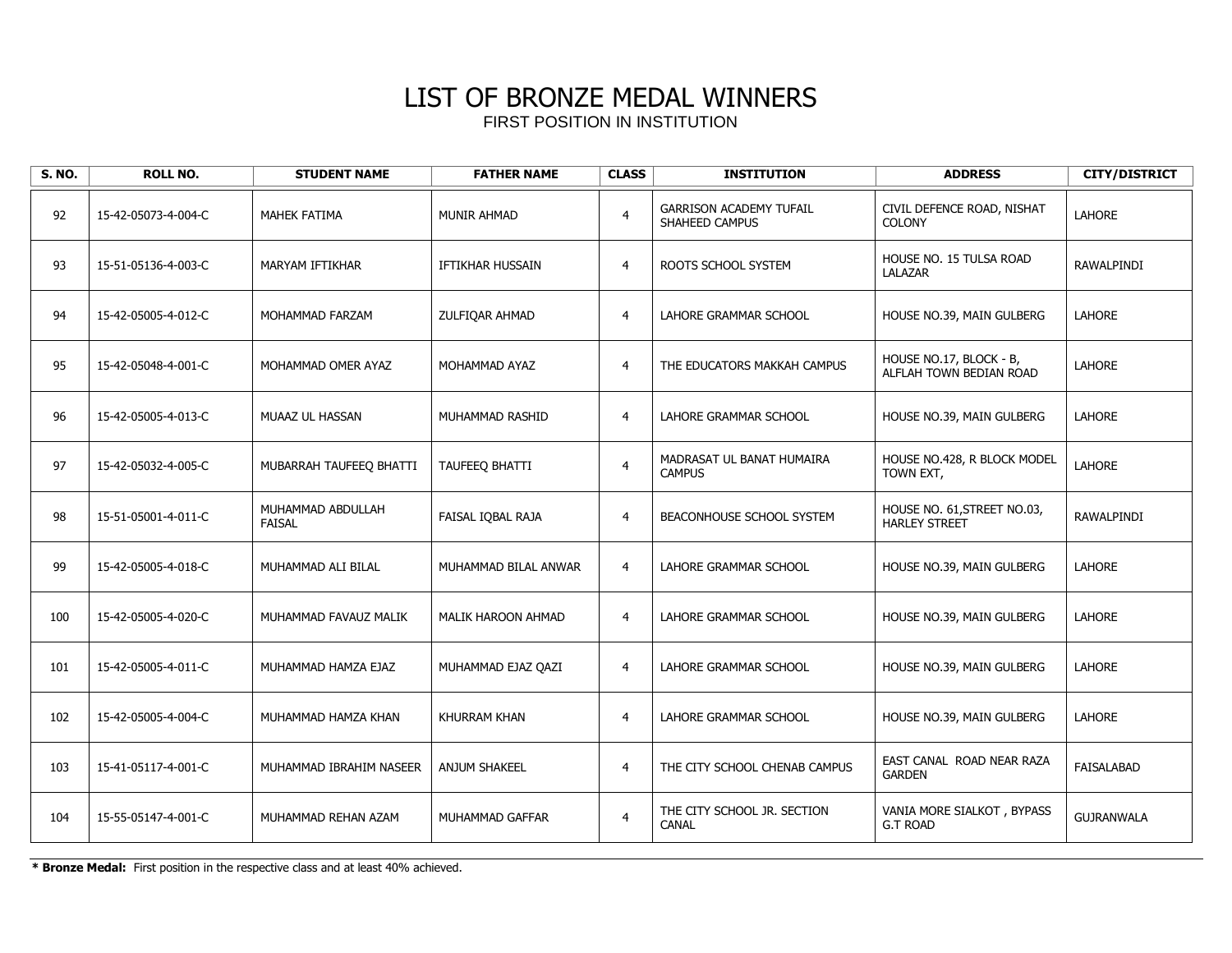| <b>S. NO.</b> | <b>ROLL NO.</b>      | <b>STUDENT NAME</b>                | <b>FATHER NAME</b>        | <b>CLASS</b>   | <b>INSTITUTION</b>                                   | <b>ADDRESS</b>                                                                                            | <b>CITY/DISTRICT</b> |
|---------------|----------------------|------------------------------------|---------------------------|----------------|------------------------------------------------------|-----------------------------------------------------------------------------------------------------------|----------------------|
| 105           | 15-42-05005-4-014-C  | MUHAMMAD SAAD BILAL                | <b>BILAL HUSSAIN MIAN</b> | $\overline{4}$ | LAHORE GRAMMAR SCHOOL                                | HOUSE NO.39, MAIN GULBERG                                                                                 | LAHORE               |
| 106           | 15-42-05005-4-015-C  | MUHAMMAD SANI JUNAID               | JUNAID IQBAL MOON         | $\overline{4}$ | LAHORE GRAMMAR SCHOOL                                | HOUSE NO.39, MAIN GULBERG                                                                                 | <b>LAHORE</b>        |
| 107           | 15-42-05005-4-019-C  | MUHAMMAD SOHAIB SHAFIQ             | MUHAMMAD SHAFIQ SHARIF    | $\overline{4}$ | LAHORE GRAMMAR SCHOOL                                | HOUSE NO.39, MAIN GULBERG                                                                                 | <b>LAHORE</b>        |
| 108           | 15-051-05079-4-005-C | MUHAMMAD SUBHAN YAHYA              | MUHAMMAD YAHYA BHATTI     | $\overline{4}$ | SHEIKH ZAYED INTERNATIONAL<br><b>ACADEMY</b>         | STREET NO.09                                                                                              | <b>ISLAMABAD</b>     |
| 109           | 15-923-05067-4-003-C | MUHAMMAD UMAIR KHAN                | <b>ASIF KHAN</b>          | $\overline{4}$ | BEACONHOUSE SCHOOL SYSTEM<br><b>EXTENSION BRANCH</b> | MAIN G.T ROAD HAKIM ABAD<br><b>NEAR AZEEM CNG</b>                                                         | <b>NOWSHERA</b>      |
| 110           | 15-051-05031-4-007-C | MUHAMMAD WAJAHAT<br><b>SHAKEEL</b> | MUHAMMAD SHAKEEL          | $\overline{4}$ | ISLAMABAD CONVENT SCHOOL                             | STREET NO.55 SECTOR F - 8/4                                                                               | <b>ISLAMABAD</b>     |
| 111           | 15-42-05084-4-002-C  | <b>MUSTAFA KHAN</b>                | <b>OAISER ALI KHAN</b>    | $\overline{4}$ | KIPS SCHOOL MUGHALPURA CAMPUS                        | NEAR LALPUL ADJACENT TO<br>PUNJAB COLLEGE CANAL ROAD,<br><b>MUGHALPURA</b>                                | <b>LAHORE</b>        |
| 112           | 15-51-05136-4-005-C  | <b>MUSTAFA OMER</b>                | <b>OMER JAVED</b>         | $\overline{4}$ | ROOTS SCHOOL SYSTEM                                  | HOUSE NO. 15 TULSA ROAD<br>LALAZAR                                                                        | <b>RAWALPINDI</b>    |
| 113           | 15-55-05145-4-009-C  | MUTAKHAR FAISAL BUTT               | FAISAL IBRAHIM BUTT       | $\overline{4}$ | BEACONHOUSE SCHOOL SYSTEM                            | HOUSE NO. 7, AJMAL SHAHEED<br>ROAD, OLD SESSION COURT<br><b>ROAD</b>                                      | <b>GUJRANWALA</b>    |
| 114           | 15-51-05151-4-003-C  | REEDAB SHAFQAT                     | SHAFQAT KHAN              | $\overline{4}$ | ROOTS MILLENNIUM SCHOOLS                             | HOUSE NO. 750, STREET NO. 11<br>- A, CHAKLALA SCHEME-3, HYDE<br>PARK CAMPUS                               | RAWALPINDI           |
| 115           | 15-42-05102-4-001-C  | RIDA IMAAN WAQAR                   | WAQAR MANZOOR             | $\overline{4}$ | LAHORE GRAMMAR SCHOOL                                | HOUSE NO.19, C - II, PUNJAB<br><b>GOVERNMENT EMPLOEES</b><br><b>COOPERATIVE HOUSING</b><br><b>SOCIETY</b> | LAHORE               |
| 116           | 15-051-05140-4-001-C | RIDA-E-ZAINAB                      | <b>ARSHAD JAVAID</b>      | $\overline{4}$ | <b>FAZAIA EDUCATION SYSTEM SCHOOL</b>                | F.E.S.S P.A.F COMPLEX, STREET<br>NO. E - 9                                                                | <b>ISLAMABAD</b>     |
| 117           | 15-051-05148-4-001-C | ROMAISA KANWAL                     | MUHAMMAD FAROOO           | $\overline{4}$ | ROOTS MILLENNIUM SCHOOLS<br><b>CAPITAL CAMPUS</b>    | STREET NO. 100, SECTOR G -<br>11/3                                                                        | <b>ISLAMABAD</b>     |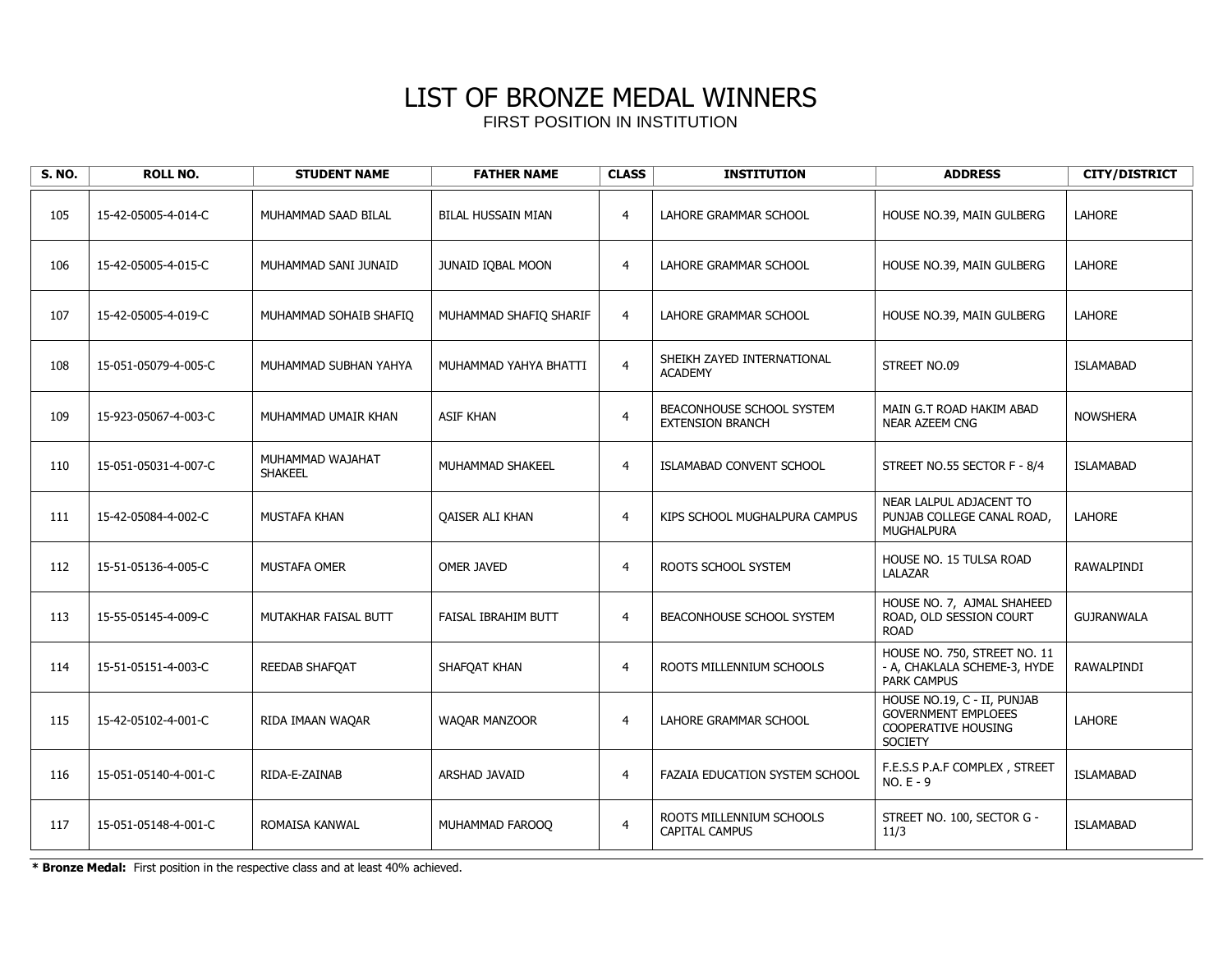| <b>S. NO.</b> | <b>ROLL NO.</b>      | <b>STUDENT NAME</b>  | <b>FATHER NAME</b>      | <b>CLASS</b>   | <b>INSTITUTION</b>                                        | <b>ADDRESS</b>                                                           | <b>CITY/DISTRICT</b> |
|---------------|----------------------|----------------------|-------------------------|----------------|-----------------------------------------------------------|--------------------------------------------------------------------------|----------------------|
| 118           | 15-51-05096-4-002-C  | SABEEH HAIDER        | MUHAMMAD HAIDER MALIK   | $\overline{4}$ | ROOTS IVY INTERNATIONAL SCHOOL<br><b>WESTRIDGE CAMPUS</b> | ADJACENT NISAR HOSPITAL,<br>MAIN PESHAWAR ROAD NEAR<br><b>KHAN HOUSE</b> | <b>RAWALPINDI</b>    |
| 119           | 15-021-05088-4-001-C | <b>SABEEN SHOAIB</b> | SHOAIB SALEEM           | $\overline{4}$ | DEFENCE AUTHORITY PUBLIC SCHOOL<br>O & A LEVEL SEA VIEW   | BEHIND BUILDING NO. 23 SEA<br>VIEW TOWNSHIP PHASE - V EXT.<br>D.H.A      | KARACHI              |
| 120           | 15-051-05031-4-010-C | SALMAN RASUL CHEEMA  | IMTIAZ RASUL CHEEMA     | $\overline{4}$ | <b>ISLAMABAD CONVENT SCHOOL</b>                           | STREET NO.55 SECTOR F - 8/4                                              | <b>ISLAMABAD</b>     |
| 121           | 15-923-05067-4-007-C | SHAYAAN SHAHID       | SHAHID ABDUL MAJID      | $\overline{4}$ | BEACONHOUSE SCHOOL SYSTEM<br><b>EXTENSION BRANCH</b>      | MAIN G.T ROAD HAKIM ABAD<br>NEAR AZEEM CNG                               | <b>NOWSHERA</b>      |
| 122           | 15-51-05033-4-006-C  | SHAYYAN WAQAS        | <b>WAQAS ASIF</b>       | $\overline{4}$ | THE CITY SCHOOL CANTT JUNIOR                              | HOUSE NO.01, IQBAL ROAD<br><b>WESTRIDGE 01</b>                           | RAWALPINDI           |
| 123           | 15-51-05144-4-006-C  | SHIZZA FATIMA        | SHAFOAT WAHAB           | $\overline{4}$ | JINNAH EDUCATION SYSTEM LIAQAT<br><b>CAMPUS</b>           | CPO - 177, GULSHAN COLONY                                                | RAWALPINDI           |
| 124           | 15-51-05093-4-004-C  | SYED IBRAHIM HASAN   | SYED SULEMAN HASAN      | $\overline{4}$ | ROOTS IVY INTERNATIONAL SCHOOL<br><b>IB CAMPUS</b>        | WALLAYAT HOMES CHAKLALA<br>SCHEME - 3                                    | RAWALPINDI           |
| 125           | 15-42-05124-4-001-C  | <b>TAHA IMRAN</b>    | <b>IMRAN ALI</b>        | $\overline{4}$ | ARMY PUBLIC SCHOOL GARRISON<br><b>JUNIOR</b>              | HOUSE NO. 28, ABID MAJEED<br><b>ROAD</b>                                 | <b>LAHORE</b>        |
| 126           | 15-051-05119-4-004-C | <b>USWAH TARIO</b>   | <b>TARIO HUSSAIN</b>    | $\overline{4}$ | ROOTS MILLENNIUM SCHOOL                                   | HOUSE NO.463, MAIN ROAD G -<br>15/1                                      | <b>ISLAMABAD</b>     |
| 127           | 15-91-05115-4-002-C  | ZAIN AHMED KAMAL     | <b>AHMAD KAMAL</b>      | $\overline{4}$ | ROOTS MILLENNIUM SCHOOLS<br><b>KHYBER CAMPUS</b>          | PHASE-3 CHOWK GUL ABAD<br><b>JAMRUD ROAD</b>                             | <b>PESHAWAR</b>      |
| 128           | 15-55-05147-4-004-C  | <b>ZAINAB FAWAD</b>  | <b>FAWAD AHMED</b>      | $\overline{4}$ | THE CITY SCHOOL JR. SECTION<br><b>CANAL</b>               | VANIA MORE SIALKOT, BYPASS<br><b>G.T ROAD</b>                            | <b>GUJRANWALA</b>    |
| 129           | 15-51-05004-4-004-C  | ZAINAB IRFAN         | <b>IRFAN ALI GONDAL</b> | $\overline{4}$ | BEACONHOUSE SCHOOL SYSTEM (ESL)<br>CIVIL LINES BRANCH.    | HOUSE NO.15 CIVIL LINES                                                  | RAWALPINDI           |
| 130           | 15-051-05119-4-001-C | ZAROON ASIF          | <b>ASIF HAMAYUN</b>     | $\overline{4}$ | ROOTS MILLENNIUM SCHOOL                                   | HOUSE NO.463, MAIN ROAD G -<br>15/1                                      | <b>ISLAMABAD</b>     |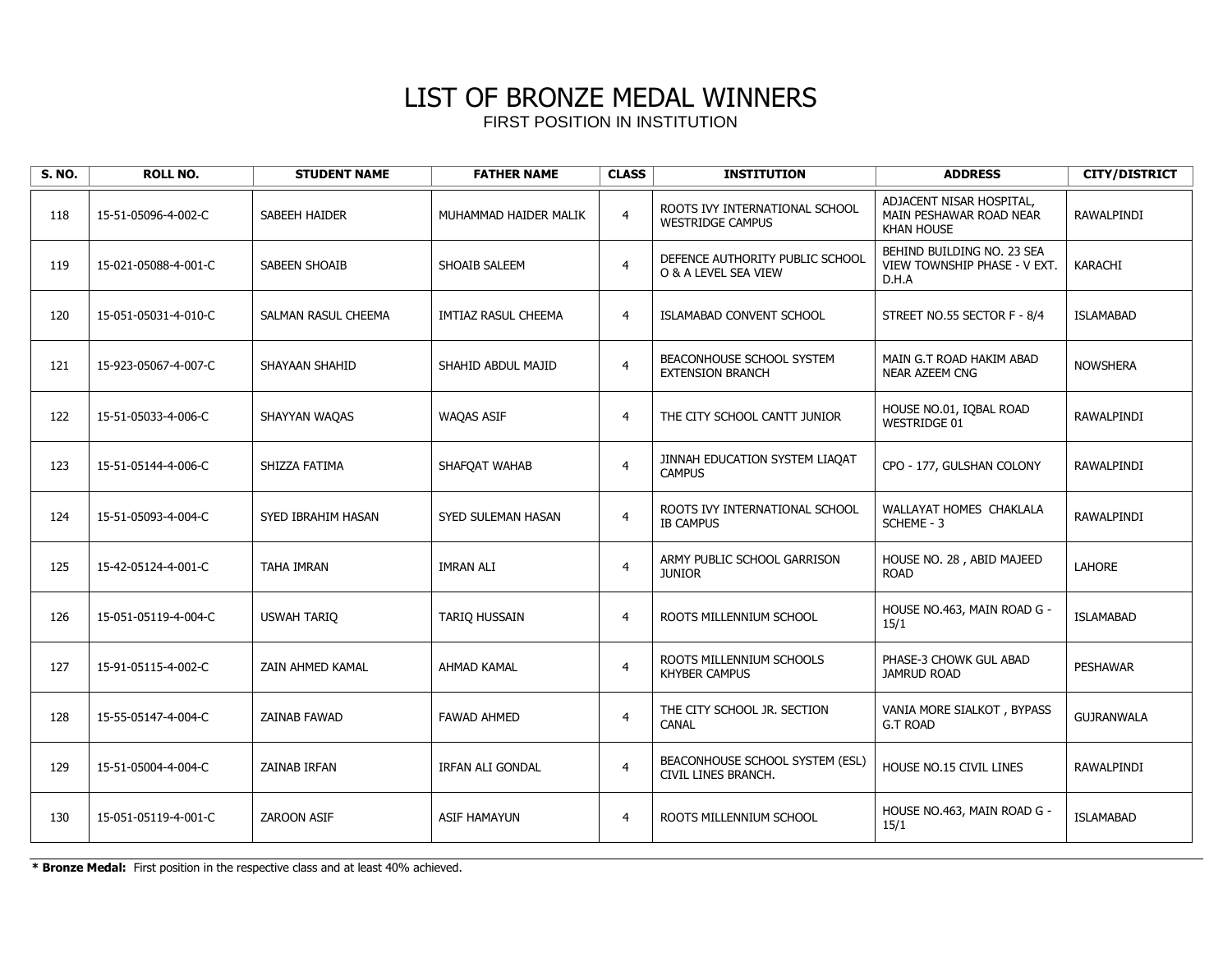| <b>S. NO.</b> | <b>ROLL NO.</b>      | <b>STUDENT NAME</b>       | <b>FATHER NAME</b>                 | <b>CLASS</b>    | <b>INSTITUTION</b>                                        | <b>ADDRESS</b>                                                                     | <b>CITY/DISTRICT</b> |
|---------------|----------------------|---------------------------|------------------------------------|-----------------|-----------------------------------------------------------|------------------------------------------------------------------------------------|----------------------|
| 131           | 15-42-05051-4-007-C  | <b>ZUNNORAIN</b>          | MUHAMMAD BAKHTIYAR                 | $\overline{4}$  | THE TRUST SCHOOL BOYS WING                                | AMIR TOWN HARBANSPURA                                                              | <b>LAHORE</b>        |
| 132           | 15-51-05151-5-002-C  | ABAIDULLAH CHOHDARY       | CHOHDARY AMIR JAVAID               | 5               | ROOTS MILLENNIUM SCHOOLS                                  | HOUSE NO. 750, STREET NO. 11<br>- A, CHAKLALA SCHEME-3, HYDE<br><b>PARK CAMPUS</b> | RAWALPINDI           |
| 133           | 15-51-05004-5-001-C  | ABDUL FASI BIN ABRAR RAJA | MUHAMMAD ABRAR RAJA                | 5               | BEACONHOUSE SCHOOL SYSTEM (ESL)<br>CIVIL LINES BRANCH.    | HOUSE NO.15 CIVIL LINES                                                            | RAWALPINDI           |
| 134           | 15-42-05051-5-004-C  | ABDUL REHMAN CHAUDARY     | MUHAMMAD SALEEM<br><b>CHAUDARY</b> | 5               | THE TRUST SCHOOL BOYS WING                                | AMIR TOWN HARBANSPURA                                                              | <b>LAHORE</b>        |
| 135           | 15-021-05122-5-024-C | <b>ABDULLAH</b>           | YOUSAF ALI                         | 5               | <b>FAZAIA INTERMEDIATE COLLEGE</b>                        | <b>P.A.F BASE KORANGI CREEK</b>                                                    | KARACHI              |
| 136           | 15-42-05017-5-001-C  | AIZAZ UL HAO              | ISRAR UL HAQ                       | 5               | THE EDUCATORS MAKKAH CAMPUS                               | HOUSE NO. 597, KB COLONY<br><b>NEW AIRPORT ROAD</b>                                | <b>LAHORE</b>        |
| 137           | 15-051-05148-5-002-C | <b>ARHAM MALIK</b>        | MUHAMMAD WAQAR MALIK               | 5               | ROOTS MILLENNIUM SCHOOLS<br><b>CAPITAL CAMPUS</b>         | STREET NO. 100, SECTOR G -<br>11/3                                                 | <b>ISLAMABAD</b>     |
| 138           | 15-021-05116-5-007-C | <b>ASMA ZAHID</b>         | ZAHID MEHMOOD                      | 5               | FAZAIA DEGREE COLLEGE                                     | <b>FAISAL</b>                                                                      | KARACHI              |
| 139           | 15-42-05050-5-004-C  | AYESHA KHALID             | ATHAR HUSSAIN KHALID               | 5               | THE TRUST SCHOOL AAMIR TOWN<br><b>SENIOR GIRLS CAMPUS</b> | AAMIR TOWN NEAR TAJ BAGH<br><b>HARBUNSPURA</b>                                     | LAHORE               |
| 140           | 15-923-05067-5-002-C | <b>BILAL HASSAN</b>       | <b>IMAD ULLAH</b>                  | 5               | BEACONHOUSE SCHOOL SYSTEM<br><b>EXTENSION BRANCH</b>      | MAIN G.T ROAD HAKIM ABAD<br><b>NEAR AZEEM CNG</b>                                  | <b>NOWSHERA</b>      |
| 141           | 15-051-05134-5-006-C | CH. AHMED ALI KHAN        | ALI IMRAN KHAN                     | 5               | ROOTS SCHOOL SYSTEM JUNIOR<br><b>SCHOOL</b>               | FIRST AVENUE SECTOR - A D.H.A<br>$-1$                                              | <b>ISLAMABAD</b>     |
| 142           | 15-55-05145-5-003-C  | DAWOOD SOHAIL BUTT        | SOHAIL ANJUM BUTT                  | 5               | BEACONHOUSE SCHOOL SYSTEM                                 | HOUSE NO. 7, AJMAL SHAHEED<br>ROAD, OLD SESSION COURT<br><b>ROAD</b>               | <b>GUJRANWALA</b>    |
| 143           | 15-021-05047-5-007-C | DUA HUMAIR                | <b>HUMAIR</b>                      | $5\phantom{.0}$ | THE CITY SCHOOL PECHS JUNIOR<br><b>GIRLS</b>              | HOUSE NO.147 Q BLOCK 2<br><b>PECHS</b>                                             | KARACHI              |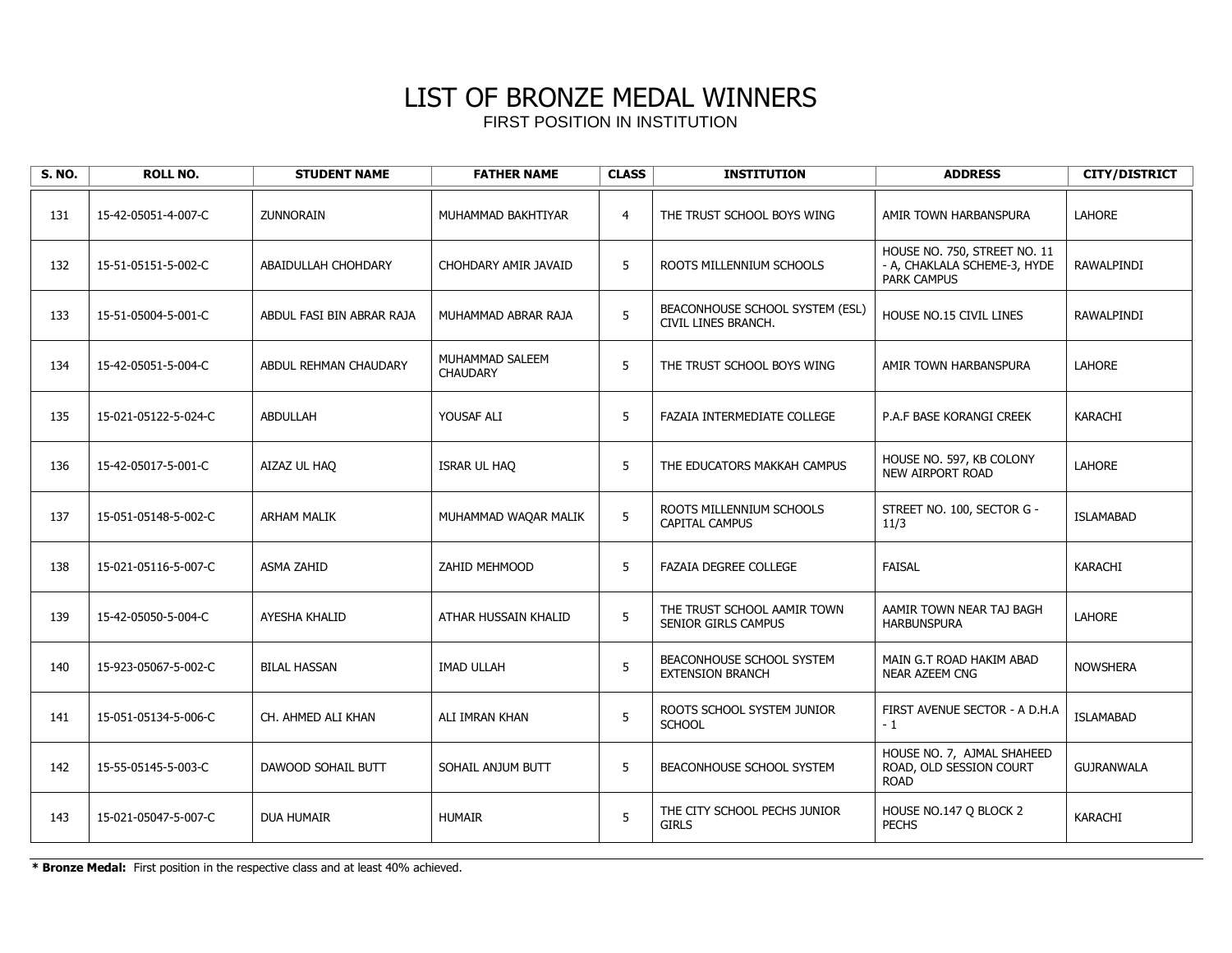| <b>S. NO.</b> | <b>ROLL NO.</b>      | <b>STUDENT NAME</b>     | <b>FATHER NAME</b>     | <b>CLASS</b> | <b>INSTITUTION</b>                                 | <b>ADDRESS</b>                                                             | <b>CITY/DISTRICT</b> |
|---------------|----------------------|-------------------------|------------------------|--------------|----------------------------------------------------|----------------------------------------------------------------------------|----------------------|
| 144           | 15-457-05064-5-004-C | EISHA FAYYAZ            | <b>FAYYAZ MASOOD</b>   | 5            | PREMIER PUBLIC HIGH SCHOOL                         | JAIL ROAD (KAMEER ROAD)                                                    | <b>PAKPATTAN</b>     |
| 145           | 15-42-05050-5-006-C  | <b>FAHAM NADEEM</b>     | MUHAMMAD NADEEM QASIM  | 5            | THE TRUST SCHOOL AAMIR TOWN<br>SENIOR GIRLS CAMPUS | AAMIR TOWN NEAR TAJ BAGH<br><b>HARBUNSPURA</b>                             | <b>LAHORE</b>        |
| 146           | 15-51-05167-5-004-C  | <b>FATIMA ZEHRA</b>     | <b>FARHAT ABBAS</b>    | 5            | ROOTS IVY INTERNATIONAL SCHOOL                     | HOUSE NO. 164, SAWAN CAMP<br>OPPOSITE ALBASIT CNG, MAIN<br><b>G.T ROAD</b> | RAWALPINDI           |
| 147           | 15-051-05123-5-001-C | FUROAN AHMAD BASHIR     | <b>BASHIR AHMAD</b>    | 5            | ISLAMABAD CONVENT SCHOOL PK 121<br>H - 8/4 CAMPUS  | STREET NO. 09, SECTOR - H -<br>8/4                                         | <b>ISLAMABAD</b>     |
| 148           | 15-021-05053-5-002-C | <b>HADIYA HAIDER</b>    | MUHAMMAD MUNIR HAIDER  | 5            | THE CITY SCHOOL JUNIOR B NORTH<br>NAZIMABAD        | HOUSE NO. F - 82, BLOCK B,<br>NORTH NZIMABAD                               | KARACHI              |
| 149           | 15-51-05160-5-008-C  | <b>HAYA ALI TIRMIZI</b> | SYED AHMED ALI TIRMIZI | 5            | BEACONHOUSE SCHOOL SYSTEM                          | HOUSE NO. A-11, THE MALL<br>OFFICER'S COLONY, WAHCANTT                     | RAWALPINDI           |
| 150           | 15-021-05047-5-004-C | JASRAH BATOOL WAQAR     | <b>WAQAR HUSSAIN</b>   | 5            | THE CITY SCHOOL PECHS JUNIOR<br><b>GIRLS</b>       | HOUSE NO.147 Q BLOCK 2<br><b>PECHS</b>                                     | <b>KARACHI</b>       |
| 151           | 15-021-05053-5-001-C | <b>JAVERIA MEMON</b>    | MUSHTAQUE AHMED        | 5            | THE CITY SCHOOL JUNIOR B NORTH<br>NAZIMABAD        | HOUSE NO. F - 82, BLOCK B,<br>NORTH NZIMABAD                               | <b>KARACHI</b>       |
| 152           | 15-021-05116-5-001-C | KANWAR DAYYAN HUSSAIN   | KANWAR AMIR HUSSSAIN   | 5            | <b>FAZAIA DEGREE COLLEGE</b>                       | <b>FAISAL</b>                                                              | KARACHI              |
| 153           | 15-021-05116-5-005-C | KANWAR KIYANI           | <b>ASIF ZAMAN</b>      | 5            | <b>FAZAIA DEGREE COLLEGE</b>                       | <b>FAISAL</b>                                                              | <b>KARACHI</b>       |
| 154           | 15-051-05119-5-005-C | <b>KHANSA TARIO</b>     | TAIRQ HUSSAIN          | 5            | ROOTS MILLENNIUM SCHOOL                            | HOUSE NO.463, MAIN ROAD G -<br>15/1                                        | <b>ISLAMABAD</b>     |
| 155           | 15-051-05079-5-002-C | <b>MALAAK REHMAN</b>    | HAFEEZ UR REHMAN       | 5            | SHEIKH ZAYED INTERNATIONAL<br><b>ACADEMY</b>       | STREET NO.09                                                               | <b>ISLAMABAD</b>     |
| 156           | 15-42-05032-5-005-C  | <b>MARYAM BATOOL</b>    | <b>KAMRAN HAIDER</b>   | $\sqrt{5}$   | MADRASAT UL BANAT HUMAIRA<br><b>CAMPUS</b>         | HOUSE NO.428, R BLOCK MODEL<br>TOWN EXT,                                   | LAHORE               |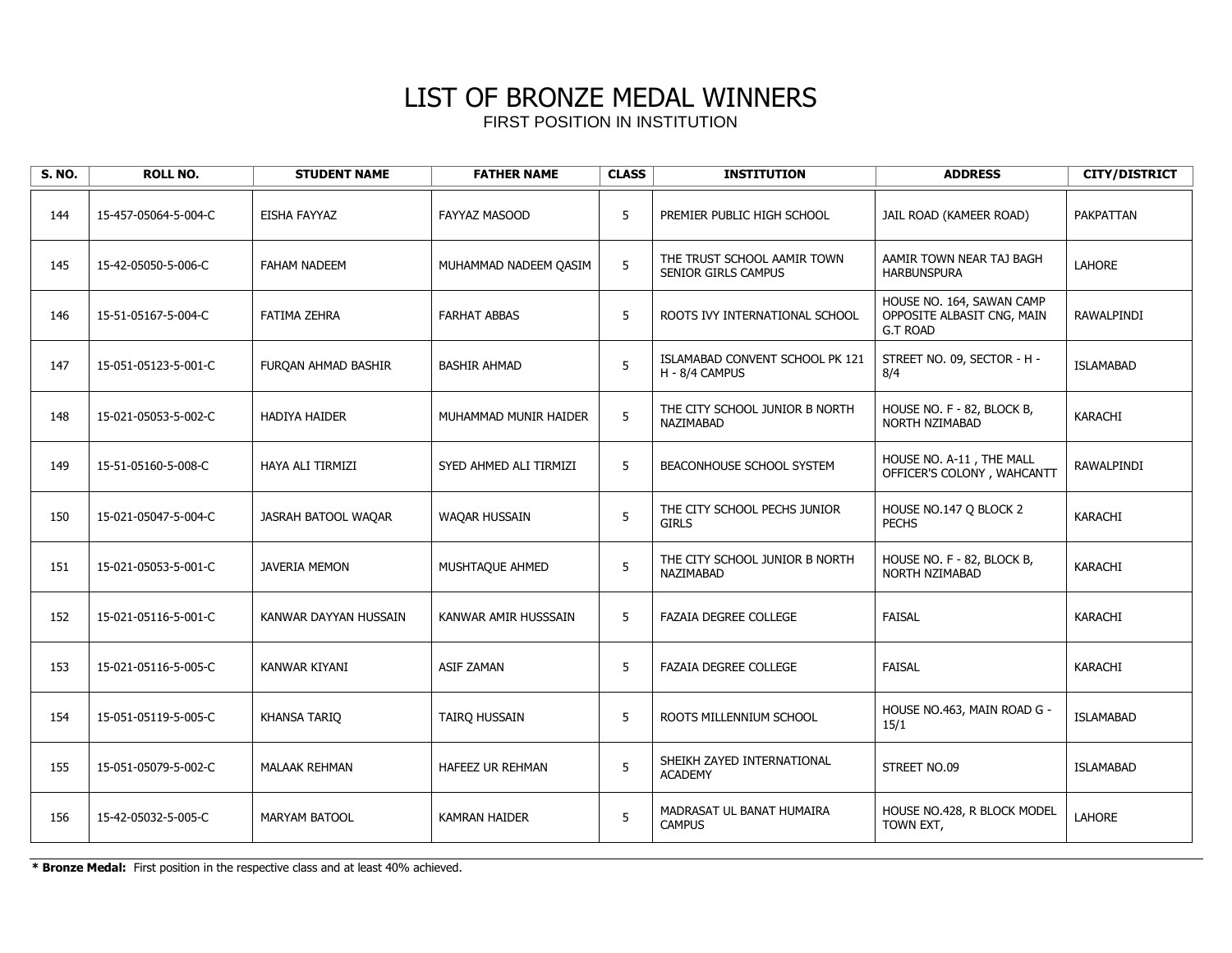| <b>S. NO.</b> | <b>ROLL NO.</b>      | <b>STUDENT NAME</b>                     | <b>FATHER NAME</b>  | <b>CLASS</b> | <b>INSTITUTION</b>                                                            | <b>ADDRESS</b>                                                                                     | <b>CITY/DISTRICT</b> |
|---------------|----------------------|-----------------------------------------|---------------------|--------------|-------------------------------------------------------------------------------|----------------------------------------------------------------------------------------------------|----------------------|
| 157           | 15-55-05145-5-004-C  | MASHAIAM MOQEEM AZEEM                   | MOQEEM AZEEM        | 5            | BEACONHOUSE SCHOOL SYSTEM                                                     | HOUSE NO. 7, AJMAL SHAHEED<br>ROAD, OLD SESSION COURT<br><b>ROAD</b>                               | <b>GUJRANWALA</b>    |
| 158           | 15-42-05089-5-003-C  | <b>MEERAL FATIMA</b>                    | MOHAMMAD ASHIO      | 5            | LAHORE GRAMMAR SCHOOL                                                         | HOUSE NO. 7- A, BLOCK - N<br><b>SAMNABAD</b>                                                       | <b>LAHORE</b>        |
| 159           | 15-922-05152-5-001-C | <b>MOMIN MUSTAFA</b>                    | KHIZAR HAYAT        | 5            | THE CITY SCHOOL JUNIOR SECTION<br><b>KOHAT CAMPUS</b>                         | NEAR OTS ROAD, BOWANA<br>SHARIF BYPASS ROAD                                                        | <b>KOHAT</b>         |
| 160           | 15-51-05001-5-003-C  | MUHAMMAD ALI ZAIN-UL-<br><b>ABIDEEN</b> | MUBBASHAR HUSSAIN   | 5            | BEACONHOUSE SCHOOL SYSTEM                                                     | HOUSE NO. 61, STREET NO.03,<br><b>HARLEY STREET</b>                                                | RAWALPINDI           |
| 161           | 15-42-05102-5-005-C  | MUHAMMAD AYAN ASHRAF                    | MUHAMMAD ASHRAF     | 5            | <b>LAHORE GRAMMAR SCHOOL</b>                                                  | HOUSE NO.19, C - II, PUNJAB<br><b>GOVERNMENT EMPLOEES</b><br>COOPERATIVE HOUSING<br><b>SOCIETY</b> | <b>LAHORE</b>        |
| 162           | 15-021-05116-5-004-C | MUHAMMAD BILAL BUTT                     | MUHAMMAD NADEEM     | 5            | <b>FAZAIA DEGREE COLLEGE</b>                                                  | <b>FAISAL</b>                                                                                      | KARACHI              |
| 163           | 15-41-05058-5-006-C  | MUHAMMAD IRTIZA SHAHID                  | SHAHID RASOOL       | 5            | BEACONHOUSE SCHOOL SYSTEM BOYS<br>BRANCH CANAL CAMPUS PRIMARY<br><b>BLOCK</b> | HOUSE NO.204 RB EAST CANAL<br>ROAD NEW GULSHAN-E-IQBAL                                             | <b>FAISALABAD</b>    |
| 164           | 15-53-05164-5-002-C  | MUHAMMAD JAZAL                          | MUHAMMAD AFZAL      | 5            | ROOTS MILLENNIUM SCHOOLS<br><b>JINNAH CAMPUS</b>                              | BHIMBER ROAD OPPOSITE<br>MODEL TOWN                                                                | <b>GUJRAT</b>        |
| 165           | 15-51-05030-5-004-C  | MUHAMMAD NOOR-UL-<br><b>HASSAN</b>      | ASHRAF KIYANI       | 5            | ARMY PUBLIC SCHOOL AND COLLEGE<br><b>FOR BOYS</b>                             | RANGE ROAD, WESTRIDGE III                                                                          | RAWALPINDI           |
| 166           | 15-021-05070-5-001-C | MUHAMMAD TAHA PASHA                     | <b>KASHIF PASHA</b> | 5            | TRUEMAN SCHOOL SYSTEM                                                         | HOUSE NO. A - 965, SECTOR 11 -<br>A                                                                | KARACHI              |
| 167           | 15-051-05020-5-028-C | MUSTAFA ALI KHAN                        | NISAR ALI KHAN      | 5            | THE SCIENCE SCHOOL                                                            | T - CHOWK, 1-KM EAST OF GATE<br>- 4, D.H.A PHASE - 2                                               | <b>ISLAMABAD</b>     |
| 168           | 15-021-05062-5-002-C | <b>MUZAINA TARIO</b>                    | TARIO SAEED KHAN    | 5            | <b>HIRA FOUNDATION SCHOOL</b>                                                 | COMPOUND OF JAMIA DARUL<br>ULOOM KORANGI INDUSTRIAL<br>AREA ROAD NEAR SINGER<br>CHOWRANGI          | <b>KARACHI</b>       |
| 169           | 15-55-05147-5-004-C  | <b>NEKY WAQAS</b>                       | WAQAS FAROOQ        | 5            | THE CITY SCHOOL JR. SECTION<br><b>CANAL</b>                                   | VANIA MORE SIALKOT, BYPASS<br><b>G.T ROAD</b>                                                      | <b>GUJRANWALA</b>    |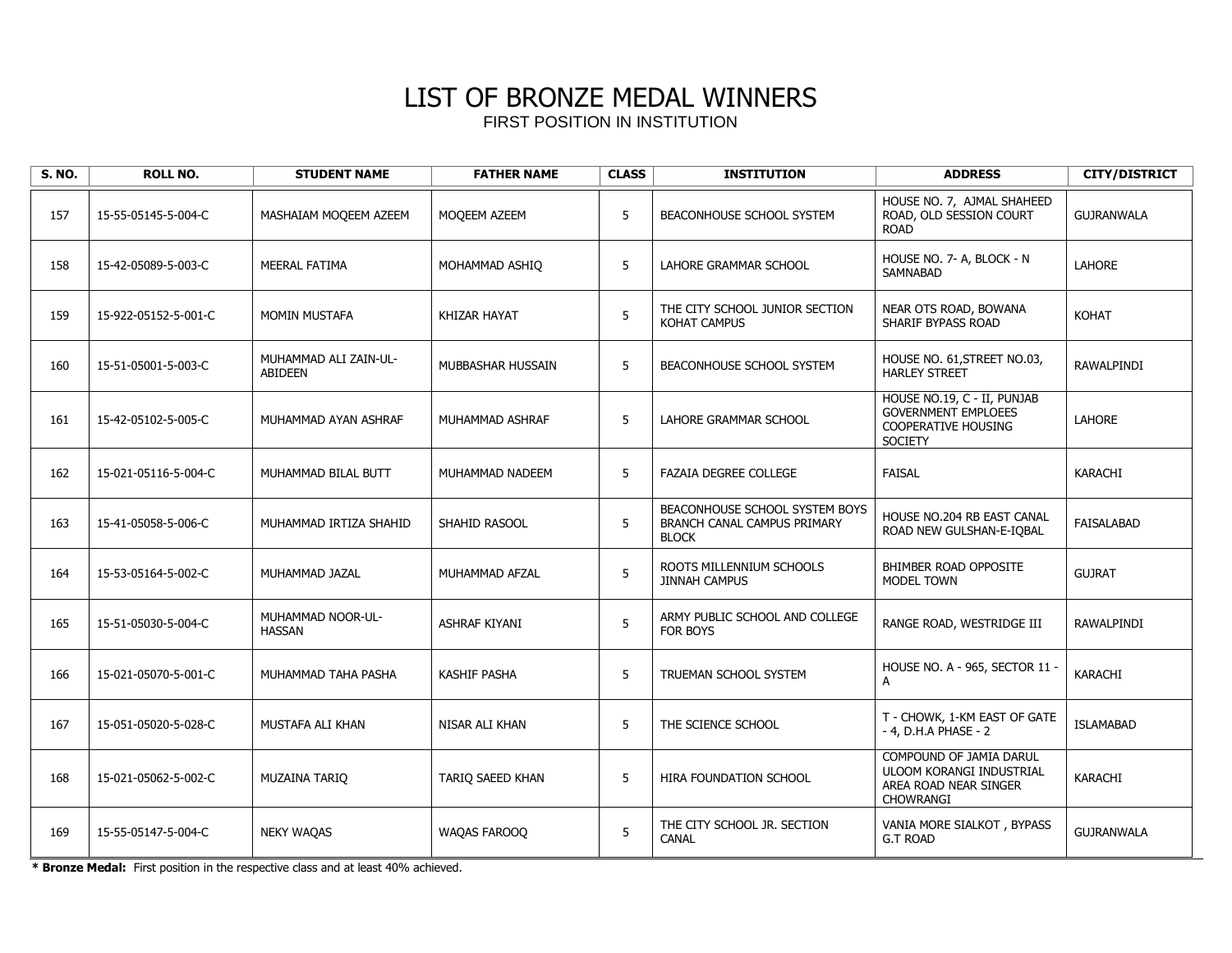| <b>S. NO.</b> | <b>ROLL NO.</b>      | <b>STUDENT NAME</b>    | <b>FATHER NAME</b>      | <b>CLASS</b> | <b>INSTITUTION</b>                                        | <b>ADDRESS</b>                                                          | <b>CITY/DISTRICT</b> |
|---------------|----------------------|------------------------|-------------------------|--------------|-----------------------------------------------------------|-------------------------------------------------------------------------|----------------------|
| 170           | 15-922-05152-5-002-C | <b>OBAID UR REHMAN</b> | SHAMS UR REHMAN         | 5            | THE CITY SCHOOL JUNIOR SECTION<br><b>KOHAT CAMPUS</b>     | NEAR OTS ROAD, BOWANA<br>SHARIF BYPASS ROAD                             | KOHAT                |
| 171           | 15-42-05032-5-004-C  | RABIA IMRAN            | MUHAMMAD IMRAN          | 5            | MADRASAT UL BANAT HUMAIRA<br><b>CAMPUS</b>                | HOUSE NO.428, R BLOCK MODEL<br>TOWN EXT,                                | <b>LAHORE</b>        |
| 172           | 15-42-05091-5-014-C  | RAIHA NADEEM           | MUHAMMAD NADEEM ASAD    | 5            | LAHORE GRAMMAR SCHOOL EME<br><b>BRANCH</b>                | HOUSE NO. 136 - H, D.H.A EME<br><b>SECTOR MULTAN ROAD</b>               | <b>LAHORE</b>        |
| 173           | 15-42-05028-5-006-C  | RANIA USMAN            | <b>MIAN USMAN LATIF</b> | 5            | BEACONHOUSE SCHOOL SYSTEM LMA<br>PRIMARY                  | HOUSE NO.11, FCC SYED<br>MARATIB ALI ROAD, GULBERG- 4                   | <b>LAHORE</b>        |
| 174           | 15-021-05066-5-001-C | RIDA FATIMA            | <b>ABDUL SALEEM</b>     | 5            | MIDASIA FOUNDATION ACADEMY                                | SECTOR 5C/3 SHAHRA-E-<br>PARVEEN SHAKIR POWER HOUSE<br><b>CHOWRANGI</b> | KARACHI              |
| 175           | 15-021-05069-5-001-C | ROUHAAN SHAMIM         | <b>FAWAD SHAMIM</b>     | 5            | KARACHI HIGH SCHOOL                                       | HOUSE NO. 3 MC IVER ROAD,<br>BEHIND KARACHI CLUB CIVIL<br><b>LINES</b>  | <b>KARACHI</b>       |
| 176           | 15-42-05005-5-030-C  | RUWAYM ALI SYED        | KHURRAM ALI QADRI       | 5            | LAHORE GRAMMAR SCHOOL                                     | HOUSE NO.39, MAIN GULBERG                                               | <b>LAHORE</b>        |
| 177           | 15-42-05076-5-003-C  | SAFIULLAH UBAID HASHMI | JAVED SAROOR HASHMI     | 5            | THE CITY SCHOOL ALLAMA IQBAL<br><b>TOWN JUNIOR BRANCH</b> | HOUSE NO.143 RACHNA BLOCK<br>ALLAMA IQBAL TOWN                          | <b>LAHORE</b>        |
| 178           | 15-42-05080-5-008-C  | SANYA NAJAM            | SAMEER NAJAM            | 5            | LAHORE GRAMMAR SCHOOL                                     | <b>HOUSE NO.55 MAIN GULBERG</b>                                         | <b>LAHORE</b>        |
| 179           | 15-051-05153-5-011-C | <b>SARA AMEEN</b>      | MUHAMMAD AMEEN SHARIF   | 5            | ACE INTERNATIONAL ACADEMY                                 | PHASE - II, BAHRIA TOWN                                                 | <b>ISLAMABAD</b>     |
| 180           | 15-051-05087-5-004-C | SARAH IDRESS           | MUHAMMAD IDRESS         | 5            | LAHORE GRAMMAR SCHOOL                                     | HOUSE NO.86, FAIZ AHMED FAIZ                                            | <b>ISLAMABAD</b>     |
| 181           | 15-021-05053-5-003-C | SARMANA ALI            | SYED FARHAT JAFRI       | 5            | THE CITY SCHOOL JUNIOR B NORTH<br>NAZIMABAD               | HOUSE NO. F - 82, BLOCK B,<br><b>NORTH NZIMABAD</b>                     | KARACHI              |
| 182           | 15-922-05152-5-003-C | SHAHEER AHMED          | YOUSAF KHAN             | 5            | THE CITY SCHOOL JUNIOR SECTION<br><b>KOHAT CAMPUS</b>     | NEAR OTS ROAD, BOWANA<br>SHARIF BYPASS ROAD                             | <b>KOHAT</b>         |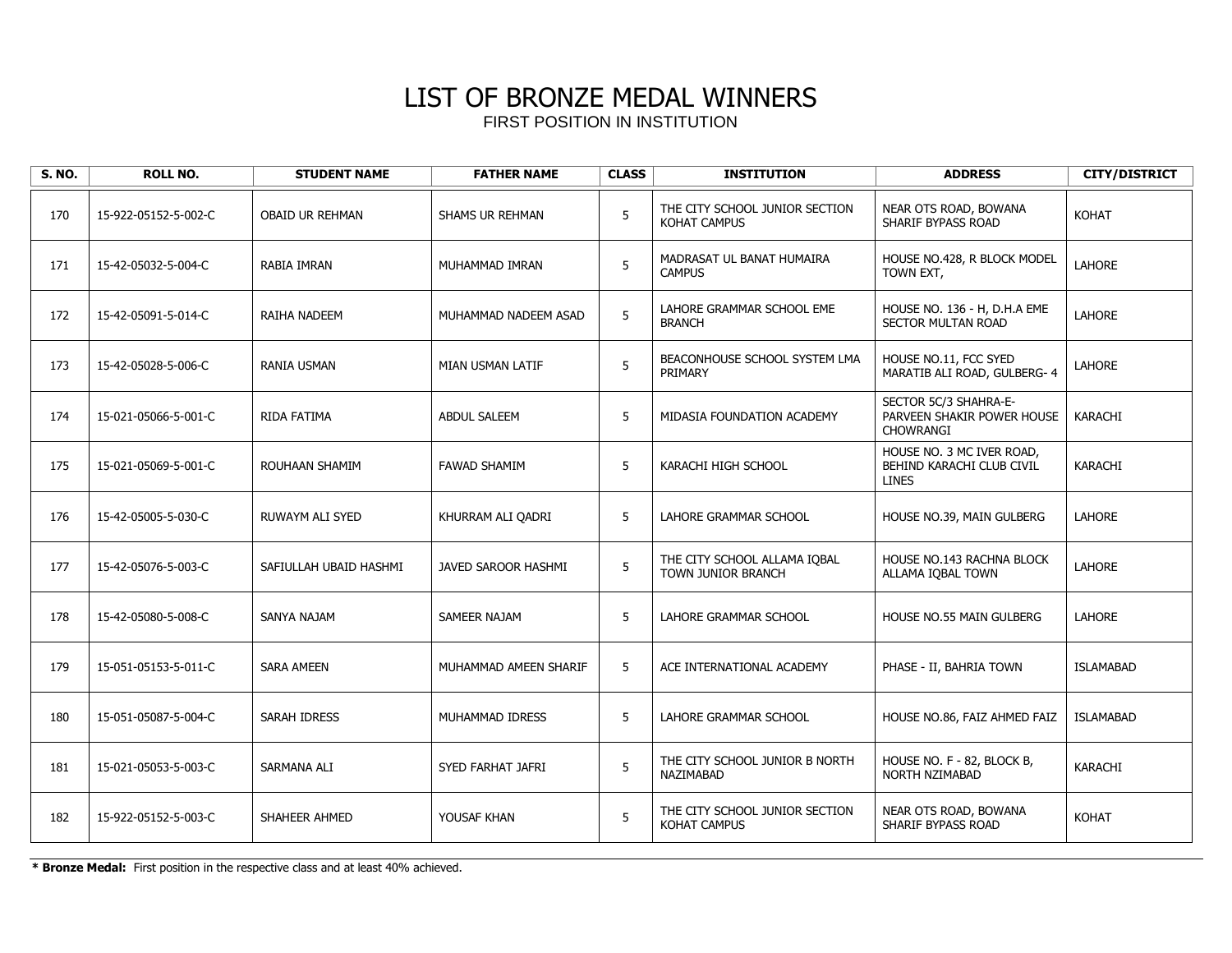| <b>S. NO.</b> | <b>ROLL NO.</b>      | <b>STUDENT NAME</b>     | <b>FATHER NAME</b>    | <b>CLASS</b> | <b>INSTITUTION</b>                                                                | <b>ADDRESS</b>                                                                     | <b>CITY/DISTRICT</b> |
|---------------|----------------------|-------------------------|-----------------------|--------------|-----------------------------------------------------------------------------------|------------------------------------------------------------------------------------|----------------------|
| 183           | 15-021-05116-5-006-C | SHAJEEHA YOUSAF         | MUHAMMAD YOUSAF KHAN  | 5            | <b>FAZAIA DEGREE COLLEGE</b>                                                      | <b>FAISAL</b>                                                                      | KARACHI              |
| 184           | 15-41-05117-5-001-C  | SHARAIZ HUSSAIN         | FAHID HUSSAIN KAHLON  | 5            | THE CITY SCHOOL CHENAB CAMPUS                                                     | EAST CANAL ROAD NEAR RAZA<br><b>GARDEN</b>                                         | <b>FAISALABAD</b>    |
| 185           | 15-55-05147-5-003-C  | SHEEZA SHUJA            | KHAWAJA SHUJA         | 5            | THE CITY SCHOOL JR. SECTION<br>CANAL                                              | VANIA MORE SIALKOT, BYPASS<br><b>G.T ROAD</b>                                      | <b>GUJRANWALA</b>    |
| 186           | 15-051-05023-5-017-C | <b>UMAIS AKMAL BUTT</b> | MUHAMMAD AKMAL BUTT   | 5            | THE SCIENCE SCHOOL                                                                | HOUSE NO. 26, STREET NO. 6<br>SECTOR H - 9/1                                       | <b>ISLAMABAD</b>     |
| 187           | 15-91-05115-5-001-C  | WALI WADOOD             | ABDUL WADOOD          | 5            | ROOTS MILLENNIUM SCHOOLS<br><b>KHYBER CAMPUS</b>                                  | PHASE-3 CHOWK GUL ABAD<br><b>JAMRUD ROAD</b>                                       | <b>PESHAWAR</b>      |
| 188           | 15-051-05146-5-003-C | ZAKI ALI MIRZA          | ASAD ALI MIRZA        | 5            | ROOTS MILLENNIUM SCHOOL                                                           | MIRADOR 3,4,5,6 CANYON -<br>VIEWS EMAAR D.H.A - 2 EXT,<br>NEAR HIGHWAY TOLL- PLAZA | <b>ISLAMABAD</b>     |
| 189           | 15-42-05080-6-010-C  | AAIZA AHSAN             | MUHAMMAD AHSAN MALICK | 6            | LAHORE GRAMMAR SCHOOL                                                             | <b>HOUSE NO.55 MAIN GULBERG</b>                                                    | <b>LAHORE</b>        |
| 190           | 15-53-05099-6-001-C  | ABDUL HADI IMRAN        | <b>IMRAN RAZA</b>     | 6            | INTERNATIONAL ISLAMIC UNIVERSIT<br>ISLAMABAD SCHOOLS GUJRAT CITY<br><b>CAMPUS</b> | NEAR SMALL STATE AREA G.T<br><b>ROAD</b>                                           | <b>GUJRAT</b>        |
| 191           | 15-051-05020-6-004-C | ABDULLAH BIN OMER       | MUHAMMAD OMER AFZAL   | 6            | THE SCIENCE SCHOOL                                                                | T - CHOWK, 1-KM EAST OF GATE<br>- 4, D.H.A PHASE - 2                               | <b>ISLAMABAD</b>     |
| 192           | 15-42-05046-6-001-C  | ABDUR REHMAN KHAN       | MUHAMMAD ATHAR KHAN   | 6            | THE TRUST HIGH SCHOOL                                                             | HOUSE NO. 21, WEST WOOD<br>COLONY THOKAR NIAZ BAIG                                 | LAHORE               |
| 193           | 15-41-05006-6-003-C  | ABEEHA SOHAIL           | SOHAIL ANJUM          | 6            | BEACONHOUSE SCHOOL SYSTEM BF<br>CIVIL LINES PREMIER BRANCH                        | HOUSE NO.30/A NEAR STATE<br><b>BANK OF PAKISTAN</b>                                | FAISALABAD           |
| 194           | 15-42-05051-6-015-C  | <b>AHMAD RAUF</b>       | ALI RAUF              | 6            | THE TRUST SCHOOL BOYS WING                                                        | AMIR TOWN HARBANSPURA                                                              | LAHORE               |
| 195           | 15-021-05047-6-002-C | AIMAN GUL SABIR         | MUHAMMAD SABIR        | $6\,$        | THE CITY SCHOOL PECHS JUNIOR<br><b>GIRLS</b>                                      | HOUSE NO.147 Q BLOCK 2<br><b>PECHS</b>                                             | KARACHI              |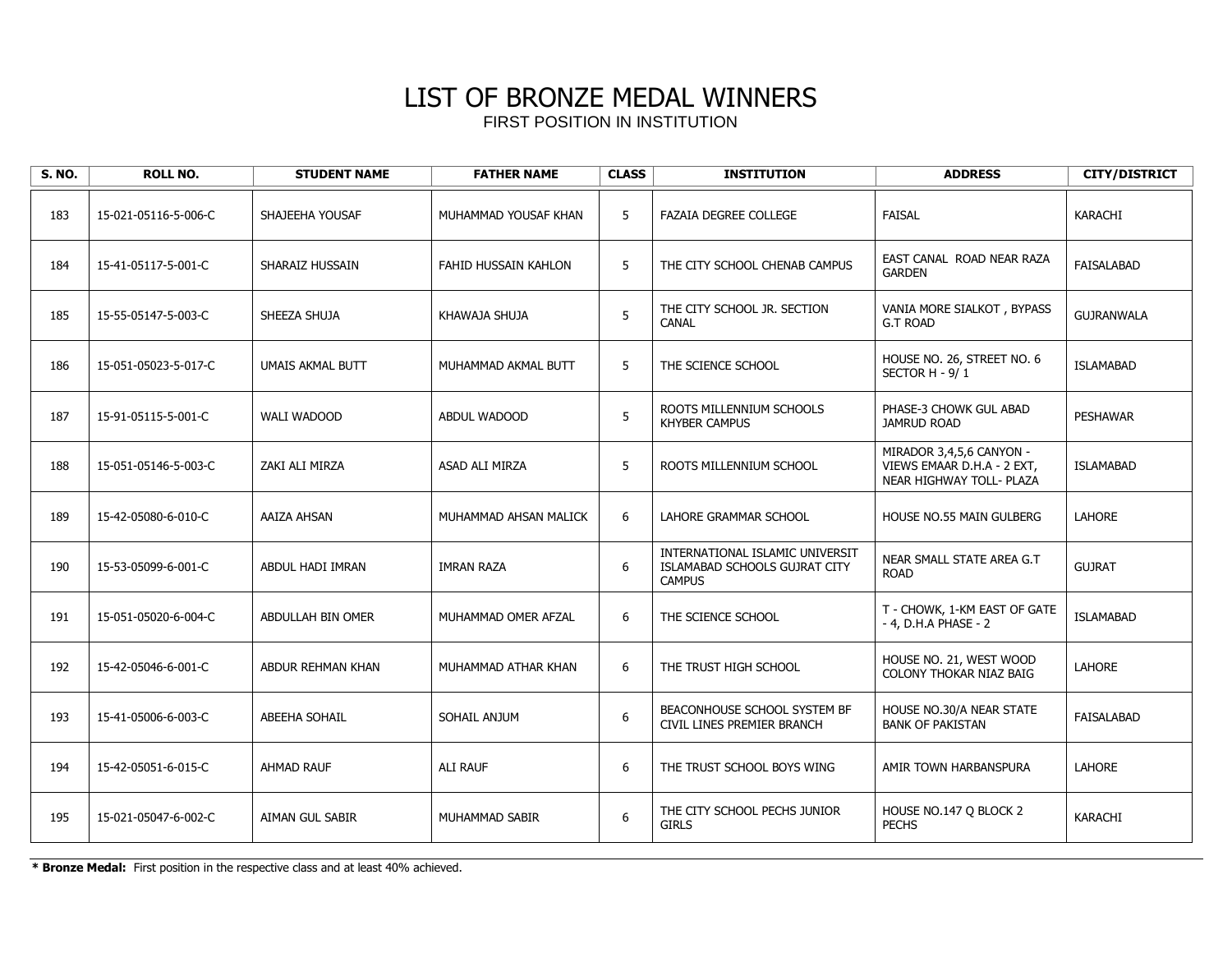| <b>S. NO.</b> | <b>ROLL NO.</b>      | <b>STUDENT NAME</b>   | <b>FATHER NAME</b>    | <b>CLASS</b>     | <b>INSTITUTION</b>                                                              | <b>ADDRESS</b>                                                                                            | <b>CITY/DISTRICT</b> |
|---------------|----------------------|-----------------------|-----------------------|------------------|---------------------------------------------------------------------------------|-----------------------------------------------------------------------------------------------------------|----------------------|
| 196           | 15-051-05153-6-003-C | AIZA SIDDIQUI         | <b>GHAZAL SHAKEEL</b> | $\boldsymbol{6}$ | ACE INTERNATIONAL ACADEMY                                                       | PHASE - II, BAHRIA TOWN                                                                                   | <b>ISLAMABAD</b>     |
| 197           | 15-42-05049-6-020-C  | ALISHBA FATIMA        | MUHAMMAD RIZWAN       | 6                | DIVISIONAL PUBLIC SCHOOL<br><b>TOWNSHIP BRANCH</b>                              | SECTOR A2, BLOCK - 3<br><b>TOWNSHIP</b>                                                                   | <b>LAHORE</b>        |
| 198           | 15-021-05011-6-005-C | <b>ASIYA</b>          | MUHAMMAD RAFIO        | 6                | KUTIYANA MEMON ACADEMY                                                          | ST-12, BLOCK-3 NEAR MADINA<br>MASJID, KUTIYANA MOHALLAH,<br>F.B AREA, KARIMABAD                           | KARACHI              |
| 199           | 15-021-05011-6-007-C | <b>ATIYA</b>          | MUHIB UR REHMAN       | 6                | KUTIYANA MEMON ACADEMY                                                          | ST-12, BLOCK-3 NEAR MADINA<br>MASJID, KUTIYANA MOHALLAH,<br>F.B AREA, KARIMABAD                           | <b>KARACHI</b>       |
| 200           | 15-51-05001-6-002-C  | DANIYAL AHSAN         | AHSAN MAHMOOD         | 6                | BEACONHOUSE SCHOOL SYSTEM                                                       | HOUSE NO. 61, STREET NO.03,<br><b>HARLEY STREET</b>                                                       | RAWALPINDI           |
| 201           | 15-42-05050-6-009-C  | DARAKSHAN ASAD        | <b>ASAD ULLAH</b>     | 6                | THE TRUST SCHOOL AAMIR TOWN<br>SENIOR GIRLS CAMPUS                              | AAMIR TOWN NEAR TAJ BAGH<br><b>HARBUNSPURA</b>                                                            | LAHORE               |
| 202           | 15-42-05102-6-002-C  | <b>EMAN BUTT</b>      | <b>NADEEM BUTT</b>    | $\boldsymbol{6}$ | LAHORE GRAMMAR SCHOOL                                                           | HOUSE NO.19, C - II, PUNJAB<br><b>GOVERNMENT EMPLOEES</b><br><b>COOPERATIVE HOUSING</b><br><b>SOCIETY</b> | <b>LAHORE</b>        |
| 203           | 15-42-05129-6-006-C  | <b>EMAN MUSHTAQ</b>   | MUSHTAQ TUFAIL        | 6                | <b>CRESCENT MODEL HIGHER</b><br>SECONDARY SCHOOL LAHORE GIRLS<br><b>SECTION</b> | HOUSE NO. 930 - A, SHADMAN<br><b>COLONY</b>                                                               | LAHORE               |
| 204           | 15-021-05011-6-004-C | FARYAL                | <b>SABIR</b>          | 6                | KUTIYANA MEMON ACADEMY                                                          | ST-12, BLOCK-3 NEAR MADINA<br>MASJID, KUTIYANA MOHALLAH,<br>F.B AREA, KARIMABAD                           | <b>KARACHI</b>       |
| 205           | 15-51-05030-6-004-C  | <b>GHULAM HUSSAIN</b> | <b>MANSOOR SEHGAL</b> | $\boldsymbol{6}$ | ARMY PUBLIC SCHOOL AND COLLEGE<br>FOR BOYS                                      | RANGE ROAD, WESTRIDGE III                                                                                 | RAWALPINDI           |
| 206           | 15-051-05119-6-001-C | HANZALA BIN TARIO     | TARIO HUSSAIN         | 6                | ROOTS MILLENNIUM SCHOOL                                                         | HOUSE NO.463, MAIN ROAD G -<br>15/1                                                                       | <b>ISLAMABAD</b>     |
| 207           | 15-021-05069-6-001-C | <b>HARSHA DAULAT</b>  | DAULAT PAHLAJ BHIMANI | 6                | KARACHI HIGH SCHOOL                                                             | HOUSE NO. 3 MC IVER ROAD,<br>BEHIND KARACHI CLUB CIVIL<br><b>LINES</b>                                    | <b>KARACHI</b>       |
| 208           | 15-051-05146-6-001-C | <b>HASEEB AHMED</b>   | TOHEED LODHI          | $\boldsymbol{6}$ | ROOTS MILLENNIUM SCHOOL                                                         | MIRADOR 3,4,5,6 CANYON -<br>VIEWS EMAAR D.H.A - 2 EXT,<br>NEAR HIGHWAY TOLL- PLAZA                        | <b>ISLAMABAD</b>     |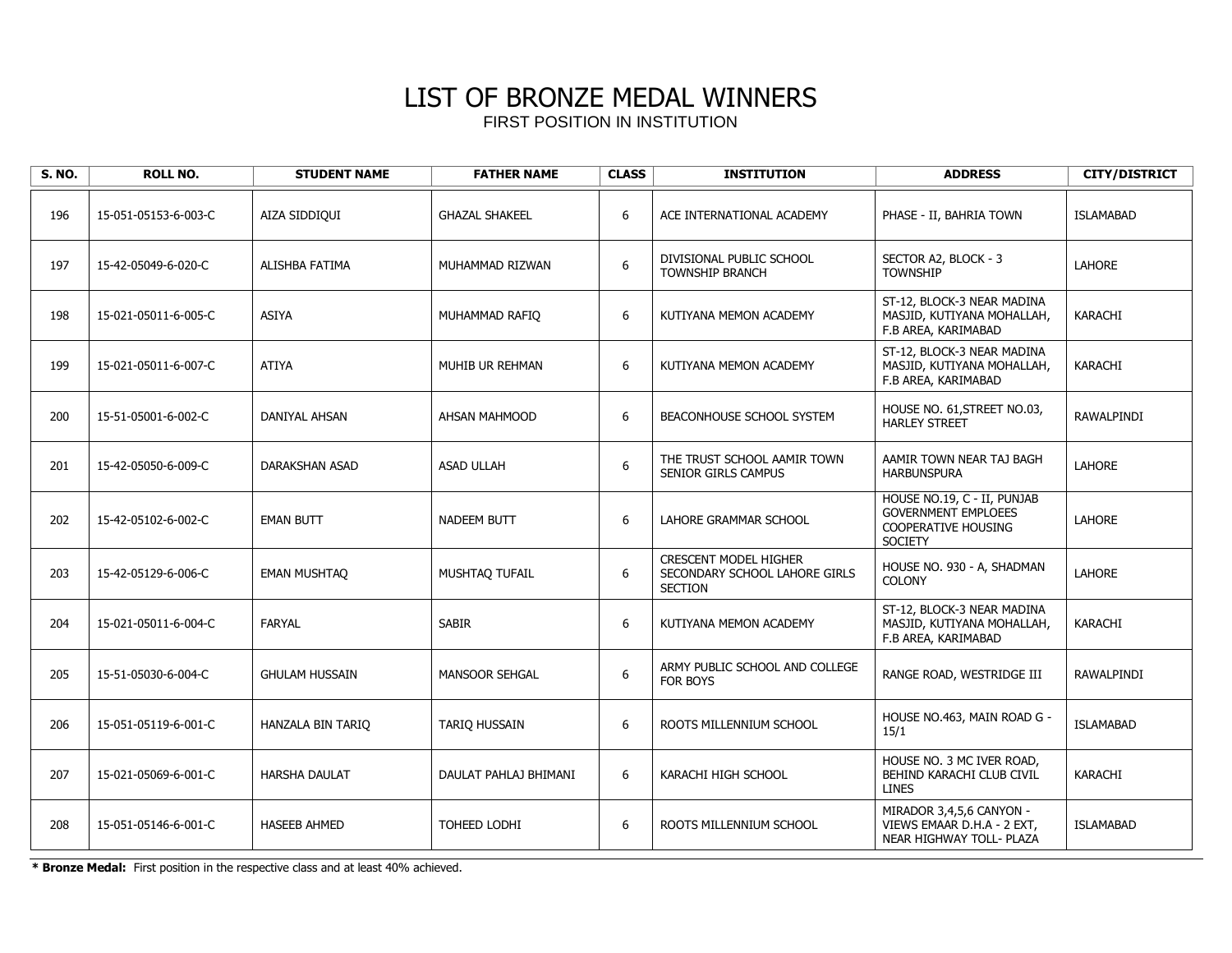| <b>S. NO.</b> | <b>ROLL NO.</b>      | <b>STUDENT NAME</b>                        | <b>FATHER NAME</b>      | <b>CLASS</b>     | <b>INSTITUTION</b>                                       | <b>ADDRESS</b>                                                                  | <b>CITY/DISTRICT</b>  |
|---------------|----------------------|--------------------------------------------|-------------------------|------------------|----------------------------------------------------------|---------------------------------------------------------------------------------|-----------------------|
| 209           | 15-42-05091-6-006-C  | <b>HUZAIFA ALTAMASH</b><br><b>ABUBAKAR</b> | DR. ABUBAKAR SIDDIQUE   | 6                | LAHORE GRAMMAR SCHOOL EME<br><b>BRANCH</b>               | HOUSE NO. 136 - H, D.H.A EME<br><b>SECTOR MULTAN ROAD</b>                       | <b>LAHORE</b>         |
| 210           | 15-051-05008-6-010-C | <b>IBRAHIM KHAN</b>                        | <b>HAMID ULLAH KHAN</b> | 6                | BEACONHOUSE SCHOOL SYSTEM<br>MARGALLA CAMPUS BOYS BRANCH | PITRUS BOKHARI ROAD H-8                                                         | <b>ISLAMABAD</b>      |
| 211           | 15-46-05027-6-003-C  | <b>JAWAD IMRAN</b>                         | <b>IMRAN MUNIR</b>      | 6                | <b>CONVENT OF JESUS &amp; MARY HIGH</b><br><b>SCHOOL</b> | HOUSE NO. 31 - 32, AAMIR UD<br>UD DIN TOWN MUSTAFABAD                           | <b>TOBA TEK SINGH</b> |
| 212           | 15-021-05047-6-001-C | MAHAM JAMIL                                | <b>JAMIL AHMED</b>      | $\boldsymbol{6}$ | THE CITY SCHOOL PECHS JUNIOR<br><b>GIRLS</b>             | HOUSE NO.147 Q BLOCK 2<br><b>PECHS</b>                                          | <b>KARACHI</b>        |
| 213           | 15-021-05011-6-002-C | <b>MAHRUKH</b>                             | MUHAMMAD ASLAM          | $\boldsymbol{6}$ | KUTIYANA MEMON ACADEMY                                   | ST-12, BLOCK-3 NEAR MADINA<br>MASJID, KUTIYANA MOHALLAH,<br>F.B AREA, KARIMABAD | <b>KARACHI</b>        |
| 214           | 15-051-05148-6-003-C | MANAHIL AZIZ KHAN                          | SHER YOUNAS KHAN        | $\boldsymbol{6}$ | ROOTS MILLENNIUM SCHOOLS<br><b>CAPITAL CAMPUS</b>        | STREET NO. 100, SECTOR G -<br>11/3                                              | <b>ISLAMABAD</b>      |
| 215           | 15-021-05011-6-003-C | <b>MEHAK NOOR</b>                          | <b>NOOR MUHAMMAD</b>    | $\boldsymbol{6}$ | KUTIYANA MEMON ACADEMY                                   | ST-12, BLOCK-3 NEAR MADINA<br>MASJID, KUTIYANA MOHALLAH,<br>F.B AREA, KARIMABAD | KARACHI               |
| 216           | 15-582-05105-6-003-C | <b>MOAIZ REHMAN</b>                        | MUHAMMAD ZAHID          | 6                | BEACONHOUSE SCHOOL SYSTEM                                | HOUSE NO.16, SECTOR-B2                                                          | <b>MIRPUR</b>         |
| 217           | 15-42-05149-6-005-C  | MOHAMMAD AHMAD RAZA                        | <b>MOHSIN RAZA</b>      | $\boldsymbol{6}$ | KIPS SCHOOL BOYS MIDDLE CAMPUS                           | HOUSE NO. 30 - 31, BLOCK - R,<br><b>JOHAR TOWN</b>                              | <b>LAHORE</b>         |
| 218           | 15-051-05106-6-003-C | MOHID HUSSAIN QURESHI                      | HUSSAIN OURESHI         | $\boldsymbol{6}$ | ROOTS MILLENNIUM SCHOOLS WAHID<br><b>CAMPUS</b>          | HOUSE NO. 533 - C, STREET NO.<br>8, SECTOR F - 10/2                             | <b>ISLAMABAD</b>      |
| 219           | 15-51-05167-6-009-C  | MUHAMMAD ABDUL REHMAN                      | <b>RIZWAN ZAFAR</b>     | 6                | ROOTS IVY INTERNATIONAL SCHOOL                           | HOUSE NO. 164, SAWAN CAMP<br>OPPOSITE ALBASIT CNG, MAIN<br><b>G.T ROAD</b>      | RAWALPINDI            |
| 220           | 15-582-05105-6-002-C | MUHAMMAD BIN AHMED                         | AHMED NAWAZ             | 6                | BEACONHOUSE SCHOOL SYSTEM                                | HOUSE NO.16, SECTOR- B2                                                         | <b>MIRPUR</b>         |
| 221           | 15-022-05074-6-005-C | MUHAMMAD MURTAZA                           | MUHAMMAD HANIF SHAIKH   | $\boldsymbol{6}$ | FOUNDATION PUBLIC SCHOOL<br><b>AUTOBAHN CAMPUS</b>       | AUTOBAHN ROAD, RAILWAY<br><b>HOUSING SOCIETY</b>                                | <b>HYDERABAD</b>      |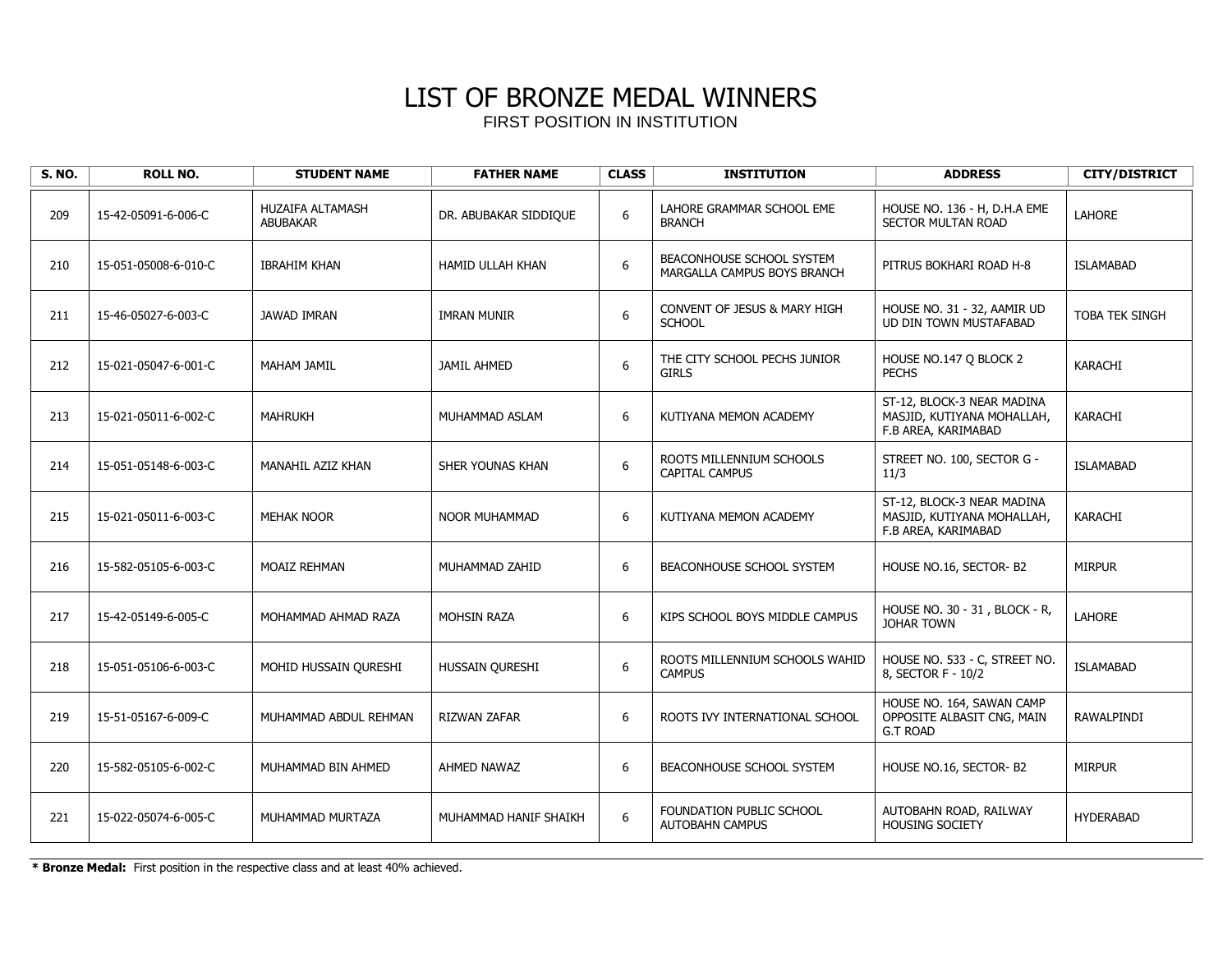| <b>S. NO.</b> | <b>ROLL NO.</b>      | <b>STUDENT NAME</b>                | <b>FATHER NAME</b>     | <b>CLASS</b>     | <b>INSTITUTION</b>                                      | <b>ADDRESS</b>                                                                  | <b>CITY/DISTRICT</b> |
|---------------|----------------------|------------------------------------|------------------------|------------------|---------------------------------------------------------|---------------------------------------------------------------------------------|----------------------|
| 222           | 15-051-05106-6-001-C | MUHAMMAD MURTAZA                   | SYED MUNTAZIRE MEHDI   | 6                | ROOTS MILLENNIUM SCHOOLS WAHID<br><b>CAMPUS</b>         | HOUSE NO. 533 - C, STREET NO.<br>8, SECTOR F - 10/2                             | <b>ISLAMABAD</b>     |
| 223           | 15-42-05121-6-004-C  | MUHAMMAD TALHA IJAZ                | MIAN IJAZ              | $\boldsymbol{6}$ | SALAMAT SCHOOL SYSTEM BOYS<br><b>CAMPUS</b>             | HOUSE NO. 23-E-1, GULBERG -<br>Ш                                                | <b>LAHORE</b>        |
| 224           | 15-051-05140-6-004-C | MUHAMMAD ZUBAIR                    | MUHAMMAD ADNAN         | 6                | FAZAIA EDUCATION SYSTEM SCHOOL                          | F.E.S.S P.A.F COMPLEX, STREET<br>$NO.E - 9$                                     | <b>ISLAMABAD</b>     |
| 225           | 15-42-05166-6-010-C  | MUTAWIFFAH MUDASSIR<br><b>KHAN</b> | <b>MUDASSIR RASOOL</b> | 6                | THE TRUST SCHOOL                                        | AUQAF COLONY COLLEGE ROAD<br><b>GREEN TOWN</b>                                  | <b>LAHORE</b>        |
| 226           | 15-021-05066-6-001-C | <b>QOSIA ASAD</b>                  | <b>ASAD ALI</b>        | 6                | MIDASIA FOUNDATION ACADEMY                              | SECTOR 5C/3 SHAHRA-E-<br>PARVEEN SHAKIR POWER HOUSE<br>CHOWRANGI                | KARACHI              |
| 227           | 15-42-05083-6-010-C  | ROSHAAN AHMED                      | <b>KHAWVER HUSSAIN</b> | 6                | LAHORE GRAMMAR SCHOOL                                   | PARAGON CITY BURKI ROAD                                                         | <b>LAHORE</b>        |
| 228           | 15-42-05050-6-002-C  | SAFANA AFTAB                       | <b>AFTAB AHMED</b>     | 6                | THE TRUST SCHOOL AAMIR TOWN<br>SENIOR GIRLS CAMPUS      | AAMIR TOWN NEAR TAJ BAGH<br><b>HARBUNSPURA</b>                                  | <b>LAHORE</b>        |
| 229           | 15-41-05117-6-001-C  | <b>SARAB AFTAB</b>                 | <b>AFTAB ASLAM</b>     | 6                | THE CITY SCHOOL CHENAB CAMPUS                           | EAST CANAL ROAD NEAR RAZA<br><b>GARDEN</b>                                      | FAISALABAD           |
| 230           | 15-42-05048-6-002-C  | SHUJA AHMAD                        | <b>GOHAR ALTAF</b>     | 6                | THE EDUCATORS MAKKAH CAMPUS                             | HOUSE NO.17, BLOCK - B,<br>ALFLAH TOWN BEDIAN ROAD                              | <b>LAHORE</b>        |
| 231           | 15-51-05093-6-006-C  | SYED KUMAIL ABBAS                  | SYED NAZEF TURAB       | 6                | ROOTS IVY INTERNATIONAL SCHOOL<br><b>IB CAMPUS</b>      | WALLAYAT HOMES CHAKLALA<br>SCHEME - 3                                           | RAWALPINDI           |
| 232           | 15-021-05088-6-010-C | SYED MUHAMMAD RAAHIM               | SYED FURQAN ALI        | 6                | DEFENCE AUTHORITY PUBLIC SCHOOL<br>O & A LEVEL SEA VIEW | BEHIND BUILDING NO. 23 SEA<br>VIEW TOWNSHIP PHASE - V EXT.<br>D.H.A             | KARACHI              |
| 233           | 15-42-05084-6-001-C  | <b>UMAIS IMRAN</b>                 | <b>IMRAN YASEEN</b>    | 6                | KIPS SCHOOL MUGHALPURA CAMPUS                           | NEAR LALPUL ADJACENT TO<br>PUNJAB COLLEGE CANAL ROAD,<br>MUGHALPURA             | LAHORE               |
| 234           | 15-021-05011-6-006-C | UROOJ                              | MUHAMMAD IMRAN         | 6                | KUTIYANA MEMON ACADEMY                                  | ST-12, BLOCK-3 NEAR MADINA<br>MASJID, KUTIYANA MOHALLAH,<br>F.B AREA, KARIMABAD | KARACHI              |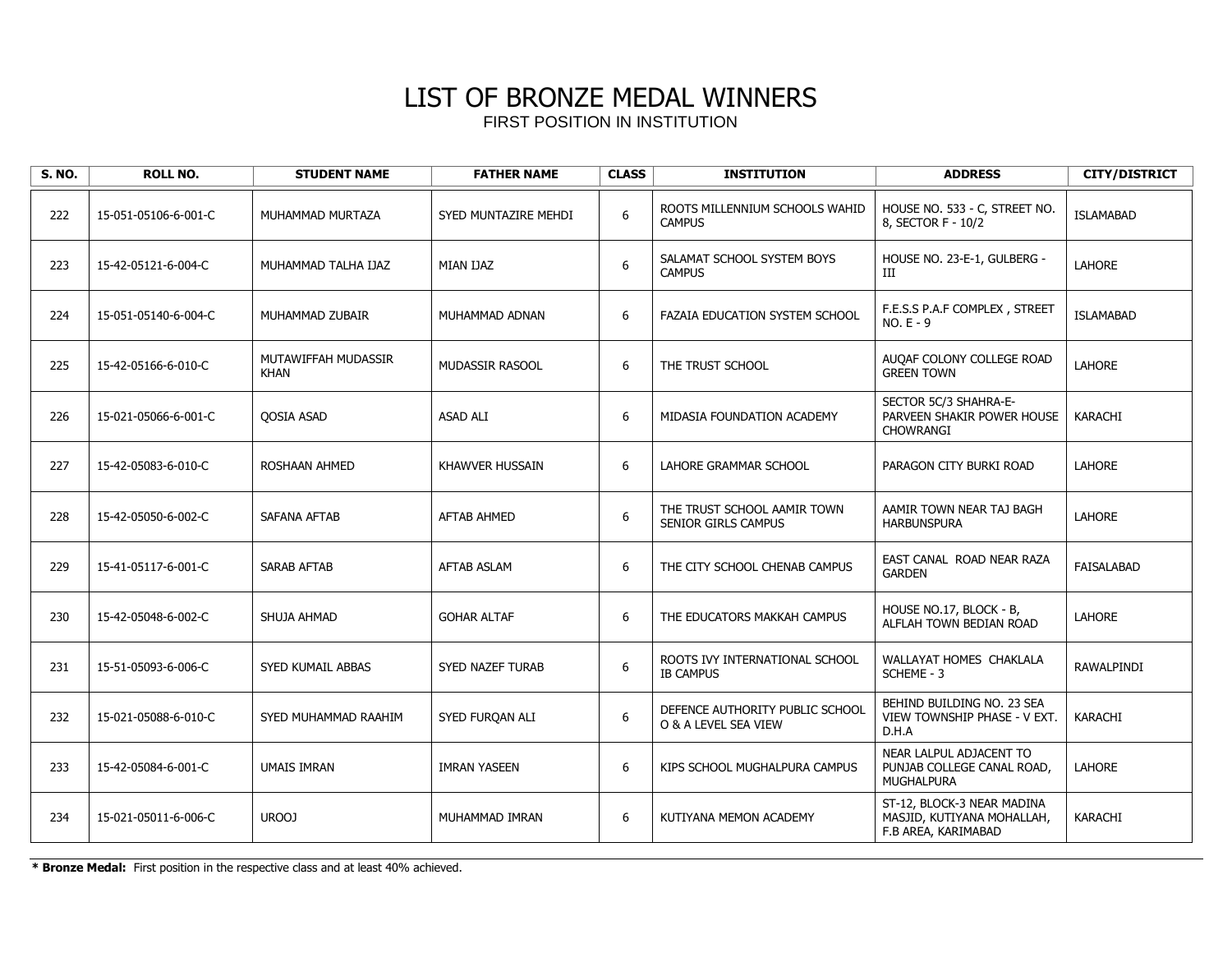| <b>S. NO.</b> | <b>ROLL NO.</b>      | <b>STUDENT NAME</b>    | <b>FATHER NAME</b>                | <b>CLASS</b>   | <b>INSTITUTION</b>                                      | <b>ADDRESS</b>                                                      | <b>CITY/DISTRICT</b> |
|---------------|----------------------|------------------------|-----------------------------------|----------------|---------------------------------------------------------|---------------------------------------------------------------------|----------------------|
| 235           | 15-42-05089-6-003-C  | ZAHRA AFGHAN           | SHER AFGHAN ZAHOOR                | 6              | LAHORE GRAMMAR SCHOOL                                   | HOUSE NO. 7- A, BLOCK - N<br>SAMNABAD                               | <b>LAHORE</b>        |
| 236           | 15-42-05051-6-016-C  | ZURAIZ AMJAD           | AMJAD JAVED                       | 6              | THE TRUST SCHOOL BOYS WING                              | AMIR TOWN HARBANSPURA                                               | <b>LAHORE</b>        |
| 237           | 15-544-05021-7-002-C | ABD UR RAHEEM          | RAJA NADEEM ASHRAF                | 7              | THE CITY SCHOOL                                         | OPP ARY2 CNG G.T ROAD, KALA<br><b>GUJJRAN</b>                       | <b>JHELUM</b>        |
| 238           | 15-051-05106-7-001-C | ABDUL GHANI KHAN       | TAHIR AHMAD KHAN                  | $\overline{7}$ | ROOTS MILLENNIUM SCHOOLS WAHID<br><b>CAMPUS</b>         | HOUSE NO. 533 - C, STREET NO.<br>8, SECTOR F - 10/2                 | <b>ISLAMABAD</b>     |
| 239           | 15-42-05091-7-004-C  | <b>ABDULLAH HAROON</b> | <b>HAROON NIAZ</b>                | $\overline{7}$ | LAHORE GRAMMAR SCHOOL EME<br><b>BRANCH</b>              | HOUSE NO. 136 - H, D.H.A EME<br><b>SECTOR MULTAN ROAD</b>           | <b>LAHORE</b>        |
| 240           | 15-42-05083-7-005-C  | AHMED MAHMUD           | YASSER MAHMUD                     | $\overline{7}$ | LAHORE GRAMMAR SCHOOL                                   | PARAGON CITY BURKI ROAD                                             | <b>LAHORE</b>        |
| 241           | 15-021-05116-7-003-C | <b>AHSAN TAHIR</b>     | TAHIR JAMIL                       | 7              | <b>FAZAIA DEGREE COLLEGE</b>                            | <b>FAISAL</b>                                                       | KARACHI              |
| 242           | 15-53-05164-7-001-C  | AJWA NAJEEB CHEEMA     | CH NAJEEB ASHRAF                  | $\overline{7}$ | ROOTS MILLENNIUM SCHOOLS<br><b>JINNAH CAMPUS</b>        | BHIMBER ROAD OPPOSITE<br><b>MODEL TOWN</b>                          | <b>GUJRAT</b>        |
| 243           | 15-42-05051-7-006-C  | <b>ALI ABBAS</b>       | <b>MANZAR ABBAS</b>               | $\overline{7}$ | THE TRUST SCHOOL BOYS WING                              | AMIR TOWN HARBANSPURA                                               | <b>LAHORE</b>        |
| 244           | 15-61-05094-7-003-C  | ALISHBA QADIR          | <b>QADIR BAKHSH</b>               | $\overline{7}$ | ARMY PUBLIC SCHOOL AND COLLEGE<br><b>FOR GIRLS</b>      | NEAR CHAMAN ZARE ASKARI<br><b>SCHOOL ROAD</b>                       | <b>MULTAN</b>        |
| 245           | 15-051-05140-7-003-C | AMJAD KHAN BANGASH     | KHURSHEED ANWAR<br><b>BANGASH</b> | $\overline{7}$ | FAZAIA EDUCATION SYSTEM SCHOOL                          | F.E.S.S P.A.F COMPLEX, STREET<br>$NO.E - 9$                         | <b>ISLAMABAD</b>     |
| 246           | 15-42-05050-7-008-C  | AMNA MAQBOOL           | MAQBOOL AHMED                     | $\overline{7}$ | THE TRUST SCHOOL AAMIR TOWN<br>SENIOR GIRLS CAMPUS      | AAMIR TOWN NEAR TAJ BAGH<br><b>HARBUNSPURA</b>                      | <b>LAHORE</b>        |
| 247           | 15-021-05088-7-001-C | AREESHA ALIM           | MUHAMMAD ALIM SHAIKH              | $\overline{7}$ | DEFENCE AUTHORITY PUBLIC SCHOOL<br>O & A LEVEL SEA VIEW | BEHIND BUILDING NO. 23 SEA<br>VIEW TOWNSHIP PHASE - V EXT.<br>D.H.A | KARACHI              |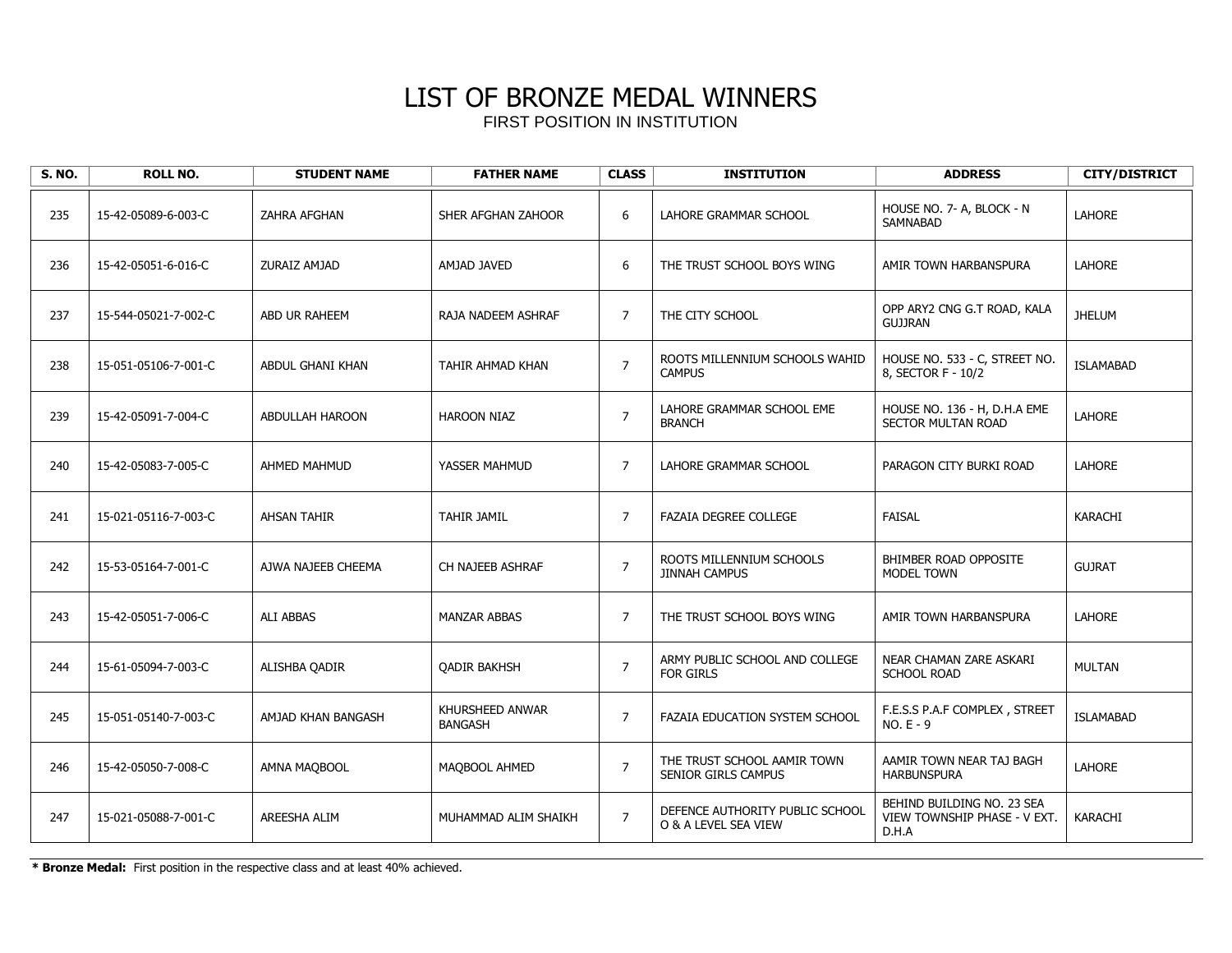| <b>S. NO.</b> | <b>ROLL NO.</b>      | <b>STUDENT NAME</b>   | <b>FATHER NAME</b>             | <b>CLASS</b>   | <b>INSTITUTION</b>                                        | <b>ADDRESS</b>                                      | <b>CITY/DISTRICT</b> |
|---------------|----------------------|-----------------------|--------------------------------|----------------|-----------------------------------------------------------|-----------------------------------------------------|----------------------|
| 248           | 15-42-05049-7-006-C  | AYESHA MIRZA          | MIRZA AMJAD                    | $\overline{7}$ | DIVISIONAL PUBLIC SCHOOL<br><b>TOWNSHIP BRANCH</b>        | SECTOR A2, BLOCK - 3<br><b>TOWNSHIP</b>             | <b>LAHORE</b>        |
| 249           | 15-42-05050-7-006-C  | AYESHA SIDDIQA        | CHAUDHARY MUHAMMAD<br>SIDDIQUE | $\overline{7}$ | THE TRUST SCHOOL AAMIR TOWN<br><b>SENIOR GIRLS CAMPUS</b> | AAMIR TOWN NEAR TAJ BAGH<br><b>HARBUNSPURA</b>      | LAHORE               |
| 250           | 15-42-05050-7-007-C  | <b>BISMA AZEEM</b>    | MUHAMMAD AZEEM                 | $\overline{7}$ | THE TRUST SCHOOL AAMIR TOWN<br>SENIOR GIRLS CAMPUS        | AAMIR TOWN NEAR TAJ BAGH<br><b>HARBUNSPURA</b>      | LAHORE               |
| 251           | 15-42-05149-7-004-C  | <b>FARIS SALMAN</b>   | <b>SALMAN AZMAT</b>            | $\overline{7}$ | KIPS SCHOOL BOYS MIDDLE CAMPUS                            | HOUSE NO. 30 - 31, BLOCK - R,<br><b>JOHAR TOWN</b>  | LAHORE               |
| 252           | 15-051-05106-7-006-C | <b>FATIMA AAMIR</b>   | AAMIR ALI                      | $\overline{7}$ | ROOTS MILLENNIUM SCHOOLS WAHID<br><b>CAMPUS</b>           | HOUSE NO. 533 - C, STREET NO.<br>8, SECTOR F - 10/2 | <b>ISLAMABAD</b>     |
| 253           | 15-051-05023-7-027-C | <b>FATIMA RAHMAN</b>  | SAMEE UR RAHMAN                | $\overline{7}$ | THE SCIENCE SCHOOL                                        | HOUSE NO. 26, STREET NO. 6<br>SECTOR H - 9/1        | <b>ISLAMABAD</b>     |
| 254           | 15-051-05132-7-005-C | FATIMA SHAHID         | SHAHID HAMID                   | $\overline{7}$ | ISLAMABAD MODEL COLLEGE FOR<br><b>GIRLS</b>               | IMCG, STREET NO. 25, F - 6/2                        | <b>ISLAMABAD</b>     |
| 255           | 15-051-05012-7-001-C | HAAD AHMED CHEEMA     | <b>FAISAL IRSHAD</b>           | $\overline{7}$ | BEACONHOUSE SCHOOL SYSTEM<br>BOYS-CAMPUS EXT BRANCH       | HOUSE NO. 07, NAZIM-UD-DIN<br>ROAD, F - 11/4        | <b>ISLAMABAD</b>     |
| 256           | 15-42-05049-7-007-C  | <b>HABIBA TANVEER</b> | TANVEER MUSTAFA                | $\overline{7}$ | DIVISIONAL PUBLIC SCHOOL<br>TOWNSHIP BRANCH               | SECTOR A2, BLOCK - 3<br><b>TOWNSHIP</b>             | LAHORE               |
| 257           | 15-022-05074-7-007-C | <b>HADIA IOBAL</b>    | MUHAMMAD IOBAL                 | $\overline{7}$ | FOUNDATION PUBLIC SCHOOL<br><b>AUTOBAHN CAMPUS</b>        | AUTOBAHN ROAD, RAILWAY<br><b>HOUSING SOCIETY</b>    | <b>HYDERABAD</b>     |
| 258           | 15-992-05097-7-001-C | <b>HAMEED KHAN</b>    | MUHAMMAD MUBASHIR              | $\overline{7}$ | PAKISTAN INTERNATIONAL PUBLIC<br>SCHOOL & BOYS COLLEGE    | JANGI KHOJA MANDIAN                                 | ABBOTTABAD           |
| 259           | 15-051-05148-7-003-C | HAMZA MUHAMMAD KHAN   | KASHIF MUHAMMAD KHAN           | $\overline{7}$ | ROOTS MILLENNIUM SCHOOLS<br><b>CAPITAL CAMPUS</b>         | STREET NO. 100, SECTOR G -<br>11/3                  | <b>ISLAMABAD</b>     |
| 260           | 15-42-05166-7-002-C  | <b>HIFZA SALEEM</b>   | MUHAMMAD SALEEM                | $\overline{7}$ | THE TRUST SCHOOL                                          | AUQAF COLONY COLLEGE ROAD<br><b>GREEN TOWN</b>      | LAHORE               |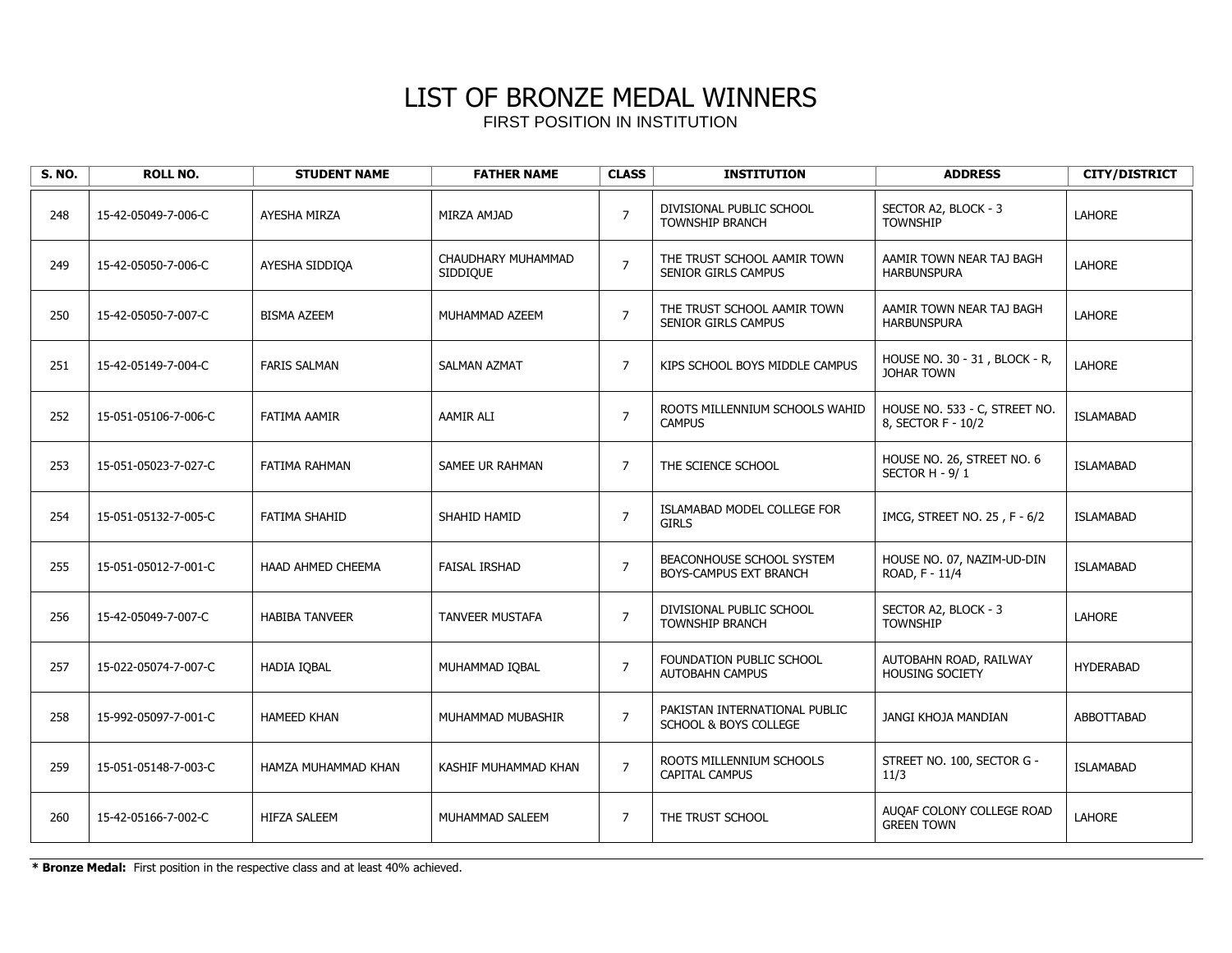| <b>S. NO.</b> | <b>ROLL NO.</b>      | <b>STUDENT NAME</b>                    | <b>FATHER NAME</b>    | <b>CLASS</b>   | <b>INSTITUTION</b>                                       | <b>ADDRESS</b>                                                                                            | <b>CITY/DISTRICT</b> |
|---------------|----------------------|----------------------------------------|-----------------------|----------------|----------------------------------------------------------|-----------------------------------------------------------------------------------------------------------|----------------------|
| 261           | 15-051-05016-7-001-C | <b>JUNAID HASSAN</b>                   | ZAHID NAEEM AFZAL     | $\overline{7}$ | THE CITY SCHOOL D.H.A                                    | MAIN G.T ROAD OPPOSITE D.H.A<br>$-$ II, GATE $-$ I                                                        | <b>ISLAMABAD</b>     |
| 262           | 15-42-05050-7-005-C  | KHADIJA BATOOL                         | <b>BAQAR SHAHZAD</b>  | $\overline{7}$ | THE TRUST SCHOOL AAMIR TOWN<br>SENIOR GIRLS CAMPUS       | AAMIR TOWN NEAR TAJ BAGH<br><b>HARBUNSPURA</b>                                                            | <b>LAHORE</b>        |
| 263           | 15-051-05081-7-011-C | <b>MARIA SAJJAD</b>                    | SAJJAD AHMED          | $\overline{7}$ | <b>BAHRIA COLLEGE</b>                                    | KOHISTAN ROAD NAVAL<br>COMPLEX SECTOR E 8                                                                 | <b>ISLAMABAD</b>     |
| 264           | 15-051-05123-7-008-C | MEHREEN IRFAN                          | IRFAN FAROOO          | $\overline{7}$ | ISLAMABAD CONVENT SCHOOL PK 121<br>H - 8/4 CAMPUS        | STREET NO. 09, SECTOR - H -<br>8/4                                                                        | <b>ISLAMABAD</b>     |
| 265           | 15-42-05009-7-001-C  | MOHAMMAD SHAHMEER KHAN                 | <b>AMIR KHAN</b>      | $\overline{7}$ | LAHORE GRAMMAR SCHOOL GULBERG<br>MIDDLE SCHOOL           | HOUSE NO. 42, B-3 GULBERG III                                                                             | LAHORE               |
| 266           | 15-021-05070-7-002-C | MOHAMMAD TAUHEED JAVAID<br><b>KHAN</b> | MUHAMMAD JAVAID       | $\overline{7}$ | TRUEMAN SCHOOL SYSTEM                                    | HOUSE NO. A - 965, SECTOR 11 -<br>A                                                                       | KARACHI              |
| 267           | 15-051-05153-7-002-C | MUHAMMAD HASNAIN<br><b>CHOUDHARY</b>   | MUHAMMAD IRFAN ASGHAR | $\overline{7}$ | ACE INTERNATIONAL ACADEMY                                | PHASE - II, BAHRIA TOWN                                                                                   | <b>ISLAMABAD</b>     |
| 268           | 15-51-05086-7-002-C  | MUHAMMAD HASSNAIN AWAN                 | <b>NAYYER AWAN</b>    | $\overline{7}$ | HAPPY DALE MONTESSORI AND HIGH<br><b>SCHOOL</b>          | HOUSE NO.181, SIR SYED ROAD                                                                               | <b>RAWALPINDI</b>    |
| 269           | 15-051-05020-7-021-C | <b>NAEJA NAYYER</b>                    | MOBASHAR SADIK        | $\overline{7}$ | THE SCIENCE SCHOOL                                       | T - CHOWK, 1-KM EAST OF GATE<br>- 4, D.H.A PHASE - 2                                                      | <b>ISLAMABAD</b>     |
| 270           | 15-051-05008-7-003-C | NAJAM UL HASNAIN                       | MUHAMMAD ZAMIR AHMAD  | $\overline{7}$ | BEACONHOUSE SCHOOL SYSTEM<br>MARGALLA CAMPUS BOYS BRANCH | PITRUS BOKHARI ROAD H-8                                                                                   | <b>ISLAMABAD</b>     |
| 271           | 15-42-05102-7-019-C  | <b>NAUFAL KAMRAN</b>                   | KAMRAN H-ALVI         | $\overline{7}$ | LAHORE GRAMMAR SCHOOL                                    | HOUSE NO.19, C - II, PUNJAB<br><b>GOVERNMENT EMPLOEES</b><br><b>COOPERATIVE HOUSING</b><br><b>SOCIETY</b> | LAHORE               |
| 272           | 15-42-05050-7-004-C  | <b>NOOR FATIMA</b>                     | MUHAMMAD ANEES        | $\overline{7}$ | THE TRUST SCHOOL AAMIR TOWN<br>SENIOR GIRLS CAMPUS       | AAMIR TOWN NEAR TAJ BAGH<br><b>HARBUNSPURA</b>                                                            | <b>LAHORE</b>        |
| 273           | 15-42-05049-7-001-C  | <b>QUDSIA MUMTAZ</b>                   | MUMTAZ AHMAD          | $\overline{7}$ | DIVISIONAL PUBLIC SCHOOL<br><b>TOWNSHIP BRANCH</b>       | SECTOR A2, BLOCK - 3<br><b>TOWNSHIP</b>                                                                   | LAHORE               |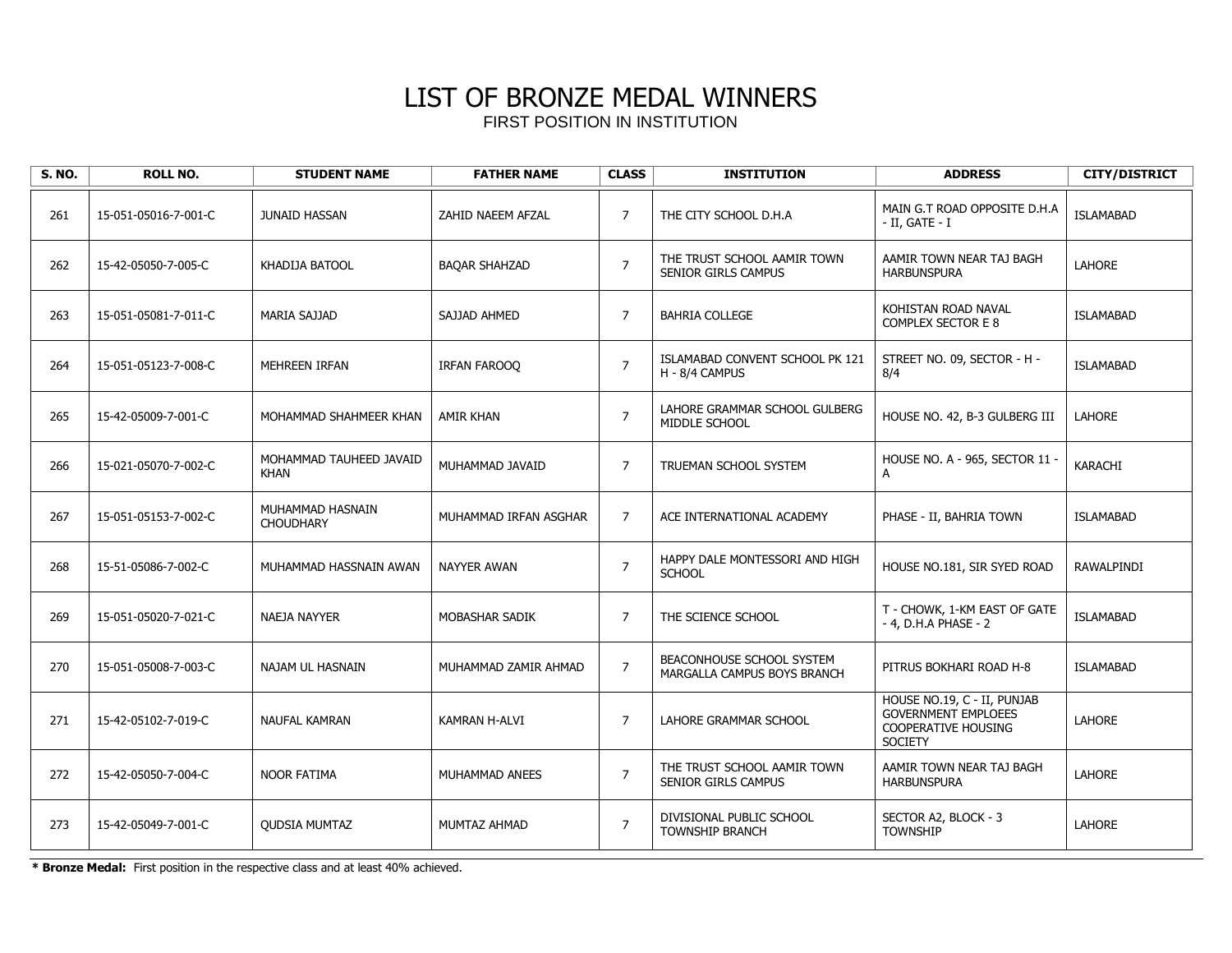| <b>S. NO.</b> | <b>ROLL NO.</b>      | <b>STUDENT NAME</b>                | <b>FATHER NAME</b>                 | <b>CLASS</b>   | <b>INSTITUTION</b>                                                              | <b>ADDRESS</b>                                                           | <b>CITY/DISTRICT</b> |
|---------------|----------------------|------------------------------------|------------------------------------|----------------|---------------------------------------------------------------------------------|--------------------------------------------------------------------------|----------------------|
| 274           | 15-42-05129-7-006-C  | RAFIA SAEED                        | DOCTOR SAEED KHAN                  | $\overline{7}$ | <b>CRESCENT MODEL HIGHER</b><br>SECONDARY SCHOOL LAHORE GIRLS<br><b>SECTION</b> | HOUSE NO. 930 - A, SHADMAN<br><b>COLONY</b>                              | <b>LAHORE</b>        |
| 275           | 15-051-05075-7-002-C | <b>RUMAISA HAROON</b>              | MUHAMMAD HAROON                    | $\overline{7}$ | ISLAMABAD COLLEGE FOR GIRLS F -<br>6/2                                          | SHALIMAR F - 6/2                                                         | <b>ISLAMABAD</b>     |
| 276           | 15-051-05087-7-003-C | SAFIY AHMAD MALIK                  | MATEEN AHMAD MALIK                 | $\overline{7}$ | LAHORE GRAMMAR SCHOOL                                                           | HOUSE NO.86, FAIZ AHMED FAIZ                                             | <b>ISLAMABAD</b>     |
| 277           | 15-51-05158-7-003-C  | SAHRISH MUSTAFA KHAN               | SHAHID MUSTAFA KHAN                | $\overline{7}$ | BEACONHOUSE SCHOOL SYSTEM<br>POTOHAR CAMPUS                                     | <b>OPPOSITE GATE 1 - 6 PHASE</b><br>BAHRIA TOWN G.T ROAD                 | RAWALPINDI           |
| 278           | 15-021-05095-7-001-C | <b>SARA ADNAN</b>                  | <b>ADNAN MAJID</b>                 | $\overline{7}$ | THE CITY SCHOOL GULSHAN JR.<br><b>GIRLS BRANCH</b>                              | HOUSE NO. E-65, BLOCK -7<br>GULSHAN-E-IOBAL                              | <b>KARACHI</b>       |
| 279           | 15-51-05093-7-003-C  | SULEMAN DAWOOD                     | DAWOOD KAMAL                       | $\overline{7}$ | ROOTS IVY INTERNATIONAL SCHOOL<br><b>IB CAMPUS</b>                              | WALLAYAT HOMES CHAKLALA<br>SCHEME - 3                                    | RAWALPINDI           |
| 280           | 15-51-05030-7-008-C  | SYED IBRAHIM MEHMOOD               | SYED IMRAN MEHMOOD                 | $\overline{7}$ | ARMY PUBLIC SCHOOL AND COLLEGE<br>FOR BOYS                                      | RANGE ROAD, WESTRIDGE III                                                | RAWALPINDI           |
| 281           | 15-51-05133-7-011-C  | SYED MOHSIN SHAH                   | SYED ZIARAT SHAH                   | $\overline{7}$ | ROOTS GARDEN SCHOOLS                                                            | 93 HARLEY STREET ROOTS<br>SCHOOL SYSTEM SENIOR LEVEL                     | RAWALPINDI           |
| 282           | 15-051-05056-7-001-C | SYED MUHAMMAD AHMED<br><b>SHAH</b> | SYED BUKHTIAR AHMED<br><b>SHAH</b> | $\overline{7}$ | ROOTS MILLENNIUM SCHOOLS                                                        | HOUSE NO.38, NAZIM UD DIN<br>ROAD, F - 8/4                               | <b>ISLAMABAD</b>     |
| 283           | 15-021-05063-7-003-C | SYEDA FARAH FATIMA                 | SYED AZHAR ABBAS                   | $\overline{7}$ | THE SET SCHOOL                                                                  | HOUSE NO.C 70, BLOCK - 10,<br><b>F.B AREA</b>                            | <b>KARACHI</b>       |
| 284           | 15-051-05079-7-003-C | <b>TAHA TALHA</b>                  | <b>TALHA GHAFOOR</b>               | $\overline{7}$ | SHEIKH ZAYED INTERNATIONAL<br><b>ACADEMY</b>                                    | STREET NO.09                                                             | <b>ISLAMABAD</b>     |
| 285           | 15-51-05096-7-002-C  | <b>USAID AFZAL</b>                 | MUHAMMAD AFZAL                     | $\overline{7}$ | ROOTS IVY INTERNATIONAL SCHOOL<br><b>WESTRIDGE CAMPUS</b>                       | ADJACENT NISAR HOSPITAL,<br>MAIN PESHAWAR ROAD NEAR<br><b>KHAN HOUSE</b> | RAWALPINDI           |
| 286           | 15-51-05086-7-001-C  | ZAIN UL ABDIN                      | MUHAMMAD NAWAZ                     | $\overline{7}$ | HAPPY DALE MONTESSORI AND HIGH<br><b>SCHOOL</b>                                 | HOUSE NO.181, SIR SYED ROAD                                              | RAWALPINDI           |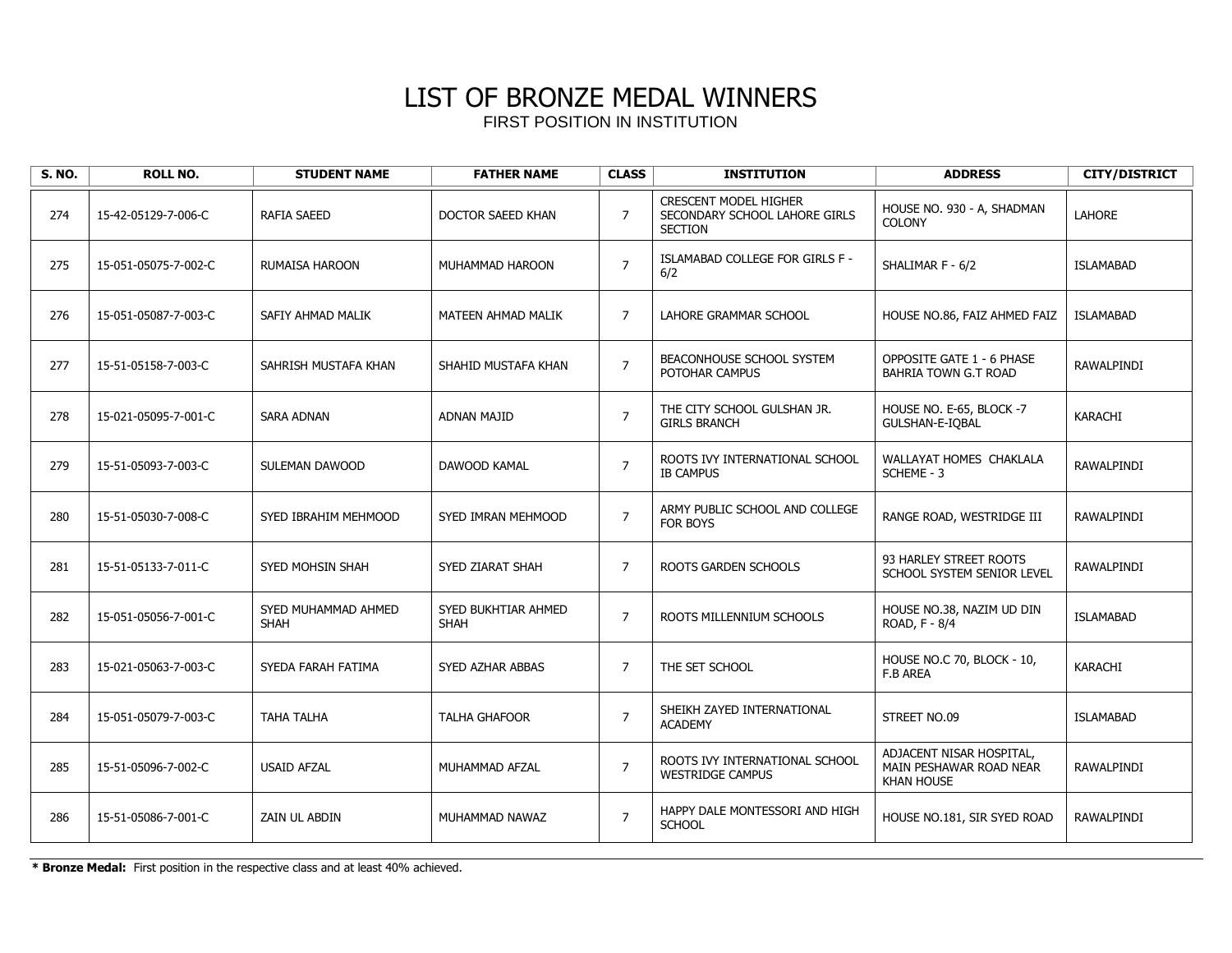| <b>S. NO.</b> | <b>ROLL NO.</b>      | <b>STUDENT NAME</b>  | <b>FATHER NAME</b>        | <b>CLASS</b>   | <b>INSTITUTION</b>                                                | <b>ADDRESS</b>                                                                     | <b>CITY/DISTRICT</b> |
|---------------|----------------------|----------------------|---------------------------|----------------|-------------------------------------------------------------------|------------------------------------------------------------------------------------|----------------------|
| 287           | 15-992-05097-7-003-C | ZAIN UL ABEDEEN      | <b>FARES ABDUR REHMAN</b> | $\overline{7}$ | PAKISTAN INTERNATIONAL PUBLIC<br><b>SCHOOL &amp; BOYS COLLEGE</b> | JANGI KHOJA MANDIAN                                                                | <b>ABBOTTABAD</b>    |
| 288           | 15-42-05049-7-010-C  | <b>ZAINEB OAISER</b> | <b>OAISAR GHULAM NABI</b> | $\overline{7}$ | DIVISIONAL PUBLIC SCHOOL<br><b>TOWNSHIP BRANCH</b>                | SECTOR A2, BLOCK - 3<br><b>TOWNSHIP</b>                                            | <b>LAHORE</b>        |
| 289           | 15-42-05084-7-002-C  | <b>ZAROON KHADIM</b> | KHADIM HUSSAIN            | $\overline{7}$ | KIPS SCHOOL MUGHALPURA CAMPUS                                     | NEAR LALPUL ADJACENT TO<br>PUNJAB COLLEGE CANAL ROAD.<br>MUGHALPURA                | <b>LAHORE</b>        |
| 290           | 15-051-05146-7-003-C | <b>ZENIA SAFWAN</b>  | <b>SAFWAN KHAN</b>        | $\overline{7}$ | ROOTS MILLENNIUM SCHOOL                                           | MIRADOR 3,4,5,6 CANYON -<br>VIEWS EMAAR D.H.A - 2 EXT,<br>NEAR HIGHWAY TOLL- PLAZA | <b>ISLAMABAD</b>     |
| 291           | 15-051-05148-7-002-C | <b>ZORAYZ SHAH</b>   | KASHAN ASLAM SHAH         | $\overline{7}$ | ROOTS MILLENNIUM SCHOOLS<br><b>CAPITAL CAMPUS</b>                 | STREET NO. 100, SECTOR G -<br>11/3                                                 | <b>ISLAMABAD</b>     |
| 292           | 15-42-05080-8-019-C  | AAMINA JAMAL KHAN    | JAMAL NISAB KHAN          | 8              | LAHORE GRAMMAR SCHOOL                                             | <b>HOUSE NO.55 MAIN GULBERG</b>                                                    | <b>LAHORE</b>        |
| 293           | 15-57-05061-8-006-C  | <b>AAMINA MALIK</b>  | MALIK ALLAHDAD KHAN       | 8              | BAHRIA FOUNDATION COLLEGE                                         | KAMRA ROAD NEAR TAKBEER<br><b>COLONY STOP</b>                                      | <b>ATTOCK</b>        |
| 294           | 15-021-05026-8-009-C | ABDUL REHMAN MIRZA   | <b>WAHEED IOBAL</b>       | 8              | <b>GUARDS PUBLIC SCHOOL - I</b>                                   | HOUSE NO. 59, DEPOT LINES<br>KAYANI SHAHEED ROAD SADDAR                            | KARACHI              |
| 295           | 15-051-05008-8-011-C | ABDULLAH HASHMAT     | ABID AHMAD HASHMAT        | 8              | BEACONHOUSE SCHOOL SYSTEM<br>MARGALLA CAMPUS BOYS BRANCH          | PITRUS BOKHARI ROAD H-8                                                            | <b>ISLAMABAD</b>     |
| 296           | 15-021-05165-8-001-C | <b>ALI AMEEN</b>     | MUHAMMAD AMEEN            | 8              | ARMY PUBLIC SCHOOL & COLLEGE<br><b>SYSTEMS</b>                    | HOUSE NO.158, IQBAL SHAHEED<br>ROAD, SADDAR                                        | KARACHI              |
| 297           | 15-021-05112-8-002-C | <b>ALIZA ZAHID</b>   | <b>ZAHID RASHEED</b>      | 8              | THE CITY SCHOOL GULSHAN GIRLS<br><b>CAMPUS</b>                    | HOUSE NO. 61/62 - E, BLOCK - 7,<br>GULSHAN-E-IOBAL                                 | KARACHI              |
| 298           | 15-66-05109-8-002-C  | AMBER ISMAIL         | MUHAMMAD ISMAIL           | 8              | <b>BLOOMFIELD HALL SCHOOL</b>                                     | LALPIR THERMAL POWER<br><b>STATION</b>                                             | MUZAFFARGARH         |
| 299           | 15-42-05032-8-007-C  | AREEBA MEHBOOB       | MEHBOOB AHMED             | 8              | MADRASAT UL BANAT HUMAIRA<br><b>CAMPUS</b>                        | HOUSE NO.428, R BLOCK MODEL<br>TOWN EXT,                                           | LAHORE               |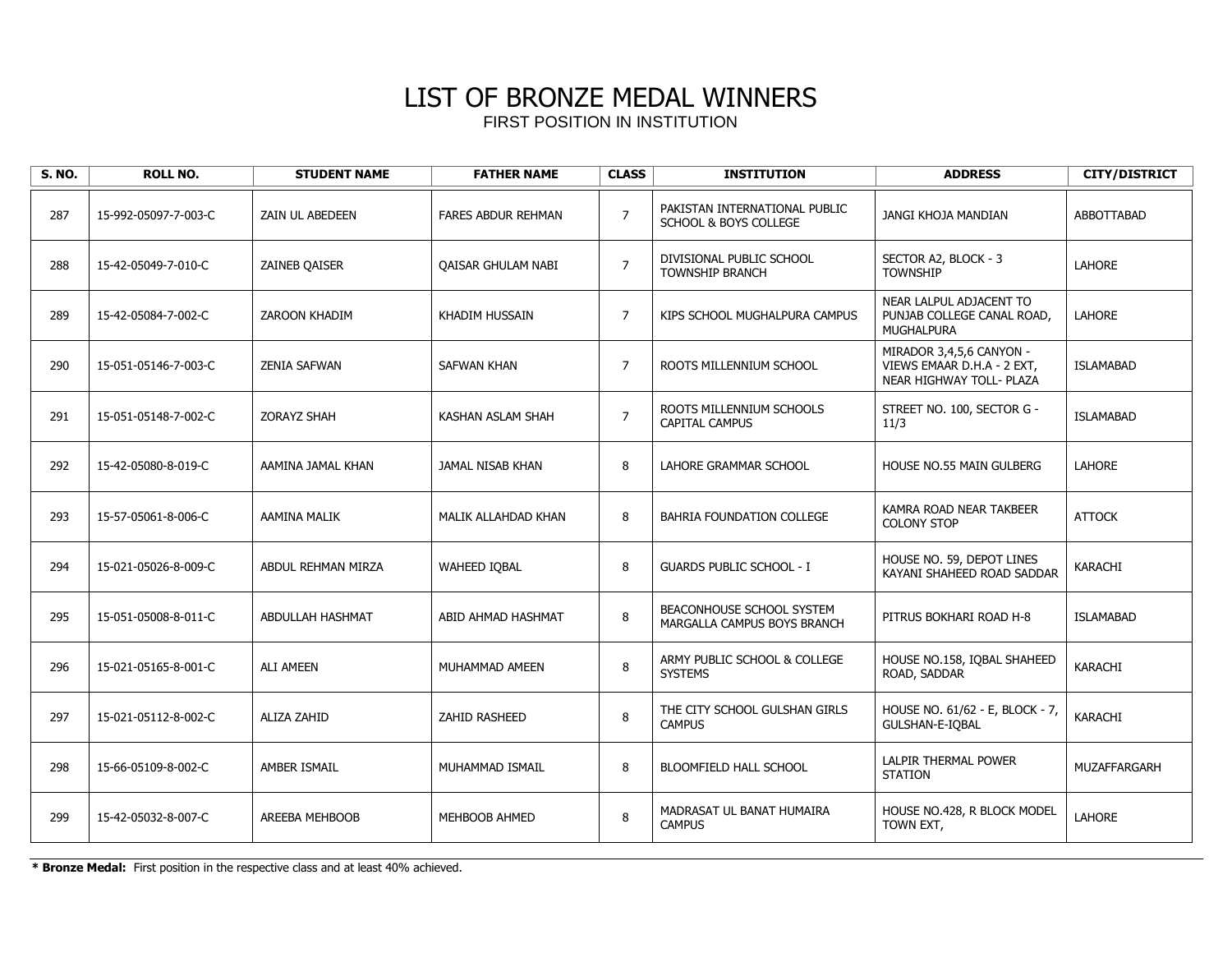| <b>S. NO.</b> | <b>ROLL NO.</b>      | <b>STUDENT NAME</b>       | <b>FATHER NAME</b>     | <b>CLASS</b> | <b>INSTITUTION</b>                                        | <b>ADDRESS</b>                                                             | <b>CITY/DISTRICT</b> |
|---------------|----------------------|---------------------------|------------------------|--------------|-----------------------------------------------------------|----------------------------------------------------------------------------|----------------------|
| 300           | 15-42-05032-8-005-C  | ARZOO HAMEED              | RANA ABDUL HAMEED      | 8            | MADRASAT UL BANAT HUMAIRA<br><b>CAMPUS</b>                | HOUSE NO.428, R BLOCK MODEL<br>TOWN EXT,                                   | <b>LAHORE</b>        |
| 301           | 15-021-05162-8-001-C | AYESHA IMTIAZ             | MUHAMMAD IMTIAZ ISMAIL | 8            | HAPPY PALACE GROUP OF SCHOOLS                             | HOUSE NO. C-268, BLOCK-10<br>FEDERAL-B-AREA                                | KARACHI              |
| 302           | 15-42-05032-8-002-C  | DANYA SULTAN AWAN         | TARIQ SULTAN AWAN      | 8            | MADRASAT UL BANAT HUMAIRA<br><b>CAMPUS</b>                | HOUSE NO.428, R BLOCK MODEL<br>TOWN EXT,                                   | LAHORE               |
| 303           | 15-42-05121-8-002-C  | DAYYAN AHMAD              | ZUBAIR NAWAZ           | 8            | SALAMAT SCHOOL SYSTEM BOYS<br><b>CAMPUS</b>               | HOUSE NO. 23-E-1, GULBERG -<br>Ш                                           | <b>LAHORE</b>        |
| 304           | 15-51-05036-8-004-C  | <b>EBADAT AHSAN</b>       | AHSAN UL HAO           | 8            | PAF COLLEGE                                               | <b>LOWER TOPA</b>                                                          | RAWALPINDI           |
| 305           | 15-42-05149-8-004-C  | EHSAN ALI                 | <b>ASGHAR ALI</b>      | 8            | KIPS SCHOOL BOYS MIDDLE CAMPUS                            | HOUSE NO. 30 - 31, BLOCK - R,<br><b>JOHAR TOWN</b>                         | <b>LAHORE</b>        |
| 306           | 15-051-05140-8-004-C | <b>ENISHWA ALI</b>        | <b>ASGHAR ALI</b>      | 8            | FAZAIA EDUCATION SYSTEM SCHOOL                            | F.E.S.S P.A.F COMPLEX, STREET<br>$NO.E - 9$                                | <b>ISLAMABAD</b>     |
| 307           | 15-051-05075-8-001-C | <b>FIZZA HABIB</b>        | <b>HABIB UR REHMAN</b> | 8            | ISLAMABAD COLLEGE FOR GIRLS F -<br>6/2                    | SHALIMAR F - 6/2                                                           | <b>ISLAMABAD</b>     |
| 308           | 15-51-05096-8-010-C  | <b>GHANWA NAQVI</b>       | MUHAMMAD TAYYAB NAQVI  | 8            | ROOTS IVY INTERNATIONAL SCHOOL<br><b>WESTRIDGE CAMPUS</b> | ADJACENT NISAR HOSPITAL,<br>MAIN PESHAWAR ROAD NEAR<br><b>KHAN HOUSE</b>   | RAWALPINDI           |
| 309           | 15-42-05150-8-003-C  | <b>HAAD MEHBOOB</b>       | <b>ARSHAD MEHBOOB</b>  | 8            | THE CITY SCHOOL MODEL TOWN<br><b>BOYS CAMPUS</b>          | HOUSE NO. 202, M BLOCK,<br>MODEL TOWN EXTENSION                            | <b>LAHORE</b>        |
| 310           | 15-42-05032-8-003-C  | <b>HADIA TAHIR MALIK</b>  | MOHAMMAD TAHIR MALIK   | 8            | MADRASAT UL BANAT HUMAIRA<br><b>CAMPUS</b>                | HOUSE NO.428, R BLOCK MODEL<br>TOWN EXT,                                   | <b>LAHORE</b>        |
| 311           | 15-51-05167-8-002-C  | HAMZA SIDDIQUI            | BULAND AKHTAR SIDDIQUI | 8            | ROOTS IVY INTERNATIONAL SCHOOL                            | HOUSE NO. 164, SAWAN CAMP<br>OPPOSITE ALBASIT CNG, MAIN<br><b>G.T ROAD</b> | RAWALPINDI           |
| 312           | 15-051-05020-8-001-C | <b>IBRAHIM AHMED KHAN</b> | ADNAN AHMED KHAN       | 8            | THE SCIENCE SCHOOL                                        | T - CHOWK, 1-KM EAST OF GATE<br>- 4, D.H.A PHASE - 2                       | <b>ISLAMABAD</b>     |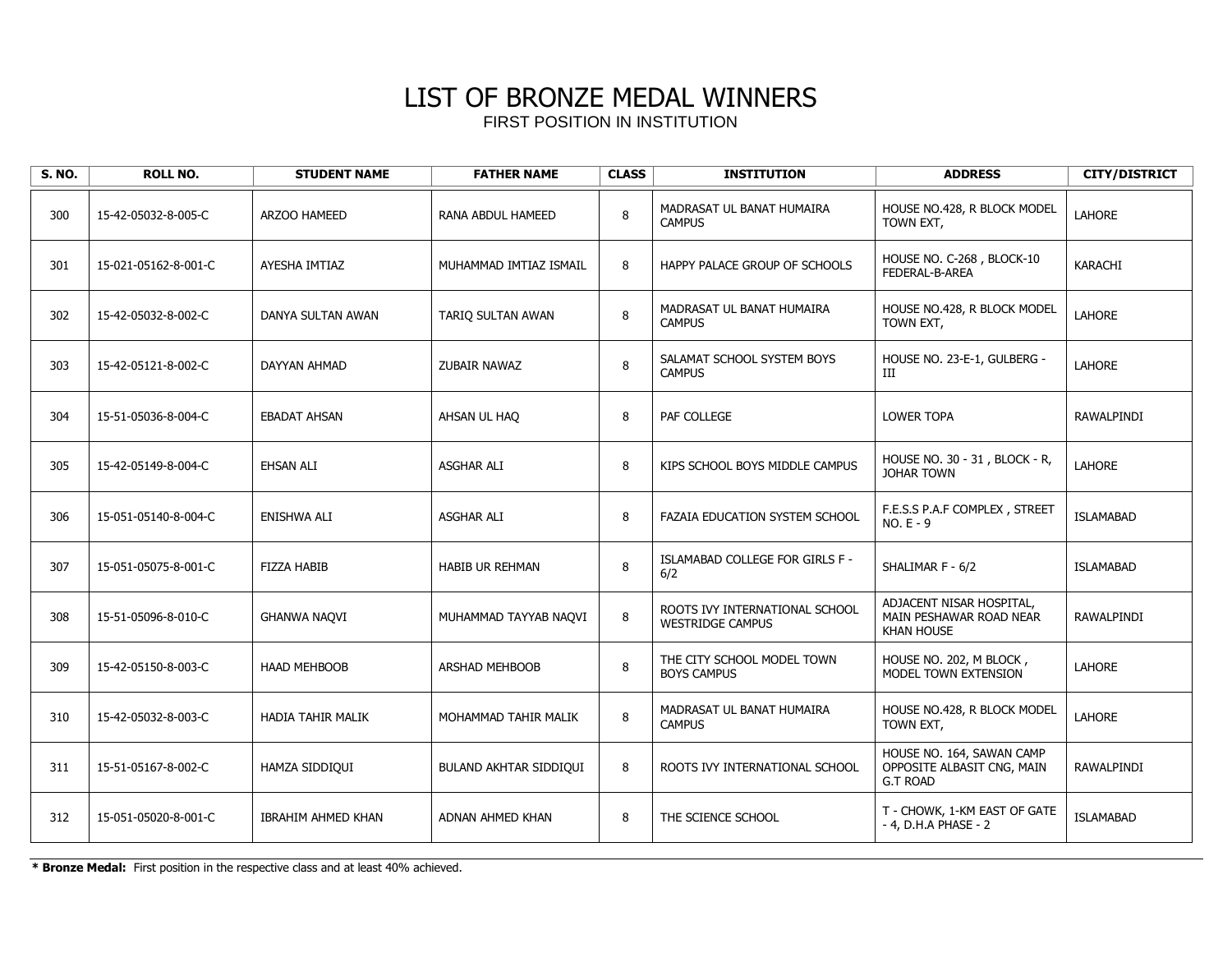| <b>S. NO.</b> | <b>ROLL NO.</b>      | <b>STUDENT NAME</b>                 | <b>FATHER NAME</b>               | <b>CLASS</b> | <b>INSTITUTION</b>                                        | <b>ADDRESS</b>                                                                                     | <b>CITY/DISTRICT</b> |
|---------------|----------------------|-------------------------------------|----------------------------------|--------------|-----------------------------------------------------------|----------------------------------------------------------------------------------------------------|----------------------|
| 313           | 15-51-05096-8-009-C  | <b>MAHEEM IMRAN</b>                 | <b>IMRAN SHARIF</b>              | 8            | ROOTS IVY INTERNATIONAL SCHOOL<br><b>WESTRIDGE CAMPUS</b> | ADJACENT NISAR HOSPITAL,<br>MAIN PESHAWAR ROAD NEAR<br><b>KHAN HOUSE</b>                           | RAWALPINDI           |
| 314           | 15-42-05102-8-002-C  | <b>MARYAM AAMER</b>                 | M- AAMER WAHEED                  | 8            | LAHORE GRAMMAR SCHOOL                                     | HOUSE NO.19, C - II, PUNJAB<br><b>GOVERNMENT EMPLOEES</b><br>COOPERATIVE HOUSING<br><b>SOCIETY</b> | <b>LAHORE</b>        |
| 315           | 15-42-05048-8-001-C  | MOHAMMAD AOUN RAZA                  | MOHAMMAD ASLAM                   | 8            | THE EDUCATORS MAKKAH CAMPUS                               | HOUSE NO.17, BLOCK - B,<br>ALFLAH TOWN BEDIAN ROAD                                                 | <b>LAHORE</b>        |
| 316           | 15-021-05002-8-010-C | MOHAMMAD HAMZA                      | <b>HASSAN MOHAMMAD</b>           | 8            | SCHOOL OF INTERNATIONAL<br><b>EDUCATION</b>               | C-18, BLOCK-5, GULSHAN-E-<br><b>IOBAL</b>                                                          | <b>KARACHI</b>       |
| 317           | 15-021-05069-8-001-C | MUBASHIR MOHIUDDIN                  | <b>GHULAM MOHIUDIN</b>           | 8            | KARACHI HIGH SCHOOL                                       | HOUSE NO. 3 MC IVER ROAD,<br>BEHIND KARACHI CLUB CIVIL<br><b>LINES</b>                             | KARACHI              |
| 318           | 15-51-05130-8-002-C  | MUBASHIR SHAMRAZ                    | MUHAMMAD SHAMRAZ                 | 8            | FAZAIA INTER COLLEGE JINNAH CAMP                          | NURKHAN, KHANNA ROAD                                                                               | <b>RAWALPINDI</b>    |
| 319           | 15-051-05023-8-013-C | MUHAMMAD HAMZA KHAN                 | ZAIN UL ABIDIN                   | 8            | THE SCIENCE SCHOOL                                        | HOUSE NO. 26, STREET NO. 6<br>SECTOR H - 9/1                                                       | <b>ISLAMABAD</b>     |
| 320           | 15-051-05154-8-001-C | MUHAMMAD SALLAR BIN<br><b>AAMIR</b> | MUHAMMAD AAMIR<br><b>GHAFOOR</b> | 8            | ALLIED SCHOOLS AL-SALAAM JHANGI<br>SYEDAN CAMPUS          | ALAMDAR PLAZA - 2, SHER SHAH<br>SURI ROAD JHANGI SYEDAN                                            | <b>ISLAMABAD</b>     |
| 321           | 15-051-05008-8-008-C | MUHAMMAD ZAIN UL ABIDEEN            | MUHAMMAD ZAMIR AHMED             | 8            | BEACONHOUSE SCHOOL SYSTEM<br>MARGALLA CAMPUS BOYS BRANCH  | PITRUS BOKHARI ROAD H-8                                                                            | <b>ISLAMABAD</b>     |
| 322           | 15-021-05069-8-005-C | MUNEEZA ASLAM                       | MUHAMMAD ASLAM                   | 8            | KARACHI HIGH SCHOOL                                       | HOUSE NO. 3 MC IVER ROAD,<br>BEHIND KARACHI CLUB CIVIL<br><b>LINES</b>                             | KARACHI              |
| 323           | 15-42-05032-8-001-C  | NABEEHA AMIR                        | AMIR SHAFIO                      | 8            | MADRASAT UL BANAT HUMAIRA<br><b>CAMPUS</b>                | HOUSE NO.428, R BLOCK MODEL<br>TOWN EXT,                                                           | <b>LAHORE</b>        |
| 324           | 15-051-05081-8-008-C | <b>NABEEL ATHER</b>                 | <b>ATHER SALEEM</b>              | 8            | <b>BAHRIA COLLEGE</b>                                     | KOHISTAN ROAD NAVAL<br>COMPLEX SECTOR E 8                                                          | <b>ISLAMABAD</b>     |
| 325           | 15-051-05132-8-002-C | NIMRA JAVED                         | JAVED IQBAL                      | 8            | ISLAMABAD MODEL COLLEGE FOR<br><b>GIRLS</b>               | IMCG, STREET NO. 25, F - 6/2                                                                       | <b>ISLAMABAD</b>     |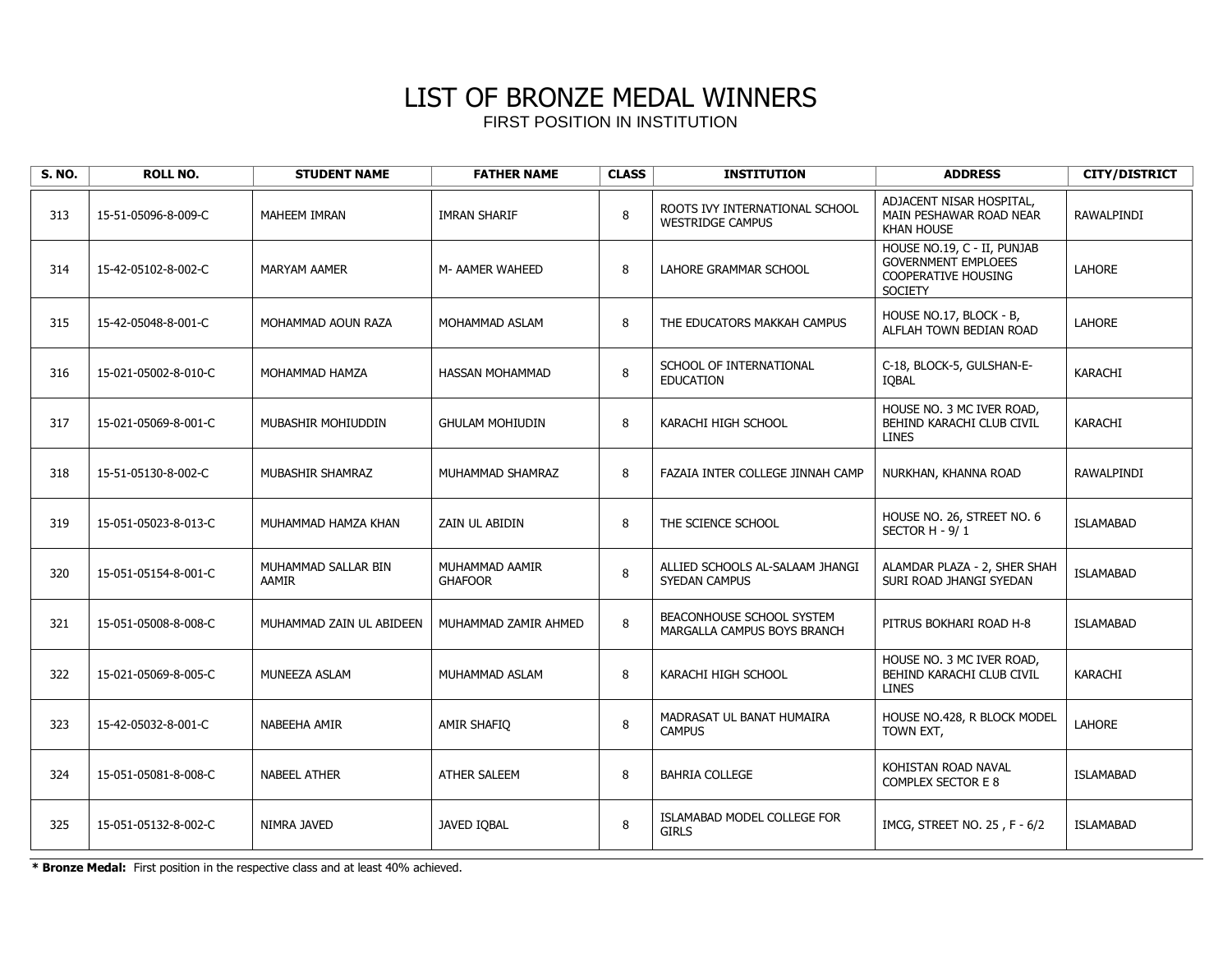| <b>S. NO.</b> | <b>ROLL NO.</b>      | <b>STUDENT NAME</b>   | <b>FATHER NAME</b>      | <b>CLASS</b> | <b>INSTITUTION</b>                                                              | <b>ADDRESS</b>                                          | <b>CITY/DISTRICT</b> |
|---------------|----------------------|-----------------------|-------------------------|--------------|---------------------------------------------------------------------------------|---------------------------------------------------------|----------------------|
| 326           | 15-42-05032-8-004-C  | NOOR FATIMA KAMRAN    | <b>KAMRAN HAIDER</b>    | 8            | MADRASAT UL BANAT HUMAIRA<br><b>CAMPUS</b>                                      | HOUSE NO.428, R BLOCK MODEL<br>TOWN EXT,                | <b>LAHORE</b>        |
| 327           | 15-42-05049-8-004-C  | NOORIA MAQSOOD        | MAQSOOD BUTT            | 8            | DIVISIONAL PUBLIC SCHOOL<br><b>TOWNSHIP BRANCH</b>                              | SECTOR A2, BLOCK - 3<br><b>TOWNSHIP</b>                 | <b>LAHORE</b>        |
| 328           | 15-022-05074-8-007-C | <b>QASIM FAREED</b>   | <b>FAREED QASIM</b>     | 8            | FOUNDATION PUBLIC SCHOOL<br><b>AUTOBAHN CAMPUS</b>                              | AUTOBAHN ROAD, RAILWAY<br><b>HOUSING SOCIETY</b>        | <b>HYDERABAD</b>     |
| 329           | 15-051-05057-8-005-C | RAJA HAIDER ALI       | SAJJAD ALI              | 8            | ROOTS HIGH SCHOOL                                                               | SECTOR - A, IST AVENUE D.H.A -                          | <b>ISLAMABAD</b>     |
| 330           | 15-42-05129-8-005-C  | SALEHA MUZAMMIL       | <b>NOMAN RASHID</b>     | 8            | <b>CRESCENT MODEL HIGHER</b><br>SECONDARY SCHOOL LAHORE GIRLS<br><b>SECTION</b> | HOUSE NO. 930 - A, SHADMAN<br><b>COLONY</b>             | LAHORE               |
| 331           | 15-42-05149-8-003-C  | <b>SHAHZAIB</b>       | ISHTIAQ HUSSAIN         | 8            | KIPS SCHOOL BOYS MIDDLE CAMPUS                                                  | HOUSE NO. 30 - 31, BLOCK - R,<br>JOHAR TOWN             | LAHORE               |
| 332           | 15-51-05093-8-002-C  | SHEHRYAR AHMED        | ARFAN UL-HAQ SUBHANI    | $\bf 8$      | ROOTS IVY INTERNATIONAL SCHOOL<br><b>IB CAMPUS</b>                              | WALLAYAT HOMES CHAKLALA<br>SCHEME - 3                   | RAWALPINDI           |
| 333           | 15-051-05087-8-001-C | SOBAN FAISAL          | FAISAL IFTAKHAR FAROOQI | 8            | LAHORE GRAMMAR SCHOOL                                                           | HOUSE NO.86, FAIZ AHMED FAIZ                            | <b>ISLAMABAD</b>     |
| 334           | 15-992-05157-8-005-C | WAJI ULLAH QAYYUM     | RAJA EHTISHAM           | 8            | ROOTS MILLENNIUM SCHOOLS PINE<br><b>CAMPUS</b>                                  | HOUSE NO.101, RAH-E-SAKOON<br><b>HABIB ULLAH COLONY</b> | ABBOTTABAD           |
| 335           | 15-051-05071-8-001-C | <b>WAJIHA BUKHARI</b> | <b>ASAD BUKHARI</b>     | 8            | BEACONHOUSE SCHOOL SYSTEM<br><b>GIRLS BRANCH</b>                                | PITRAS BOKHARI ROAD H - 8/4                             | <b>ISLAMABAD</b>     |
| 336           | 15-021-05063-8-003-C | YUMNA RASHID          | MOHAMMAD RASHID KHAN    | 8            | THE SET SCHOOL                                                                  | HOUSE NO.C 70, BLOCK - 10,<br>F.B AREA                  | KARACHI              |
| 337           | 15-42-05142-8-001-C  | <b>ZEESHAN AAMIR</b>  | RAO AAMIR ALI           | 8            | BEACONHOUSE SCHOOL SYSTEM<br>ZEENAT BLOCK ALLAMA IOBAL TOWN<br><b>CAMPUS</b>    | ZEENAT BLOCK ALLAMA IQBAL<br><b>TOWN</b>                | LAHORE               |
| 338           | 15-051-05008-9-002-C | <b>AHMED SAEED</b>    | <b>SAEED ANWAR</b>      | 9            | BEACONHOUSE SCHOOL SYSTEM<br>MARGALLA CAMPUS BOYS BRANCH                        | PITRUS BOKHARI ROAD H-8                                 | <b>ISLAMABAD</b>     |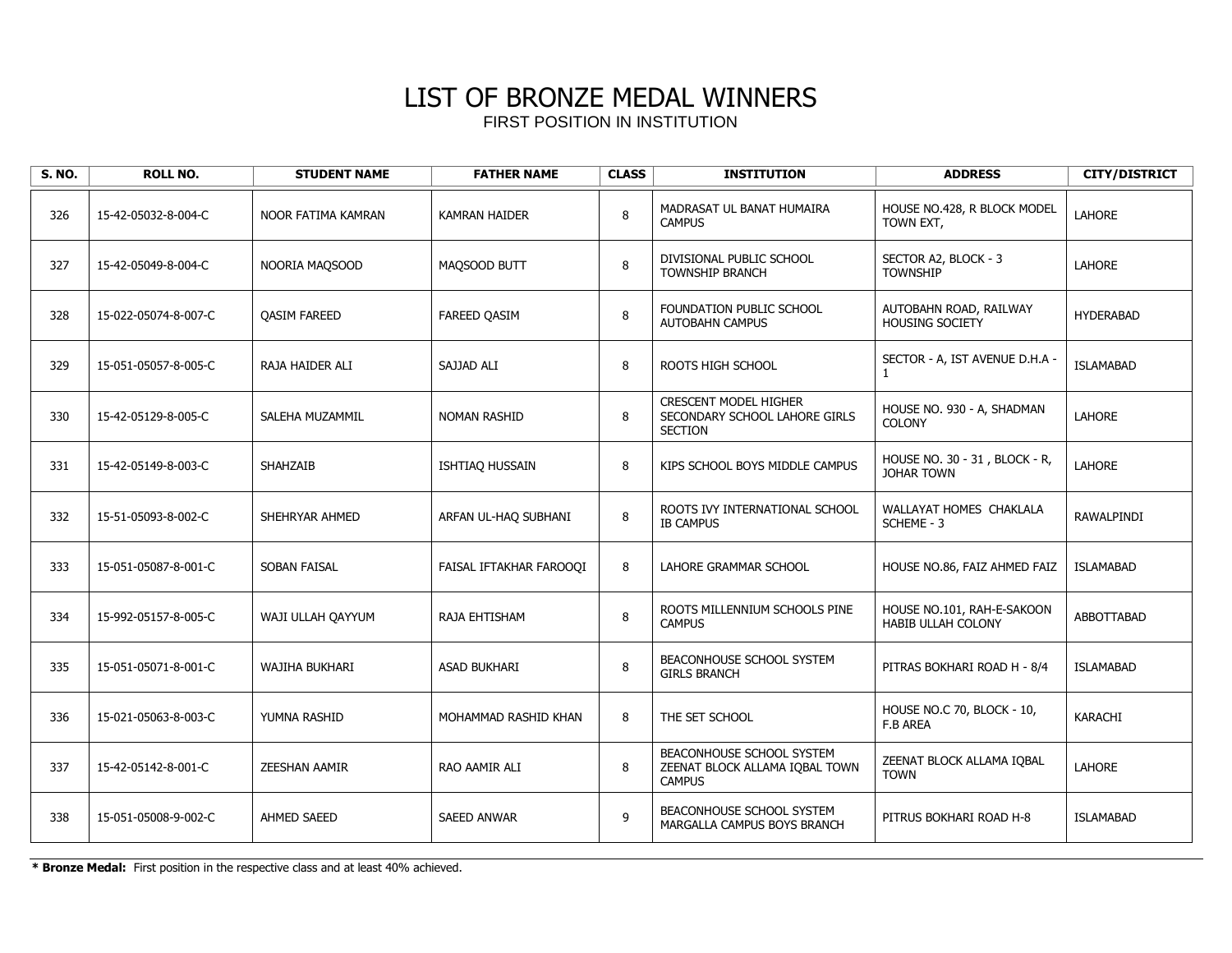| <b>S. NO.</b> | <b>ROLL NO.</b>      | <b>STUDENT NAME</b>              | <b>FATHER NAME</b>            | <b>CLASS</b> | <b>INSTITUTION</b>                                                           | <b>ADDRESS</b>                                                               | <b>CITY/DISTRICT</b> |
|---------------|----------------------|----------------------------------|-------------------------------|--------------|------------------------------------------------------------------------------|------------------------------------------------------------------------------|----------------------|
| 339           | 15-021-05063-9-002-C | <b>BUSHRA HASAN</b>              | MUMTAZ HASAN                  | 9            | THE SET SCHOOL                                                               | HOUSE NO.C 70, BLOCK - 10,<br>F.B AREA                                       | KARACHI              |
| 340           | 15-42-05049-9-005-C  | <b>FAUZ MALIK</b>                | MALIK ABDUL WAJID             | 9            | DIVISIONAL PUBLIC SCHOOL<br>TOWNSHIP BRANCH                                  | SECTOR A2, BLOCK - 3<br><b>TOWNSHIP</b>                                      | <b>LAHORE</b>        |
| 341           | 15-51-05135-9-004-C  | <b>HAMZA MALIK</b>               | MALIK AHMED QAYYUM            | 9            | ROOTS SCHOOL SYSTEM BOYS HIGH<br><b>SCHOOL</b>                               | HOUSE NO. 04, HARLEY STREET                                                  | RAWALPINDI           |
| 342           | 15-51-05037-9-001-C  | IBTSAAM QADIR                    | <b>GHULAM QADIR</b>           | 9            | FAUJI FOUNDATION MODEL SCHOOL<br>AIRPORT AREA CAMPUS                         | HOUSE NO.78 - 79 NASEER<br>STREET FAISAL COLONY<br><b>AIRPORT LINK ROAD</b>  | RAWALPINDI           |
| 343           | 15-051-05023-9-011-C | MUHAMMAD ABDULLAH                | ZULFIQAR ALI                  | 9            | THE SCIENCE SCHOOL                                                           | HOUSE NO. 26, STREET NO. 6<br>SECTOR H - 9/1                                 | <b>ISLAMABAD</b>     |
| 344           | 15-021-05122-9-014-C | MUHAMMAD AMMAR YOUNAS            | MUHAMMAD YOUNAS               | 9            | FAZAIA INTERMEDIATE COLLEGE                                                  | P.A.F BASE KORANGI CREEK                                                     | KARACHI              |
| 345           | 15-56-05052-9-005-C  | MUHAMMAD EITSAM                  | <b>ZAHID HUSSAIN</b>          | 9            | FAUJI FOUNDATION MODEL SCHOOL                                                | HOUSE NO.47 - A, MALIK ANWAR<br>ALI ROAD BEHARI COLONY CIVIL<br><b>LINES</b> | <b>SHEIKHUPURA</b>   |
| 346           | 15-051-05079-9-002-C | MUHAMMAD HAMZA SOHAIL            | MUHAMMAD SOHAIL               | 9            | SHEIKH ZAYED INTERNATIONAL<br><b>ACADEMY</b>                                 | STREET NO.09                                                                 | <b>ISLAMABAD</b>     |
| 347           | 15-992-05157-9-002-C | MUHAMMAD HASSAN KHAN<br>SADDOZAI | ABDUL QUDDUS KHAN<br>SADDOZAI | 9            | ROOTS MILLENNIUM SCHOOLS PINE<br><b>CAMPUS</b>                               | HOUSE NO.101, RAH-E-SAKOON<br><b>HABIB ULLAH COLONY</b>                      | ABBOTTABAD           |
| 348           | 15-42-05142-9-012-C  | <b>RAHIM NADEEM</b>              | NADEEM ASHRAF                 | 9            | BEACONHOUSE SCHOOL SYSTEM<br>ZEENAT BLOCK ALLAMA IQBAL TOWN<br><b>CAMPUS</b> | ZEENAT BLOCK ALLAMA IOBAL<br><b>TOWN</b>                                     | <b>LAHORE</b>        |
| 349           | 15-42-05091-9-001-C  | SHAHZAD AHMED BHATTI             | ISHFAQ AHMED BHATTI           | 9            | LAHORE GRAMMAR SCHOOL EME<br><b>BRANCH</b>                                   | HOUSE NO. 136 - H, D.H.A EME<br>SECTOR MULTAN ROAD                           | LAHORE               |
| 350           | 15-42-05049-9-006-C  | SYED FASEEH-UR-REHMAN            | SYED TAHIR MEHMOOD            | 9            | DIVISIONAL PUBLIC SCHOOL<br><b>TOWNSHIP BRANCH</b>                           | SECTOR A2, BLOCK - 3<br><b>TOWNSHIP</b>                                      | LAHORE               |
| 351           | 15-051-05123-9-003-C | SYED M ABUBAKR                   | SYED MUBASHIR HUSSAIN         | 9            | ISLAMABAD CONVENT SCHOOL PK 121<br>H - 8/4 CAMPUS                            | STREET NO. 09, SECTOR - H -<br>8/4                                           | <b>ISLAMABAD</b>     |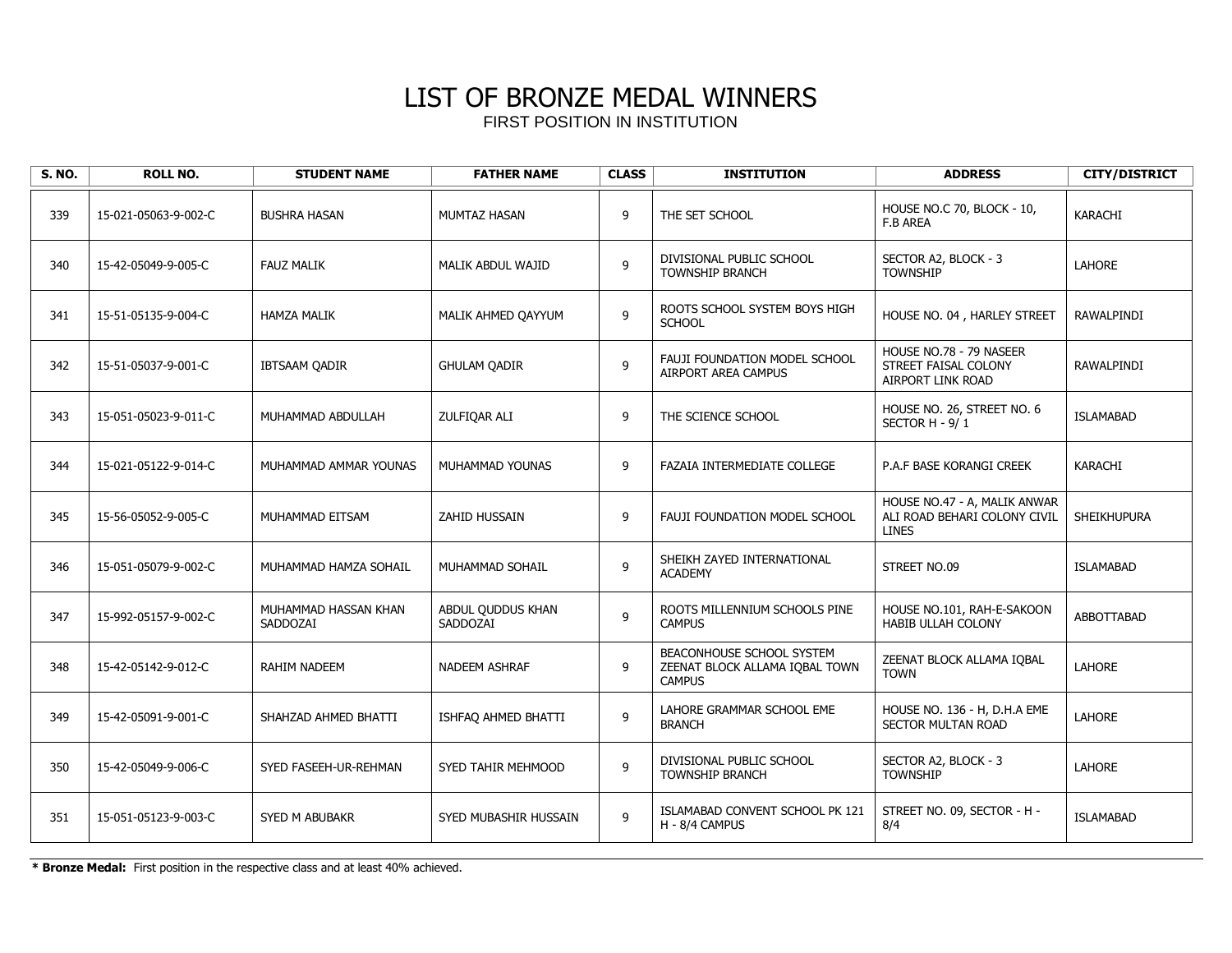| <b>S. NO.</b> | <b>ROLL NO.</b>       | <b>STUDENT NAME</b>     | <b>FATHER NAME</b>    | <b>CLASS</b> | <b>INSTITUTION</b>                                     | <b>ADDRESS</b>                              | <b>CITY/DISTRICT</b> |
|---------------|-----------------------|-------------------------|-----------------------|--------------|--------------------------------------------------------|---------------------------------------------|----------------------|
| 352           | 15-051-05140-9-005-C  | SYED NAEEM AHMED        | SYED ALTAF HUSSAIN    | 9            | FAZAIA EDUCATION SYSTEM SCHOOL                         | F.E.S.S P.A.F COMPLEX, STREET<br>$NO.E - 9$ | <b>ISLAMABAD</b>     |
| 353           | 15-021-05063-9-001-C  | SYEDA AYMAN NADEEM      | SYED NADEEM SUHAIL    | 9            | THE SET SCHOOL                                         | HOUSE NO.C 70, BLOCK - 10,<br>F.B AREA      | KARACHI              |
| 354           | 15-021-05063-9-003-C  | <b>USHNA AFZAL</b>      | MUHAMMAD AFZAL KHAN   | 9            | THE SET SCHOOL                                         | HOUSE NO.C 70, BLOCK - 10,<br>F.B AREA      | KARACHI              |
| 355           | 15-021-05070-9-001-C  | <b>WAREESHA AMIR</b>    | MUHAMMAD AMIR         | 9            | TRUEMAN SCHOOL SYSTEM                                  | HOUSE NO. A - 965, SECTOR 11 -              | KARACHI              |
| 356           | 15-42-05049-9-007-C   | ZAIN UL ABIDIN          | RIZWAN ISHAO          | 9            | DIVISIONAL PUBLIC SCHOOL<br><b>TOWNSHIP BRANCH</b>     | SECTOR A2, BLOCK - 3<br><b>TOWNSHIP</b>     | LAHORE               |
| 357           | 15-51-05135-10-007-C  | AHMED ARSHAD            | ARSHAD MEHMOOD        | 10           | ROOTS SCHOOL SYSTEM BOYS HIGH<br><b>SCHOOL</b>         | HOUSE NO. 04, HARLEY STREET                 | RAWALPINDI           |
| 358           | 15-051-05155-10-006-C | ALEEZA JAMSHED          | <b>JAMSHED IDREES</b> | 10           | NFRD PUBLIC SCHOOL AND COLLEGE                         | G.T ROAD, RAWAT (FA)                        | <b>ISLAMABAD</b>     |
| 359           | 15-021-05122-10-006-C | <b>ANNES AYYUB</b>      | MUHAMMAD AYYUB KHAN   | 10           | FAZAIA INTERMEDIATE COLLEGE                            | P.A.F BASE KORANGI CREEK                    | KARACHI              |
| 360           | 15-051-05155-10-005-C | <b>BUSHRA AURANGZEB</b> | <b>AURANGZEB</b>      | 10           | NFRD PUBLIC SCHOOL AND COLLEGE                         | G.T ROAD, RAWAT (FA)                        | <b>ISLAMABAD</b>     |
| 361           | 15-51-05135-10-004-C  | <b>DANISH SHAHID</b>    | SHAHID BASHIR         | 10           | ROOTS SCHOOL SYSTEM BOYS HIGH<br><b>SCHOOL</b>         | HOUSE NO. 04, HARLEY STREET                 | RAWALPINDI           |
| 362           | 15-051-05071-10-005-C | <b>HAMNA RIAZ</b>       | RIAZ INAYAT           | 10           | BEACONHOUSE SCHOOL SYSTEM<br><b>GIRLS BRANCH</b>       | PITRAS BOKHARI ROAD H - 8/4                 | <b>ISLAMABAD</b>     |
| 363           | 15-992-05097-10-007-C | KHUSHNOOD KHAN          | <b>KHUSHDIL KHAN</b>  | 10           | PAKISTAN INTERNATIONAL PUBLIC<br>SCHOOL & BOYS COLLEGE | JANGI KHOJA MANDIAN                         | ABBOTTABAD           |
| 364           | 15-051-05155-10-004-C | LARAIB AHMED TAHIR      | TAHIR MEHMOOD RAJA    | 10           | NFRD PUBLIC SCHOOL AND COLLEGE                         | G.T ROAD, RAWAT (FA)                        | <b>ISLAMABAD</b>     |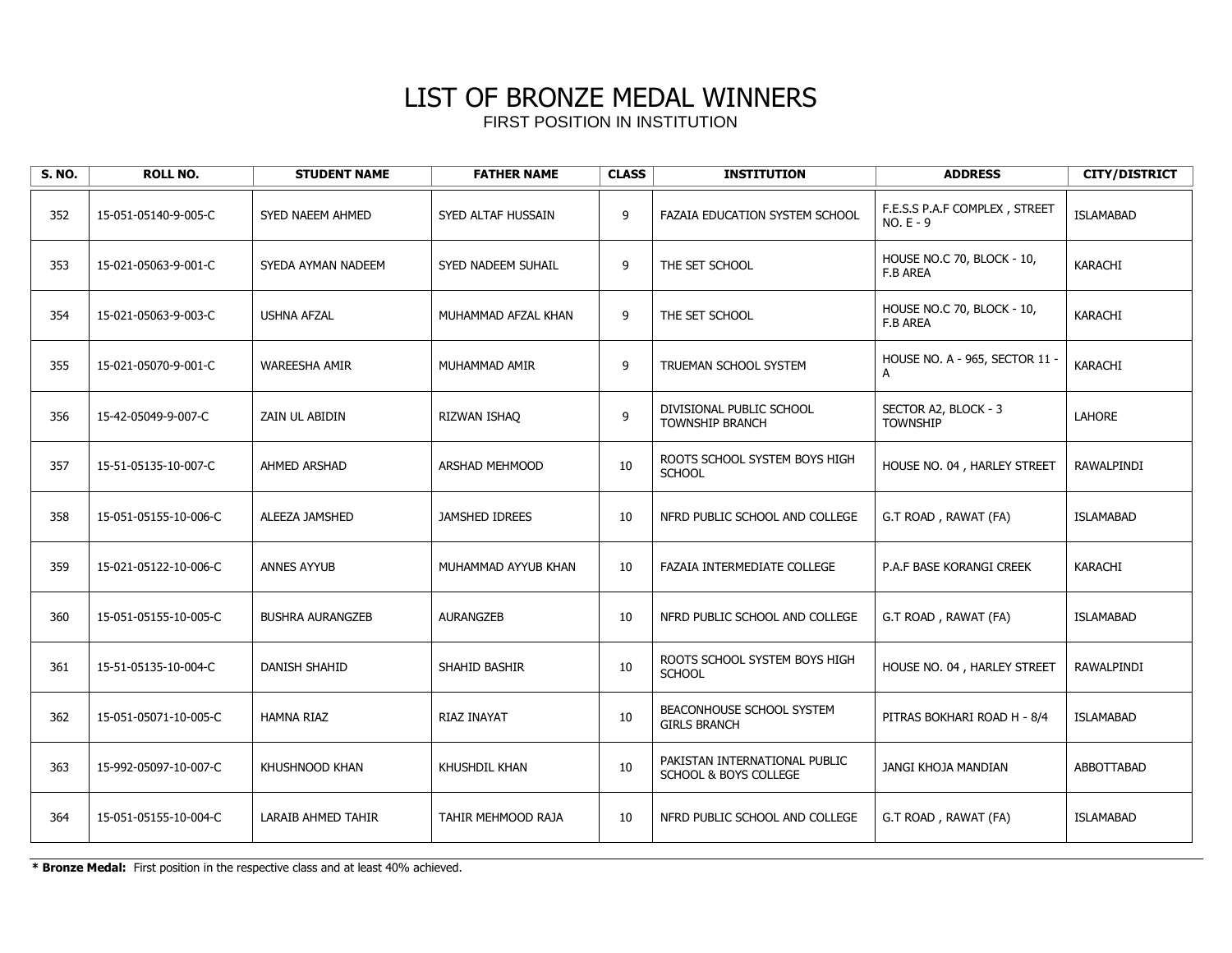| <b>S. NO.</b> | <b>ROLL NO.</b>       | <b>STUDENT NAME</b>                  | <b>FATHER NAME</b>                | <b>CLASS</b> | <b>INSTITUTION</b>                                                | <b>ADDRESS</b>                                                               | <b>CITY/DISTRICT</b> |
|---------------|-----------------------|--------------------------------------|-----------------------------------|--------------|-------------------------------------------------------------------|------------------------------------------------------------------------------|----------------------|
| 365           | 15-42-05080-10-004-C  | LYBA FATIMA                          | <b>TANVIR HASSAN</b>              | 10           | LAHORE GRAMMAR SCHOOL                                             | <b>HOUSE NO.55 MAIN GULBERG</b>                                              | <b>LAHORE</b>        |
| 366           | 15-021-05007-10-016-C | MALAIKA NAWAL                        | MUKHTAR AHMED JAVED               | 10           | <b>GALLANT FOUNDATION SCHOOL</b>                                  | HOUSE NO.C-98, PHASE 1<br>GULSHAN-E-HADEED BIN OASIM                         | <b>KARACHI</b>       |
| 367           | 15-021-05063-10-001-C | <b>MANAAL REHAN</b>                  | <b>SYED REHAN SAEED</b>           | 10           | THE SET SCHOOL                                                    | HOUSE NO.C 70, BLOCK - 10,<br><b>F.B AREA</b>                                | <b>KARACHI</b>       |
| 368           | 15-022-05065-10-002-C | MUHAMMAD ARSALAN<br><b>JALIAWALA</b> | MUHAMMAD ABID<br><b>JALIAWALA</b> | 10           | THE CITY SCHOOL JINNAH CAMPUS                                     | HOUSE NO.201, SEHRISH NAGAR                                                  | <b>HYDERABAD</b>     |
| 369           | 15-42-05049-10-008-C  | MUHAMMAD HARRIS BIN<br><b>KHAQAN</b> | SHEIKH KHAQAN RASHEED             | 10           | DIVISIONAL PUBLIC SCHOOL<br><b>TOWNSHIP BRANCH</b>                | SECTOR A2, BLOCK - 3<br><b>TOWNSHIP</b>                                      | <b>LAHORE</b>        |
| 370           | 15-56-05052-10-001-C  | MUHAMMAD OZAIR                       | MIAN MUHAMMAD                     | 10           | FAUJI FOUNDATION MODEL SCHOOL                                     | HOUSE NO.47 - A, MALIK ANWAR<br>ALI ROAD BEHARI COLONY CIVIL<br><b>LINES</b> | SHEIKHUPURA          |
| 371           | 15-51-05036-10-014-C  | MUHAMMAD USMAN                       | MUHAMMAD NAJAM AHEER              | 10           | PAF COLLEGE                                                       | <b>LOWER TOPA</b>                                                            | RAWALPINDI           |
| 372           | 15-051-05155-10-001-C | SABA AZHAR                           | <b>AZHAR MEHMOOD</b>              | 10           | NFRD PUBLIC SCHOOL AND COLLEGE                                    | G.T ROAD, RAWAT (FA)                                                         | <b>ISLAMABAD</b>     |
| 373           | 15-992-05097-10-004-C | SHARJEEL AHMED                       | <b>QADEER AHMED</b>               | 10           | PAKISTAN INTERNATIONAL PUBLIC<br><b>SCHOOL &amp; BOYS COLLEGE</b> | JANGI KHOJA MANDIAN                                                          | ABBOTTABAD           |
| 374           | 15-051-05123-10-004-C | USMAN AHMED SIDDIQUI                 | JAHANGIR AHMED SIDDIQUI           | 10           | ISLAMABAD CONVENT SCHOOL PK 121<br>H - 8/4 CAMPUS                 | STREET NO. 09, SECTOR - H -<br>8/4                                           | <b>ISLAMABAD</b>     |
| 375           | 15-992-05125-11-003-C | <b>ABANA DEAN</b>                    | <b>IOBAL DEAN</b>                 | 11           | PAKISTAN INTERNATIONAL PUBLIC<br>SCHOOL & GIRLS COLLEGE           | POST OFFICE MANDIA                                                           | ABBOTTABAD           |
| 376           | 15-021-05068-11-019-C | <b>ALI ZAIN</b>                      | MAQSOOD ALI                       | 11           | AGA KHAN HIGHER SECONDARY<br><b>SCHOOL</b>                        | HOUSE NO.1 - 5/B - VII,<br>KARIMABAD FEDERAL 'B' AREA<br>75950               | KARACHI              |
| 377           | 15-051-05128-11-007-C | <b>ASHER AHMED</b>                   | SHIRAZ MASUD                      | 11           | ROOTS MILLENNIUM SCHOOLS                                          | 308, STREET NO. 3, SECTOR - I<br>$/9 - 3$                                    | <b>ISLAMABAD</b>     |